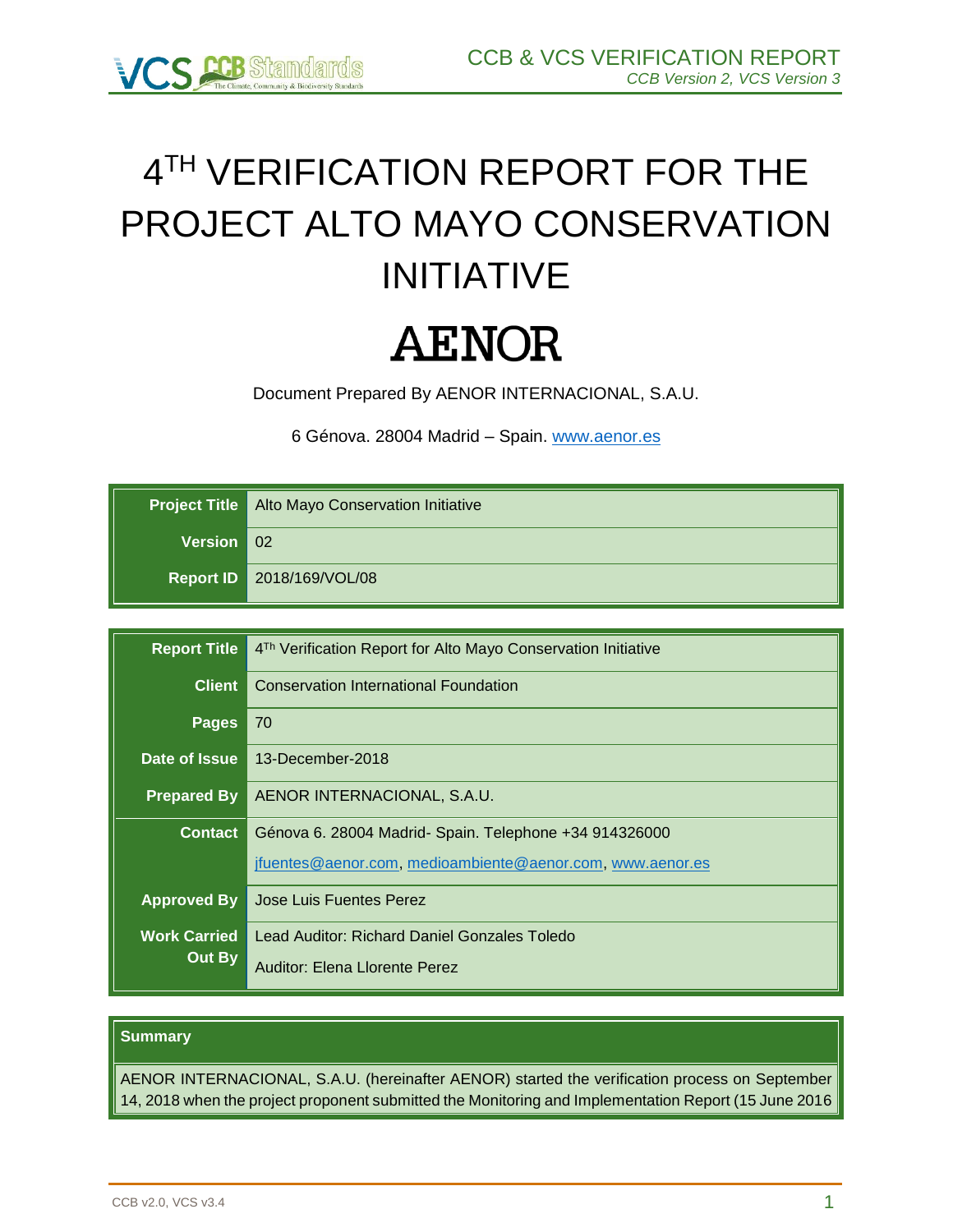to 14 June 2018) and supporting documents, such as the calculation spreadsheet and the nonpermanence risk assessment. The field visit took place on October 22-26, 2016, in which the auditors visited the project area, interviewed key stakeholders, staff and other related experts, and also reviewed the design and supporting documents.

The verification scope is to verify that actual monitoring systems and procedures are in compliance with the monitoring systems and procedures described in the monitoring plan; evaluate the GHG emission reduction data and express a conclusion with a reasonable level of assurance about whether the reported GHG emission reduction data is free from material misstatement and reported GHG emission data is sufficiently supported by evidence.

The purpose of the verification was to determine the conformance of the project with respect to the VCS Standard version 3.7, the CCB Project Design Standards Second Edition and the validated VCS Project Description (VCS-PD) and CCB Project Design Document (CCB-PDD).

The auditor submitted to the PPs a first version of a VCS-CCB verification protocol, in which 1 corrective action request (CAR) was reported (see in appendix 2 of this verification report). This issue, raised during the verification process, was appropriately closed by means of corrections and providing requested evidences.

Thus, once all issued detected were appropriate solved, AENOR have carried out this final verification report and deems with reasonable level of assurance that the project complies with all of the verification criteria. The assessment team has no restrictions or uncertainties with respect to the compliance of the project with the verification criteria; hence, the audit team concludes that the net GHG emissions reductions or removals 1,142,776 tonnes CO2 equivalent, over the monitoring period, 15 June 2016 to 14 June 2018 has been quantified in accordance with VCS rules. Finally, a buffer discount rate of 10% was applied, that results in 1,028,498 VCUs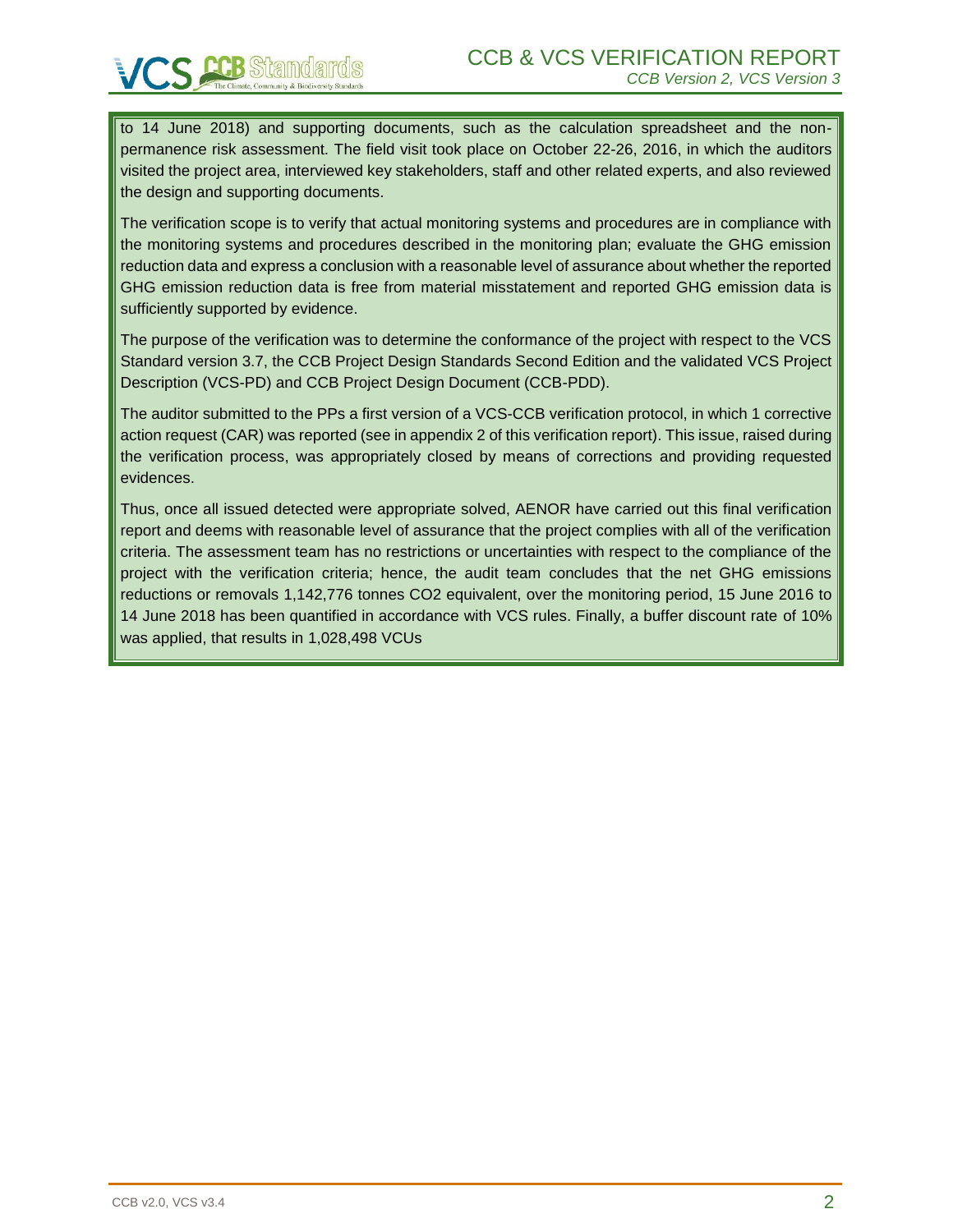# **Table of Contents**

| 1            |     |  |
|--------------|-----|--|
|              | 1.1 |  |
|              | 1.2 |  |
|              | 1.3 |  |
|              | 1.4 |  |
| $2^{\circ}$  |     |  |
|              | 2.1 |  |
|              | 2.2 |  |
|              | 2.3 |  |
|              | 2.4 |  |
|              | 2.5 |  |
|              | 2.6 |  |
| $\mathbf{3}$ |     |  |
|              | 3.1 |  |
|              | 3.2 |  |
|              | 3.3 |  |
|              | 3.4 |  |
|              | 3.5 |  |
| 4            |     |  |
|              | 4.1 |  |
|              | 4.2 |  |
|              | 4.3 |  |
|              | 4.4 |  |
|              | 4.5 |  |
|              | 4.6 |  |
|              | 4.7 |  |
|              | 4.8 |  |
| 5            |     |  |
|              |     |  |
|              |     |  |
|              |     |  |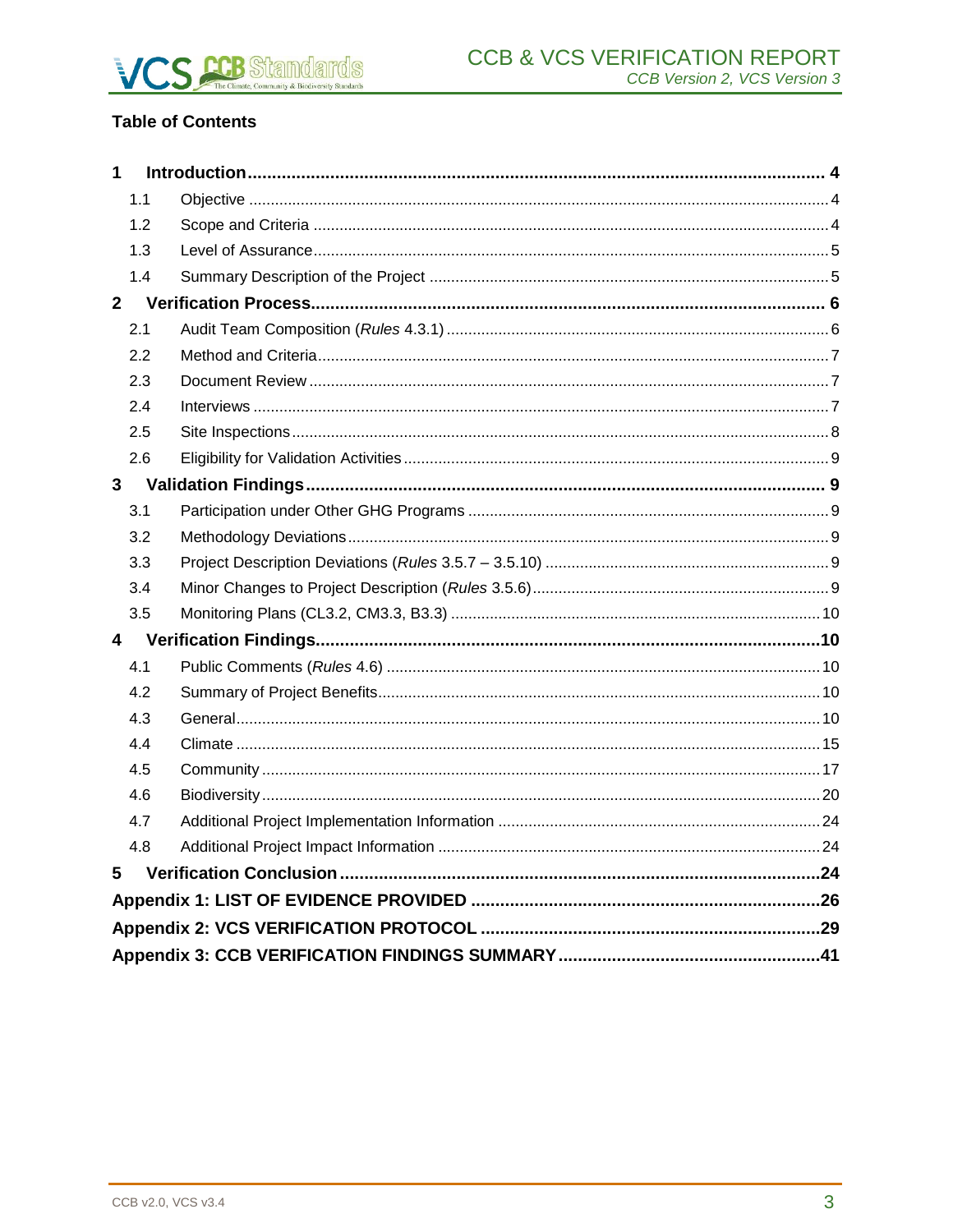# <span id="page-3-0"></span>**1 INTRODUCTION**

# <span id="page-3-1"></span>**1.1 Objective**

The objective of the verification audit was to conduct an independent assessment of the project against all defined criteria as defined by the VCS Standard version 3.7 and the CCB Project Design Standards Second Edition to determine:

- The extent to which methods and procedures, including monitoring procedures, have been implemented in accordance with the CCB-PDD and VCS-PD.
- The extent to which GHG emission reductions and removals reported in the monitoring report are materially accurate.
- The extent to which CCB standards has been addressed during the project implementation period.

The Verification will result in a conclusion by AENOR whether the project activity is in compliance with the CCB Standard second edition.

# <span id="page-3-2"></span>**1.2 Scope and Criteria**

The scope of the verification audit is to verify the emissions reductions and/or removals of the project "Alto Mayo Conservation Initiative", against the Verified Carbon Standard version 3.7 and the CCB Project Design Standards, the applied methodology and tools and the validated VCS PD and CCB PDD throughout the monitoring period from 15 June 2016 to 14 June 2018.

The objectives of this audit included a verification of the projects calculated removals with the Verified Carbon Standard requirements and any additional requirements of VCS AFOLU projects. The audit assessed the project with respect to the validated baseline scenarios presented in the PD.

Criteria from the following documents were used to assess this project:

- VCS Program Guide v.3.7
- VCS Standard v.3.7
- VCS AFOLU Requirements v.3.6
- VCS AFOLU Non-Permanence Risk Tool v.3.3
- VCS Methodology 0015 version 1.0
- CCB Project Design Standards Second Edition.
- CCB Program Rules v.3.1

Unless otherwise indicated, the assessment was performed against the most recent version of the relevant VCS guidance document.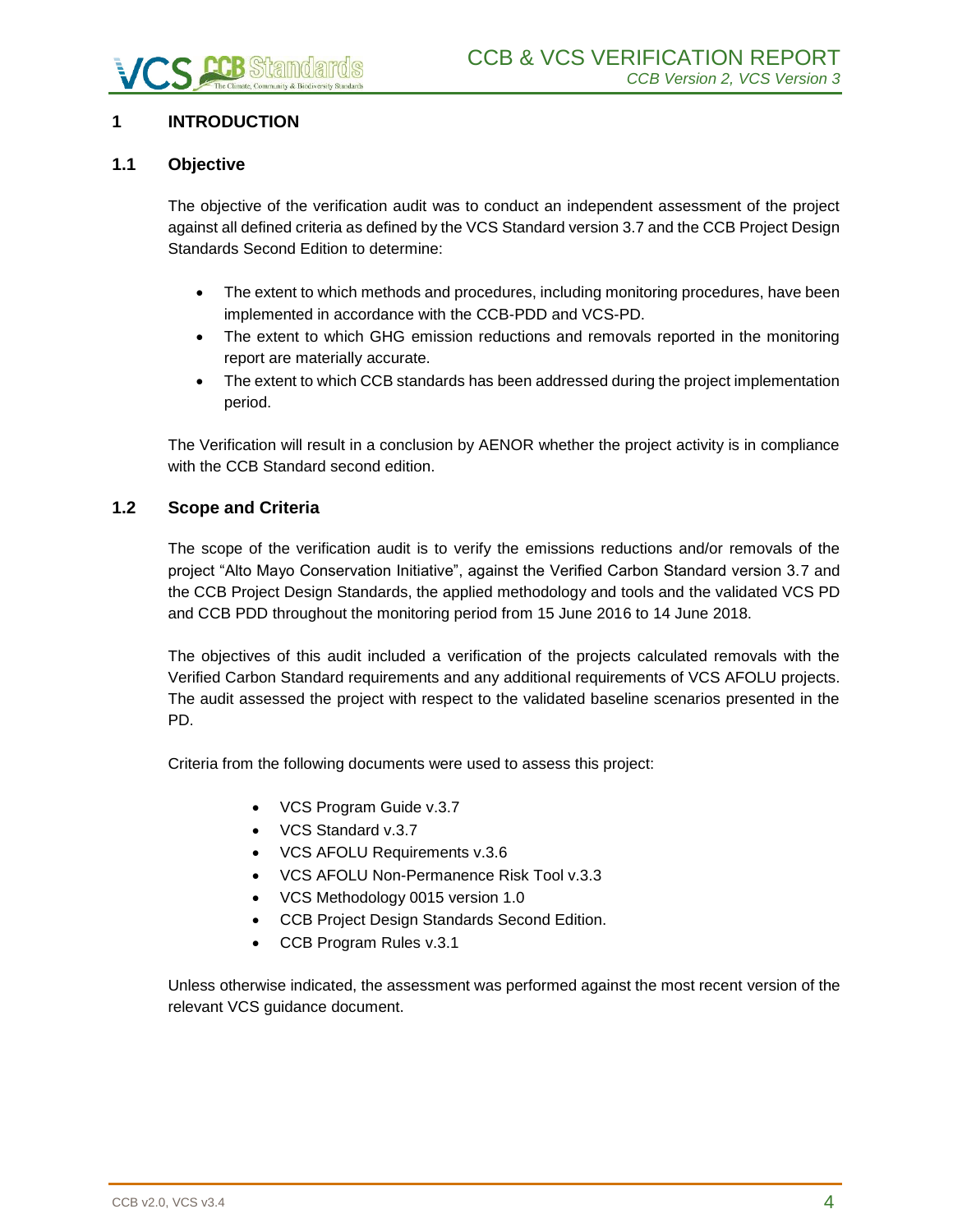# <span id="page-4-0"></span>**1.3 Level of Assurance**

The assessment was conducted to provide a reasonable level of assurance of conformance against the defined audit criteria and materiality thresholds within the audit scope. Based on the audit findings, a positive evaluation statement reasonably assures that the project GHG assertion is materially correct and is a fair representation of the GHG data and information.

All the revisions of the verification report before being submitted to the client were subjected to an independent internal technical review to confirm that all verification activities had been completed according to the pertinent AENOR instructions required. The technical review was performed by a technical reviewer(s) qualified in accordance with AENOR´s qualification scheme for CDM/VCS validation and verification.

#### <span id="page-4-1"></span>**1.4 Summary Description of the Project**

The Alto Mayo Protected Forest (AMPF) covers approximately 182,000 hectares of land in the Peruvian Amazon of extremely high value for biodiversity conservation and watershed protection. Conserving the Alto Mayo forests is critical for mitigating global climate change, conserving biodiversity, and ensuring the provision of ecosystem services to the local population.

The Alto Mayo Conservation Initiative project helps to conserve the ecologically rich AMPF, which provides vital fresh water supplies to downstream communities, and is home to many threatened and endemic plant and animal species, such as the yellow-tailed woolly monkey (*Oreonax flavicauda*)

The AMPF was established as a protected area in 1987; however, even with this important designation, the protected area faces intense deforestation pressure from unsustainable farming practices. Despite the designation of the Alto Mayo forests as a Natural Protected Area (NPA) by the State, insufficient funds for managing the area, the building of a national highway in 1975 that crosses the AMPF, and the high rates of migration from the Andes to the Amazon region have resulted in widespread settlement inside the area, making it one of the NPAs with the highest deforestation rate in Peru. The threats to the area have increased in the last decade with the linking of the highway to other regional mega-development projects such as IIRSA2 and the rising price of coffee -the main crop grown in this area-, leading to increasing deforestation and the subsequent loss of ecosystem services that this NPA provides. In 2000, the AMPF was ranked as having the second largest area of deforestation among Peruvian Natural Protected Areas. This scenario will continue unless new mechanisms are designed to add value to the standing forest so that it can compete economically with other land uses.

In response, Conservation International and its allies in the region designed the Alto Mayo Conservation Initiative (AMCI), whose main goal is to promote the sustainable management of the AMPF and its ecosystem services for the benefit of the local populations and the global climate. To meet these goals the project developed six strategies:

 $\checkmark$  Improve the governance and enforcement capabilities of the AMPF local Head Office.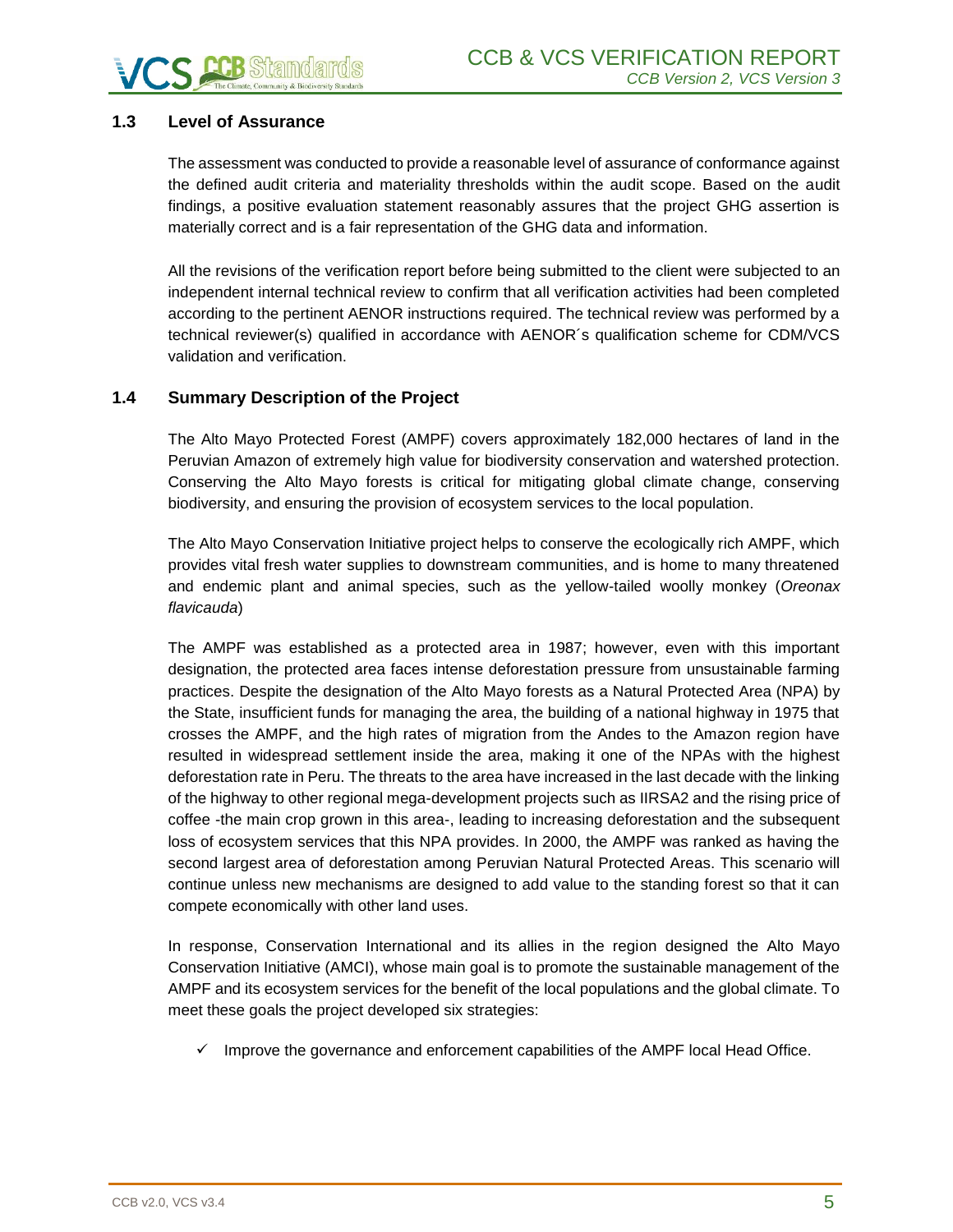

- Promote sustainable land use practices that will reduce deforestation and forest degradation within and beyond the AMPF's boundaries through the signing of Conservation Agreements with local communities.
- $\checkmark$  Promote change in the perception of the local population towards the importance of the AMPF by increasing its environmental awareness and involvement in the conservation of the Protected Area.
- $\checkmark$  Ensure the long-term sustainability of the AMCI by creating long-term financial mechanisms through carbon financing and other PES schemes.
- $\checkmark$  Integrate the AMPF in the broader policy agenda at the local, regional and national level, and more recently.
- ✓ Strengthen the relationship and consolidate the processes and mechanisms of participative management and conflict resolution with the communities in the project zone under a social management strategy.

# <span id="page-5-0"></span>**2 VERIFICATION PROCESS**

The verification was performed through a combination of document review, interviews and communications with relevant personnel and on-site inspections. The project was assessed for conformance to the criteria described in Section 1.2 of this report. As discussed in this report, findings were issued to ensure that the project was in full conformance to all requirements.

Criteria from the following documents were used to assess this project: VCS Program Guide v.3.7, VCS Standard v.3.7, VCS AFOLU Requirements v.3.6, VCS AFOLU Non-Permanence Risk Tool v.3.3, VCS Methodology 0015 version 1.0, CCB Project Design Standards Second Edition and Rules for the use of the Climate, Community, & Biodiversity Standards.

# <span id="page-5-1"></span>**2.1 Audit Team Composition (***Rules* **4.3.1)**

| <b>Name</b>                              | <b>Position</b>                       | <b>Experience and expertise</b>                                                                                                                                                                                    |
|------------------------------------------|---------------------------------------|--------------------------------------------------------------------------------------------------------------------------------------------------------------------------------------------------------------------|
| <b>Fuentes Perez</b><br><b>JOSE LUIS</b> | Approver and<br>technical<br>reviewer | More than 10 years' experience as CDM qualified<br>auditor. Specialist in forestry sector. Has participated<br>in 10 validation/verification process, including REDD+<br>and Afforestation/Reforestation projects. |
| Gonzales Toledo<br><b>RICHARD DANIEL</b> | Lead auditor                          | More than 5 years' experience as CDM qualified<br>auditor. Local expert. Has participated in 4 CCB-VCS<br>verification process located in Perú.                                                                    |
| Llorente Perez<br><b>ELENA</b>           | Auditor                               | More than 10 years' experience as CDM qualified<br>auditor. Team leader validator and verifier. specialist<br>in environmental sector.                                                                             |

The team involved in this verification is summarized below: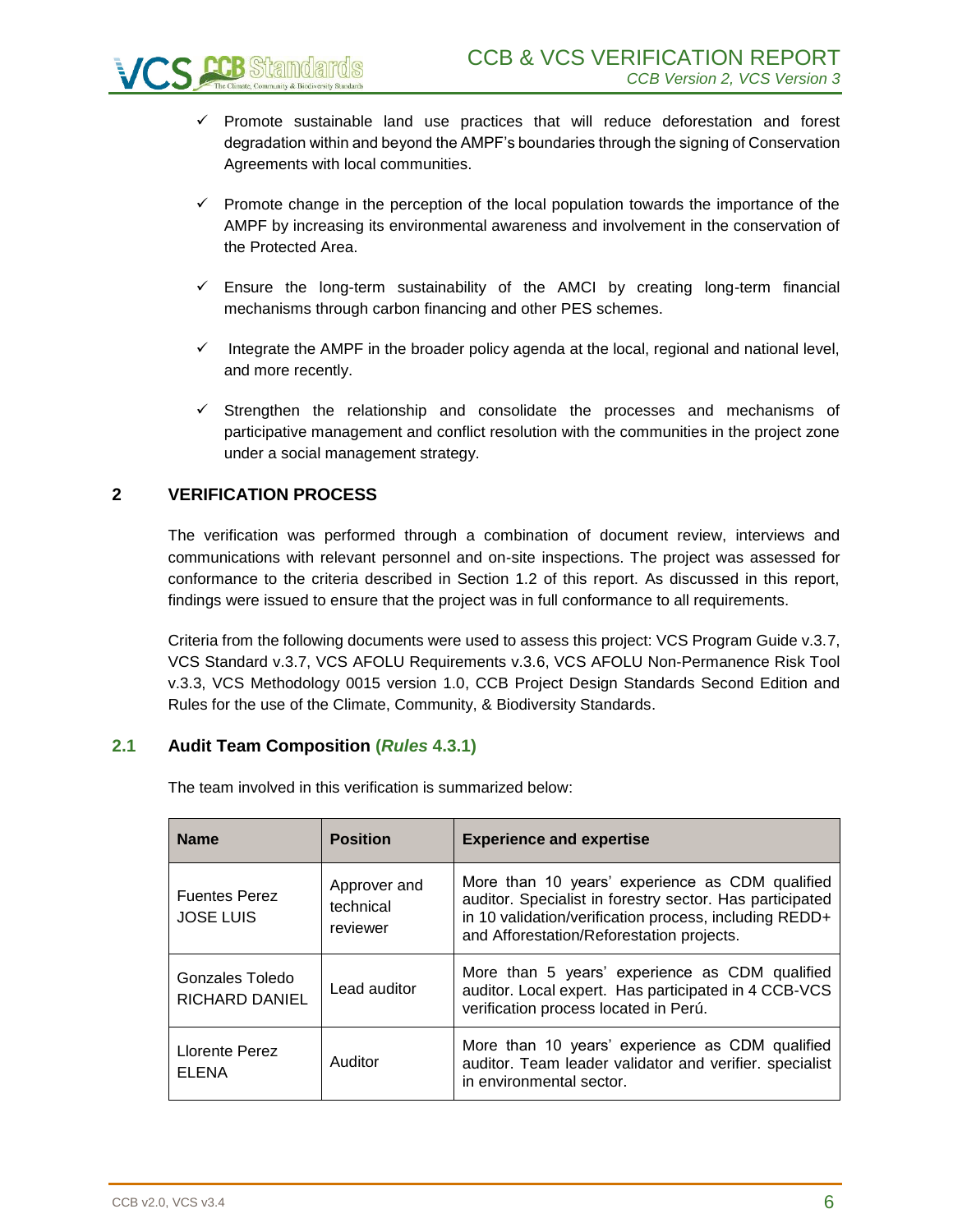# <span id="page-6-0"></span>**2.2 Method and Criteria**

The verification was performed through a combination of document review, interviews and communications with relevant personnel and on-site inspections. The project was assessed for conformance to the criteria described in Section 1.2 of this report. As discussed in this report, findings were issued to ensure that the project was in full conformance to all requirements.

Criteria from the following documents were used to assess this project: VCS Program Guide v.3.7, VCS Standard v.3.7, VCS AFOLU Requirements v.3.6, VCS AFOLU Non-Permanence Risk Tool v.3.3, VCS Methodology 0015 version 1.0, CCB Project Design Standards Second Edition and Rules for the use of the Climate, Community & Biodiversity Standards.

#### <span id="page-6-1"></span>**2.3 Document Review**

The Monitoring and Implementation Report, CCB Project Design Document, VCS project description and supporting documentation were carefully reviewed for conformance to the verification criteria and consistency. The audit team examined plot data sheets; spreadsheets used to enter and compile the plot data and reproduced the removal spreadsheet calculations to obtain same results than those appearing in the Monitoring report. The Non-Permanence Risk Report for this monitoring period was assessed, as well. Appendix 1 to this report details the list of documents provided by PPs and reviewed by AENOR during the process.

#### <span id="page-6-2"></span>**2.4 Interviews**

The list of the interviewed people is following detailed. The people interviewed were those directly affected or involved in the project activity, and in some cases were just indirectly affected.

| <b>Audit Date</b>             | <b>Name</b>            | <b>Title</b>                                                 |
|-------------------------------|------------------------|--------------------------------------------------------------|
|                               | <b>Braulio Andrade</b> | AMPF Project director CI-Peru                                |
|                               | Fabiano Godoy          | Carbon Fund Technical Director<br>Conservation International |
| 22/10/2018                    | Fernando Guerra        | Project coordinator                                          |
| (CI-Rioja Office)             | Ivonne Paico           | Responsible of Alto Mayo Forest conservation<br>- SERNAMP    |
|                               | Janet Llallahui        | AMPF Park Ranger.                                            |
|                               | Jorge Morocho          | <b>ECOAN</b> specialist                                      |
|                               | Ever Chamba            | <b>Project Conservation Agreement Subscriber</b>             |
| 23/11/2018<br>(Nueva Zelandia | Gliserio<br>Carrasco   | <b>Project Conservation Agreement Subscriber</b>             |
| Village)                      | Marilu Pinedo          | <b>Project Conservation Agreement Subscriber</b>             |
|                               | José Altamirano        | <b>ECOAN</b> specialist                                      |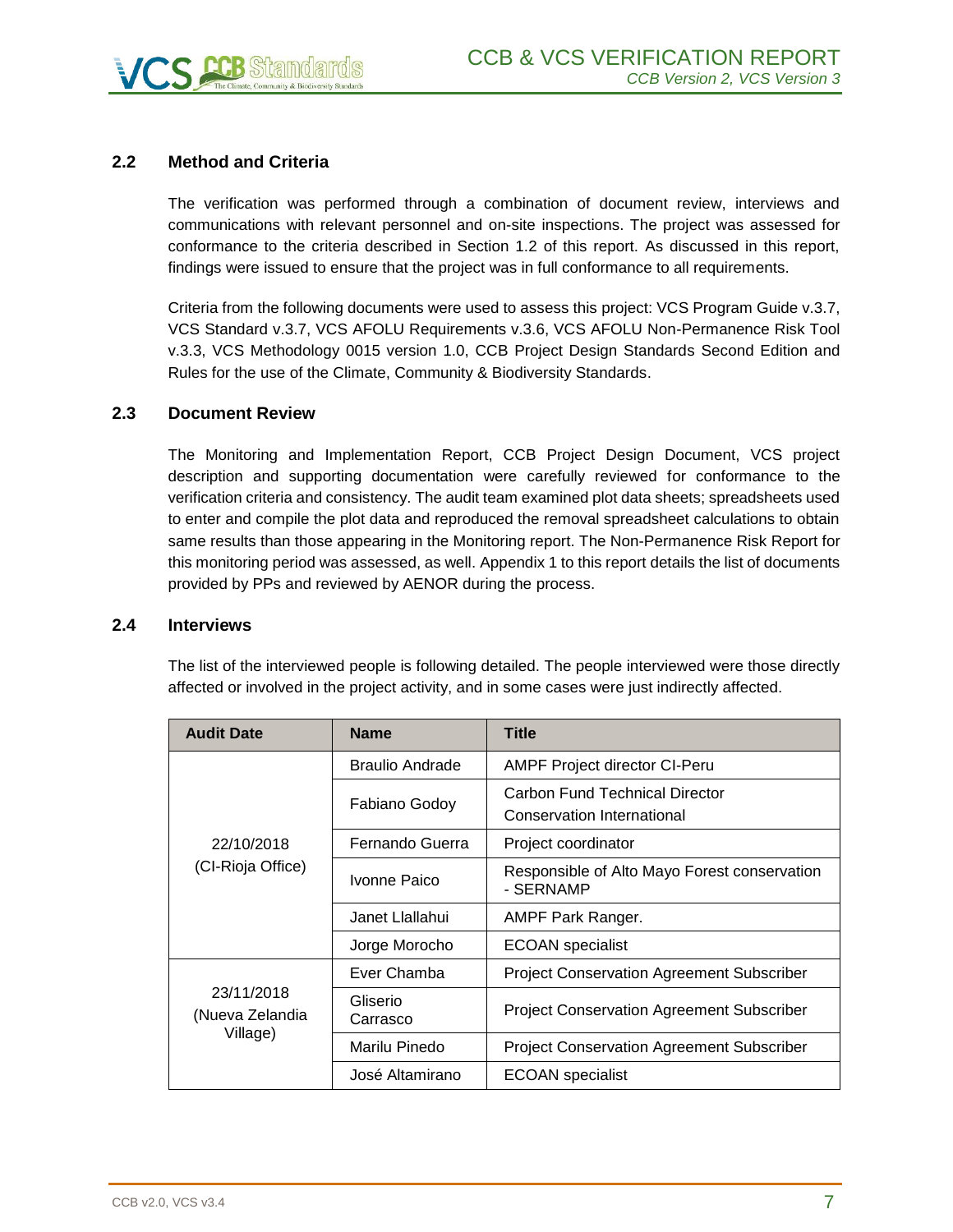

| <b>Audit Date</b>                 | <b>Name</b>              | <b>Title</b>                                                            |
|-----------------------------------|--------------------------|-------------------------------------------------------------------------|
| 23/11/2018<br>(Palestina Village) | Maria Celmira            | President of Palestina Sustainable economic<br>development association. |
| 24/11/2018                        | <b>Gerson Ruiz</b>       | AMPF Park Ranger.                                                       |
| (Aguas Verdes<br>Village)         | Juan Pérez               | <b>Project Conservation Agreement Subscriber</b>                        |
| 24/11/2018                        | 24/11/2018               | 24/11/2018                                                              |
| (Arena Blanca<br>Village)         | (Arena Blanca<br>Village | (Arena Blanca Village                                                   |
|                                   | Francisco<br>Herrera     | <b>COOPBAM President</b>                                                |
|                                   | Abdias Basques           | COOPBAM safety committee president                                      |
| 24/11/2018<br>(COOPBAM            | Alexander<br>Cruzado     | COOPBAM promoter                                                        |
| headquarters)                     | Segundo<br>Grimaniel     | COOPBAM promoter                                                        |
|                                   | Hugo<br>Cahuapaza        | <b>Technical Team</b>                                                   |
| 25/10/2018                        | Segundo Calle            | Presidente of management committee.<br><b>BPAM-ECOAN</b>                |
| (CI-Rioja Office)                 | Jimmy Pinedo             | remote sensing coordinator                                              |

# <span id="page-7-0"></span>**2.5 Site Inspections**

Site inspections were conducted on October from 22 to 25, 2018. The objectives of the site visit were to assess the accuracy of the Monitoring Report including project implementation status; to assess conformance to the monitoring plan; to assess whether project activities are being implemented according to the project description; and to assess the quality of field data collection techniques.

During the on-site assessment, different project sectors were visit. The auditor visited some agroforestry plots and conducts some interviews with farmers, project alleys and project staff. The site inspections were conducted by the auditor Richard Gonzales.

| Date       | Location | <b>Topic</b>                                                                                                                                                                                                                                                                                                                      |
|------------|----------|-----------------------------------------------------------------------------------------------------------------------------------------------------------------------------------------------------------------------------------------------------------------------------------------------------------------------------------|
| 22/10/2018 | Rioja    | Initial meeting. CI-Rioja Offcice.<br>✓<br>Meeting with AMPF Project director CI-Peru<br>✓<br>Meeting with Carbon Fund Technical Director CI<br>✓<br>Meeting with CI Local staff (Project coordinator)<br>✓<br>Meeting with Responsible of Alto Mayo Forest<br>✓<br>conservation - SERNAMP<br>Meeting with AMPF Park Ranger.<br>✓ |
|            |          | Meeting with ECOAN specialist<br>✓                                                                                                                                                                                                                                                                                                |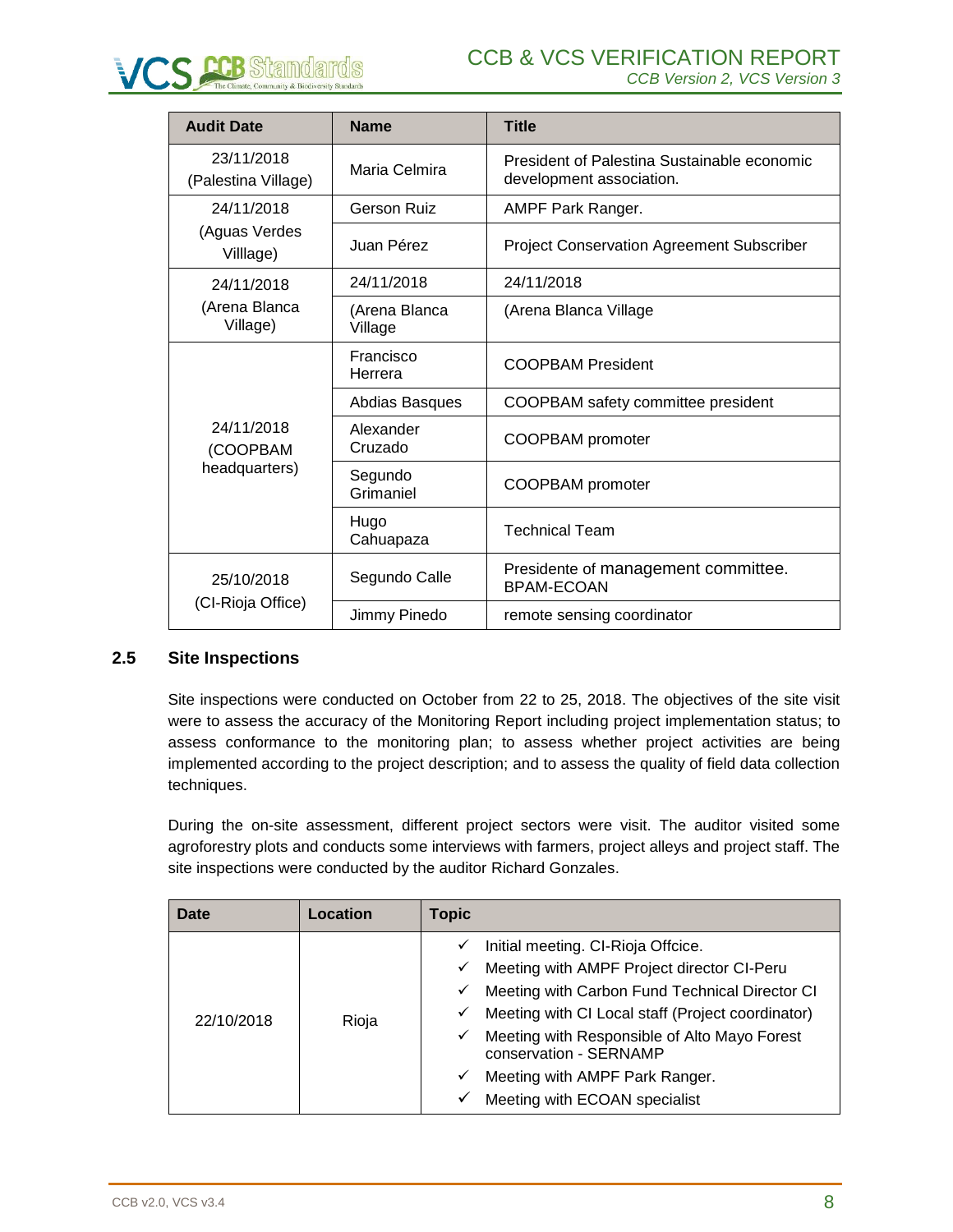

| Date       | Location                 | <b>Topic</b>                                                                        |
|------------|--------------------------|-------------------------------------------------------------------------------------|
|            | <b>Nueva</b><br>Zelandia | Interviews with Project Conservation Agreement<br>✓<br><b>Subscribers</b>           |
| 23/10/2018 |                          | Meeting with ECOAN specialist<br>✓                                                  |
|            | Palestina                | Meeting with the President of Sustainable<br>✓<br>economic development association. |
|            | Aguas Verdes             | Meeting with AMPF Park Ranger.<br>✓                                                 |
|            |                          | Visit to project pilots: Orchids, bird watching and<br>Pitajaya                     |
|            |                          | Interviews with subscribers<br>✓                                                    |
| 24/10/018  | Arena Blanca             | Visit to project pilot of bird watching                                             |
|            |                          | Interviews with subscribers<br>✓                                                    |
|            | Rioja                    | Association<br>Meeting<br>with<br>coffee<br>✓<br>growers<br><b>COOPBAM</b>          |
|            |                          | Meeting with ECOAN specialist<br>✓                                                  |
| 25/10/018  | Rioja                    | BPAM-<br>President of management committee.<br>✓<br><b>ECOAN</b>                    |
|            |                          | remote sensing coordinator<br>✓                                                     |

#### **2.5.1 Forward Action Requests**

During this verification no forward actions were raised.

#### <span id="page-8-0"></span>**2.6 Eligibility for Validation Activities**

Not applicable.

#### <span id="page-8-1"></span>**3 VALIDATION FINDINGS**

Not applicable.

#### <span id="page-8-2"></span>**3.1 Participation under Other GHG Programs**

Not applicable.

### <span id="page-8-3"></span>**3.2 Methodology Deviations**

Not applicable.

# <span id="page-8-4"></span>**3.3 Project Description Deviations (***Rules* **3.5.7 – 3.5.10)**

Not applicable.

# <span id="page-8-5"></span>**3.4 Minor Changes to Project Description (***Rules* **3.5.6)**

Not applicable.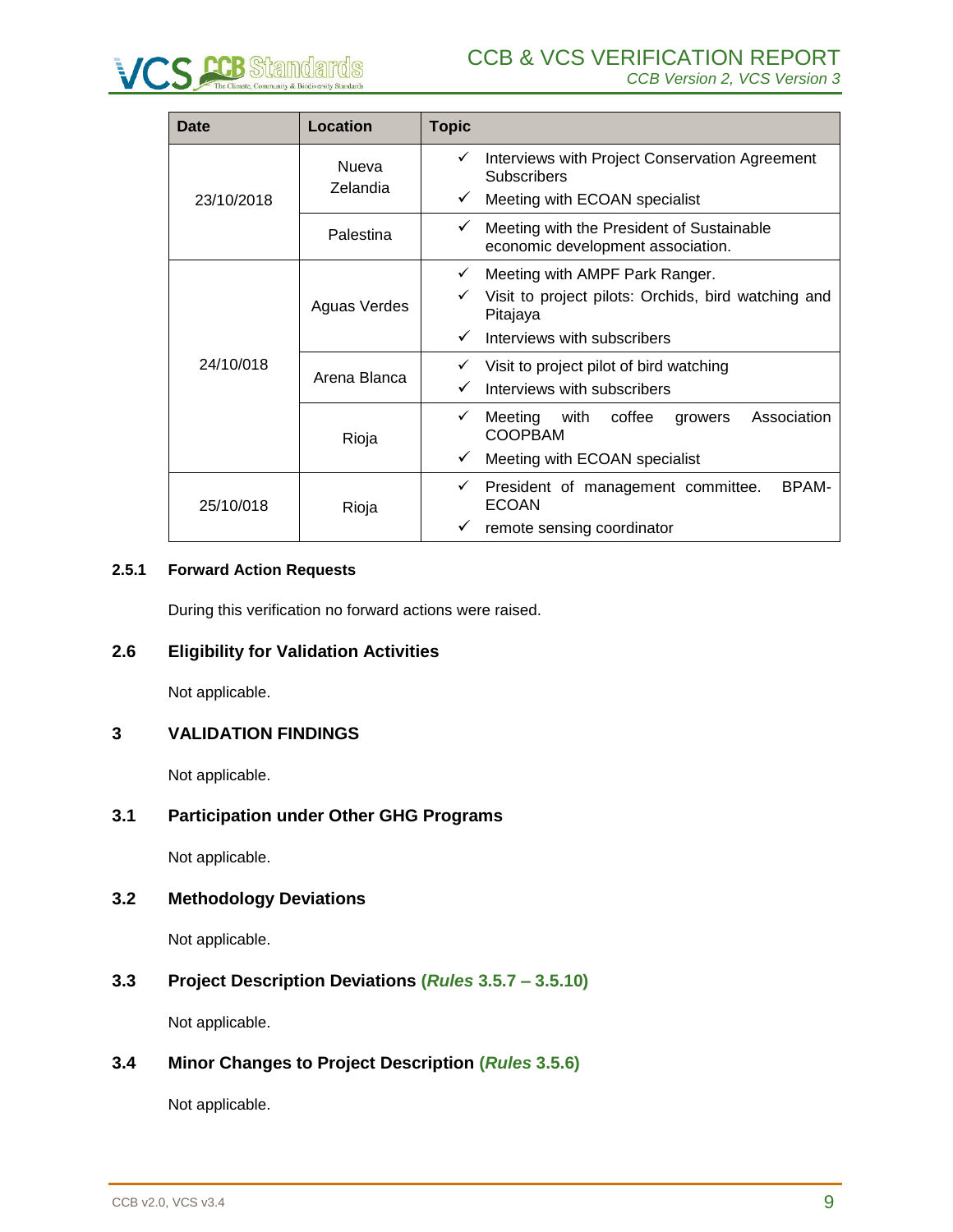

# <span id="page-9-0"></span>**3.5 Monitoring Plans (CL3.2, CM3.3, B3.3)**

Not applicable.

### <span id="page-9-1"></span>**4 VERIFICATION FINDINGS**

#### <span id="page-9-2"></span>**4.1 Public Comments (***Rules* **4.6)**

The Project Implementation Report was submitted to VERRA website for a 30-day public comment. The monitoring report (initial version) and its summary were uploaded on 14 September 2018. No public comments were received during the verification process.

#### <span id="page-9-3"></span>**4.2 Summary of Project Benefits**

The audit team reviewed sections 1.1 and 1.2 of the project monitoring report and confirmed that the sections provide an adequate summary of the project benefits. All items required to be monitored and reported have been included as required. Furthermore, all items summarized are supported in the appropriate climate, community, and biodiversity sections. The benefits, also, were verified during the on-site visit through interviews with local stakeholders

#### <span id="page-9-4"></span>**4.3 General**

#### **4.3.1 Implementation Status (G3.4, CL1.5)**

The audit team assessed the implementation of the project activities against VCS Project Description and CCB project description. The audit team confirmed that Section 2.1 of the monitoring report provides an accurate description of the implementation status.

During the on-site visit, many interviews with different stakeholders were performed in order to confirms the project status described in the monitoring report. Activities and implementation schedule of the project were observed and confirmed with members of communities involved in the project; also, was verified the compliance of agreement of commitments in terms of the project activities. No material discrepancies were found.

Audit team confirmed that all monitoring activities documented in Sections 2.2 and 3.1.3 of the monitoring report was correctly carried out, accordingly with the requirements and frequency of the monitoring plan. Furthermore, during previous verifications deviations were requested; then, the verification team assessed whether deviations were correctly. Applied.

During this verification process, verification team has not detected project changes in regards of the project title, its purposes and objectives and that no additional project description deviations apart from those reported in previous verification, which are described in sections 3.3 and 3.4 of the monitoring repot.

AENOR´s verification team checked the monitoring plan contained in the registered VCS-PD and compared it with the monitoring report, to verify whether there was any difference that would cause an increase in estimates of the GHG emission reductions in the current monitoring period. AENOR has confirm that there are no material discrepancies between the actual monitoring system, and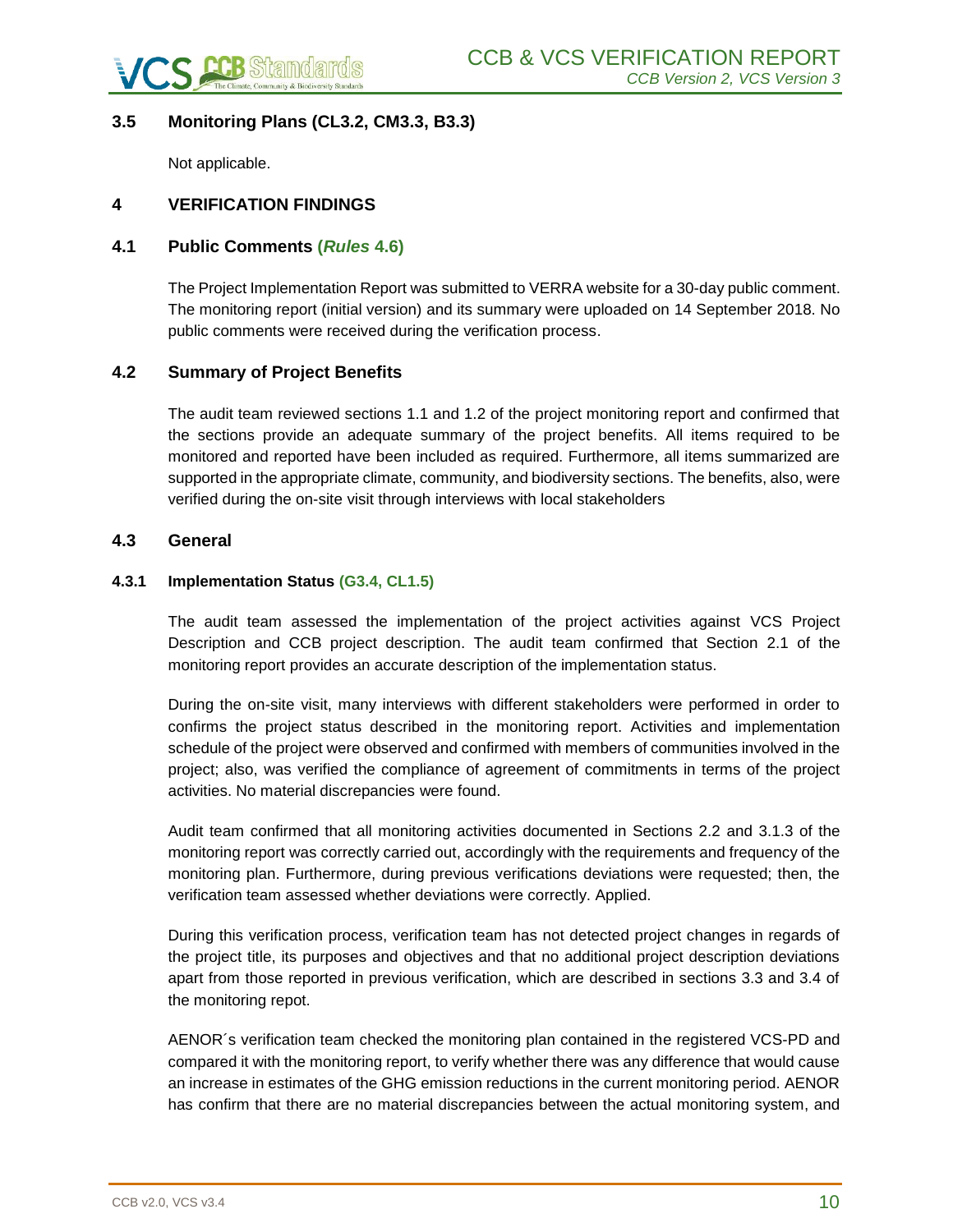the monitoring plan set out in the project description and the applied methodology. Also, as required by the monitoring plan and the applicable methodology VM0015 Version 1.0 the project proponent effectively monitors the required parameters to determine the project's removals by sinks and emissions by sources

The parameters reported, including source, frequency and review criteria as indicated in the monitoring plan were verified to be correct and in line with the validated monitoring plan of the VCS-PD. Necessary management system procedures including responsibility and authority of monitoring activities have been verified to be consistent with the PD. Knowledge of personnel associated with the project activity was also found to be satisfactory. For this monitoring period there are not remaining issues from previous verification.

The project has not participated nor been rejected under any other GHG programs. GHG emission reductions or removals generated by the project are not included in an emission trading program or any other mechanism that includes GHG allowance trading. The project has not received or sought any other form of environmental credit. Neither has become eligible to do so since previous verification

AENOR is able to conclude that the project has been implemented as described in validated project description and has correctly applied previous deviations.

#### **4.3.2 Risks to the Project (G3.5)**

Section 2.2.5 of the monitoring report summarizes the potential risks to the project benefits and mitigation measures for those risks. The potential risk identified, such as coffee rust, lack of alternative livelihoods, long-term sustainability of technical assistance, consolidation of financial sustainability, continuity of the administration contract with the government of Peru, social conflicts and effects of climate change have been assessed and mitigation measures for those risks have been adopted, as described in the Non-Permanence Risk Report: *"Non-Permanence Risk Analysis – Report 5"*. Implementation of the proposed mitigation measures have been confirmed during verification.

Furthermore, the AFOLU Non-Permanence tool has been applied in order to determine the amount of buffer credits to be hold.

#### **4.3.3 Enhancement of High Conservation Values (G3.6)**

The validated CCB PDD provides a full description of the high conservation values claimed for the area. Specific measures carried out to ensure the maintenance or enhancement of HCVs are described in the MR (section 2.2.6).

The main aspects for HCVs considered for this monitoring period are:

- ✓ Degraded forest restauration of coffee under the agroforestry systems
- $\checkmark$  Technical support to coffee producers for selling the production to the special markets such as Canada, USA,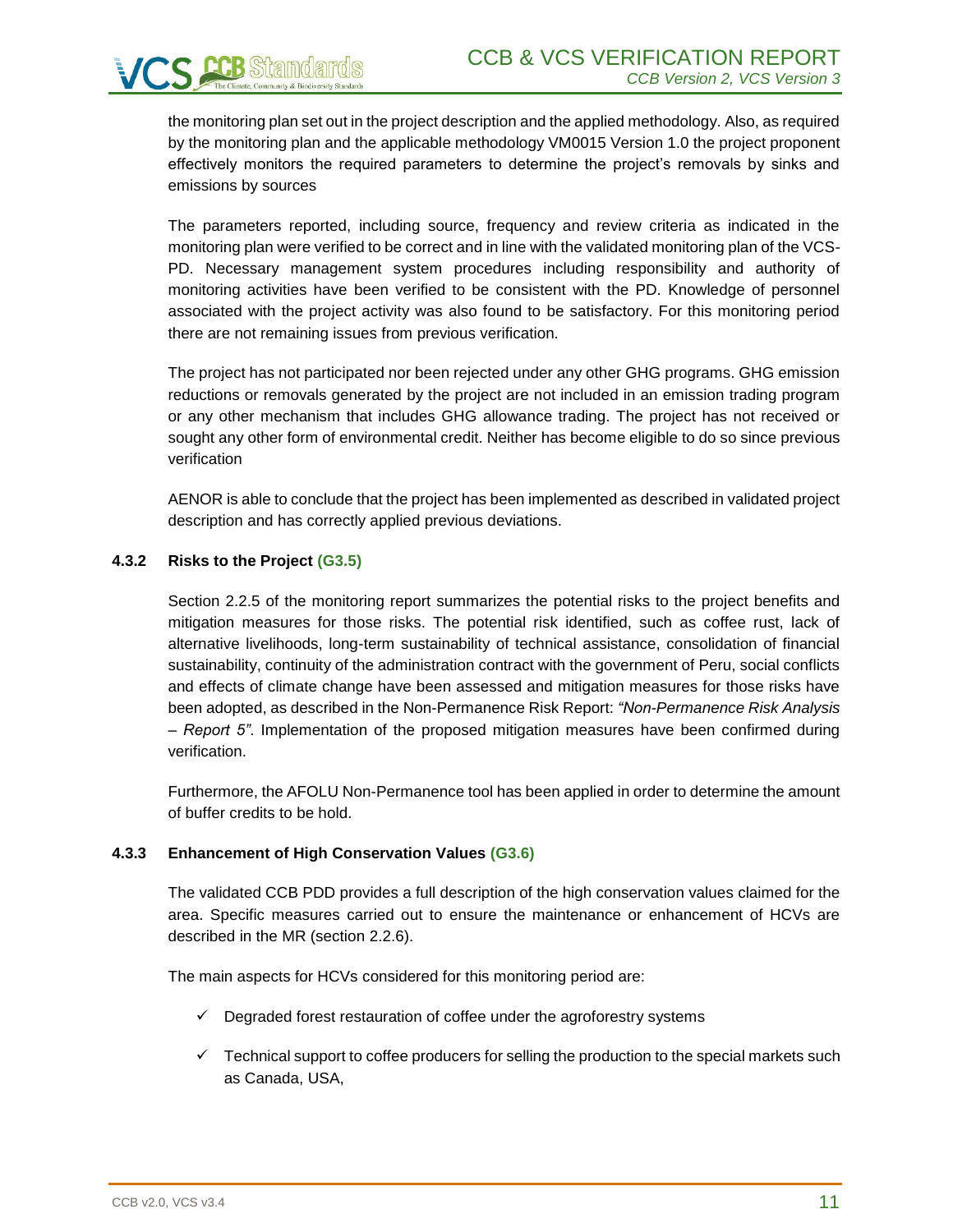$\checkmark$  tourism initiatives, at family and community levels (birds and orchid tourism are being developed by subscribers)

The audit team reviewed the project plan for the maintenance and enhancement of the project high conservation values, which also were confirmed during the on-site visit. Its verification team conclusions that measures taken to ensure the maintenance or enhancement of the high conservation values attributes are consistent with the precautionary principle.

#### **4.3.4 Benefit Permanence (G3.7)**

Section 2.2.7 of the MR describes the permanent benefits regarding generated by the project in terms of climate, community and biodiversity. Examples of such activities include:

- $\checkmark$  The transfer of leadership of all the management processes to the staff of the AMPF Headquarters, which implies a permanent training of capacities and the building of a community-institutional relationship.
- $\checkmark$  The gradual implementation of healthy families and communities through social management strategies, conservation agreements, communication and environmental education.
- $\checkmark$  The project has supported the preparation of project profiles and/or previous actions such as the disclosure statements needed for the land where schools will be built in Juan Velazco and Aguas Verdes, as well as the health center in Aguas Verdes.
- ✓ The project investment is aimed at the construction of field schools in Aguas Verdes and Sol de Oro, both towns located in strategic zones.

Everything described above must have a positive impact on the development of the local population settled in the project area. To confirm activities described above, the audit team review training materials; management documents of project profiles and interviewed community members.

The audit team is able to confirm that at this time procedures are in place to ensure project benefits beyond the project lifetime and are consistent with the implementation plans described in the PD.

#### **4.3.5 Stakeholder Engagement (G3.8 – G3.9)**

To assess the projects consultation methods, used to inform communities the issues related to the project activities; the audit team assessed the following:

- $\checkmark$  Reviewed the consultation procedures, as described in the PD.
- $\checkmark$  Reviewed documents located in the project headquarters to ensure records of information sharing and consultation meetings are kept and archived according to the data management procedures described in the PD.
- $\checkmark$  interviewed local community members as to the validity of what is being claimed by the project proponents.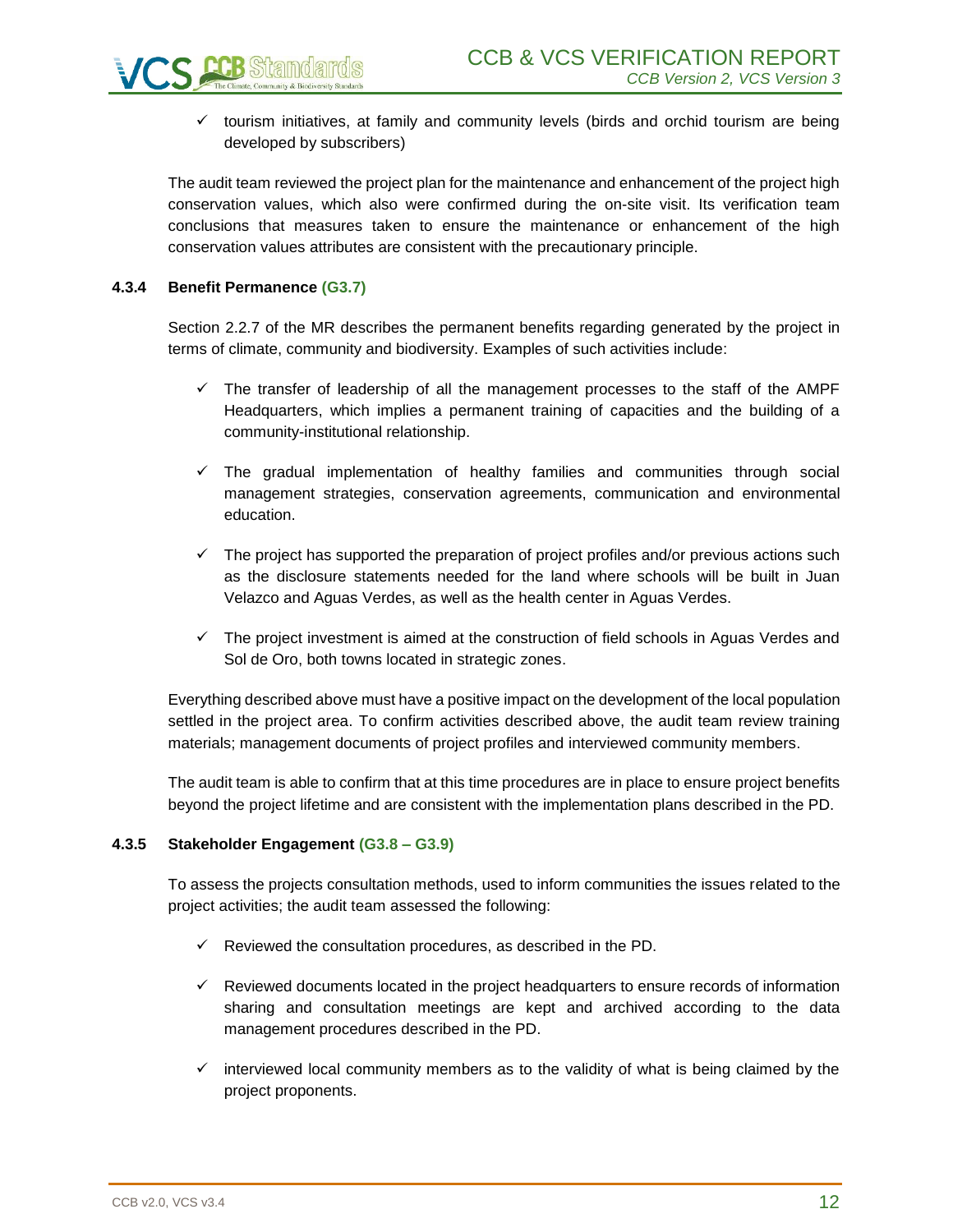

For the indicator G3.8 of CCB PDD, which describes the stakeholder consultation process. The project stakeholder consultation process includes many opportunities for stakeholder feedback both at the planning and project implementation stages.

Throughout the reporting period the project has engaged with key stakeholders; technical advisory group, subscribers and promoters, local people and indigenous communities. Engagement measures are described in the section 2.3.1.

Indicators reported in the spreadsheet title *"Sup.Inf.MIR\_01\_2016-2018\_Socioeconometri and Biodiversity Metrics*" shown the stakeholder engagement results obtained during the implementation period 2016-2018. In addition, during the site visit evidence of meetings with different key stakeholders was provided to the audit team.

For the indicator G3.9, project proponent has described the steps and communications methods. This report was uploaded into the Climate, Community and Biodiversity Alliance's website for public comments. The public comment period was available 30 days. For people living in the project zone without internet access, information regarding the content of the document was communicated through the Management Committee, park rangers, and Conservation Agreement technicians with information on how to submit their comments. Hard copies of the document were available for public viewing and comment during the public comment period at the AMPF Head Office as well as at Conservation International's offices in Rioja, allowing local, regional and national stakeholders to provide feedback on the document. Key information in Spanish about the project and the main results was organized in a poster to facilitate the comprehension of local population.

In all cases, the audit team was able to confirm the validated procedures and based on all the above, the audit team confirms that the project has indeed carried out effective stakeholder engagement.

#### **4.3.6 Stakeholder Grievance Redress Procedure (G3.10)**

The conflict and grievance resolution mechanism are described in detail in the section G3.10 of the CCB-PD. During this monitoring the process remained the same. Prior to the site visit, the audit team reviewed the project grievance redress procedures as described in the PD. Once on the site; verification team interviewed the AMPF Head Office (SERNAMP) and local community members. Grievances were recorded in the communities: El Triunfo, Miraflores, Nuevo Amazonas, Nuevo Eden and Nuevo Jaen, during the on-site visit it was verified that they are processed according to legal requirements.

#### **4.3.7 Worker Relations (G4.3 – G4.6)**

Project proponent developed specific training plans, for years 2017 and 2018.The training plan is described for the Conservation Agreements Technical Team, monitoring and surveillance team and the AMPF head office staff. Training sessions are held often. Several activities were developed in this period and evidence was provided to the audit team. In addition, a safety protocol was developed and implemented. The risks in the development of the work of the management team have been minimized thanks to the implementation of the security protocol.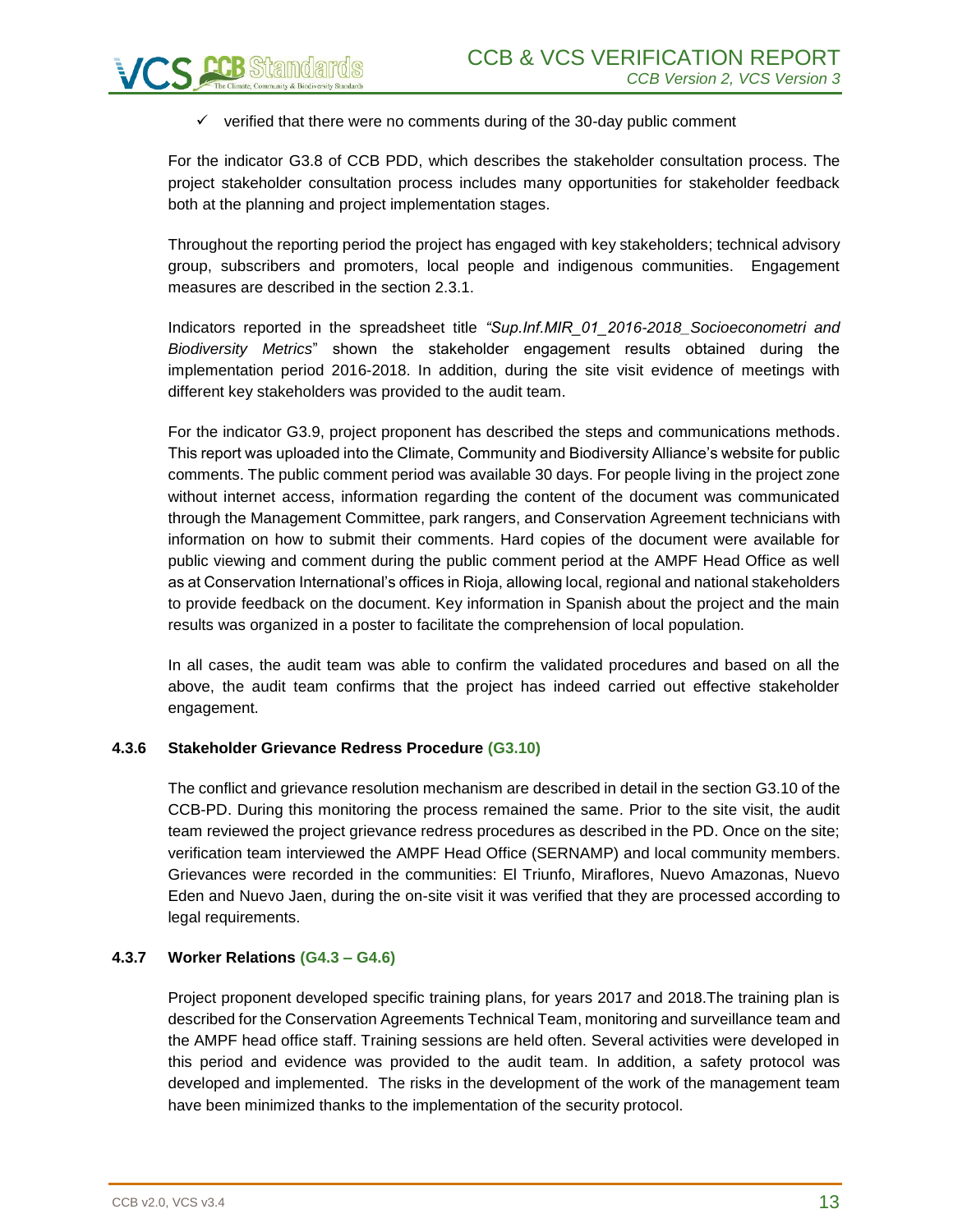Verification team interviewed project employees as to the requirements of the standards regarding employment. The audit team witnessed a number of individuals performing project tasks and confirmed that practices were in place to minimize risk as much as possible.

#### **4.3.8 Technical and Management Capacity (G4.2, G4.7)**

According to the monitoring report, professional team in charge of the project are mainly members from four institutions: Conservation International, Asociación Ecosistemas Andinos (ECCOAN), The National Service of Natural Protected Areas (SERNANP) and the Mono Tocón Project (PMT). The latter only participated in the first 8 months of this period with the fourth primate monitoring in the AMPF. This activity was later replaced to initiate the design of a biodiversity monitoring protocol through the use of trap cameras.

Management skills requirements, for all involved personnel, are detailed in the report *"Sup.inf\_nprt\_01\_Technical expertise magmt team.xlsx."* The audit team reviewed the report and confirmed that it documents the key technical skills that will be required to implement the project successfully, including community engagement, biodiversity assessment and carbon measurement and monitoring skills. The expertise of the team was contrasted during the site visit.

Regarding the financial heath, PP has provided the evidence called: *"Sup.Inf\_nprt\_08\_CI Foundation and affiliates financial report.pdf",* which details the result of the financial statements. Moreover, it was provided a financial model called: *"Sup.Inf\_nprt\_07a\_Financial models summary Alto Mayo\_4", t*he financial analysis is based on a revision of the model prepared for initial validation of the project. The model shows actual expenses for implementing the project from 2008 to 2022; these expenses are reported and approved by SERNANP annually since the start of the Administration Contract. Financial viability, also, is described in of the Non-Permanence Risk Report.

Based on provided evidences, described above, the audit team is able to confirm that the project has the capacity to implement the project as described in the validated project description.

#### **4.3.9 Legal Status (G5.1)**

The CCB-PD states that all local, national and international laws are followed (Section 1.11 of the VCS PD and Sections G4.5 and G5.1-2 of the CCB-PD. The supervision and control of the project activity are in charge of SERNANP, which is a government entity responsible of natural protected areas. The regulation (RP. 26-2014-SERNANP) provides a specific legal framework to obtain the right to commercialize carbon certificates generated within a natural protected area.

In accordance with the MR, since the last monitoring period, there were no changes in the laws and statues listed. This issue was corroborated during the on-site visit with an intertied with a representative of SERNANP, who has provided the current agreement between SERNANP and project participants.

#### **4.3.10 Rights Protection and Free, Prior and Informed Consent (G5.3-G5.5)**

AMPF is part of the Peruvian Natural Protected Area system. Their management and protection is the responsibility of the Peruvian State, who by SERNANP granted the co-management rights to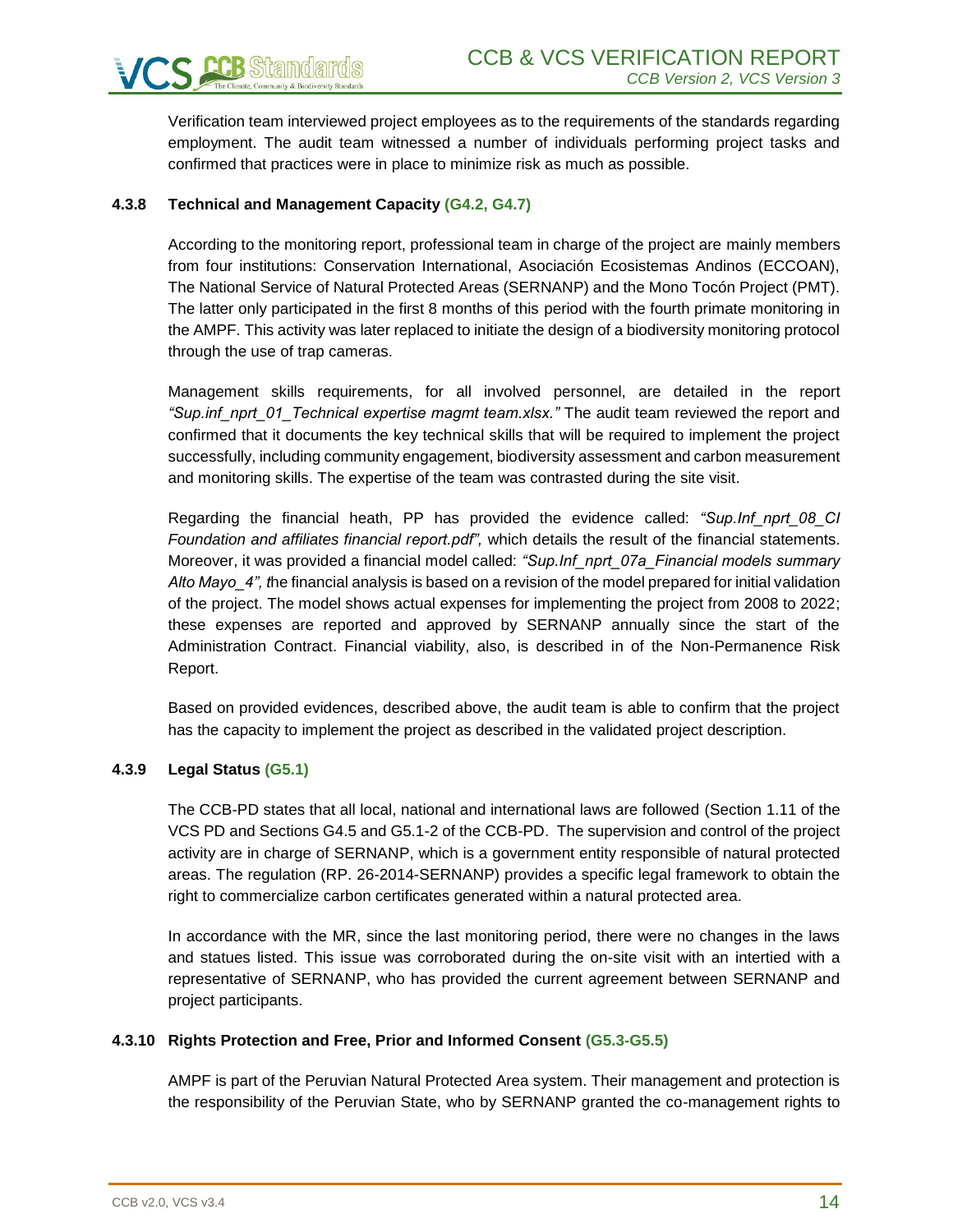

Conservation International. Within an ANP is prohibited titling of property or any other right on the surface to private. The project utilizes a participatory design, and participation in the project activities is voluntary. There is no encroachment on the property of others

Based on the above and information gleaned from community interviews, the audit team was able to confirm that the rights of Indigenous Peoples, communities and other stakeholders in accordance to the Climate, Community & Biodiversity Standards and the validated project design.

#### **4.3.11 Identification of Illegal Activities (G5.5)**

According to CCB-PD the common illegal activities inside the AMPF are the deforestation due to coffee plantation, poaching, butterfly and orchids extraction and land trafficking. These illegal activities have a direct influence on the project's climate, community, and biodiversity impact. Project benefits are not derived from illegal activities. Site visit observations and interviews with participants further confirm these elements.

In addition, according to the MR, between 2016 and April 2018, more than 558 ranger patrols have been implemented to prevent and mitigate illegal activities (mainly deforestation and fauna and flora extraction). Then, verification team confirm that this Issue is addressed.

#### <span id="page-14-0"></span>**4.4 Climate**

#### **4.4.1 Accuracy of GHG Emission Reduction and Removal Calculations**

All calculations of greenhouse gas emission reductions and removals were checked by the verifier. No errors were discovered that materially affect the stated greenhouse gas emission reductions and removals of the project. The methods used to estimate greenhouse gas benefits of the project were consistent with the methodology and the validated project document

The data and parameters used to determine greenhouse gas emission reductions and removals are listed in section 3.2 of the monitoring report. In accordance with the validated PD and applied methodology, carbon stocks/ha in the different strata are considered fixed, thus the proponent carried out no new forest inventory during the monitoring period of 2016-2018.

AENOR conducted an intensive review of all input data, parameters, formulas, calculations, conversions, statistics and resulting uncertainties and output data to ensure consistency with the VCS and CCB standards, the project PD and the methodology. Further, verification team reproduced calculations for selected samples to ensure accuracy of the results. Samples of data with associated conversion factors, formulae, and calculations were provided by the project proponent in spreadsheet format to ensure all formulas were accessible for review. The verifier recalculated subsets of the analysis to confirm correctness. The project proponent also provided a step-by-step overview of calculations to ensure the understood the approach and could confirm its consistency with the methodology and PD.

Uncertainty was assessed as required. The Verifier recalculated the statistics independently to confirm the accuracy of the reported precision. The Verifier confirmed confidence deductions were required and properly allocated to the average carbon stock of pre-montane forest, dwarf forest and post-deforestation land use, as the uncertainty of the carbon estimate was above 10%.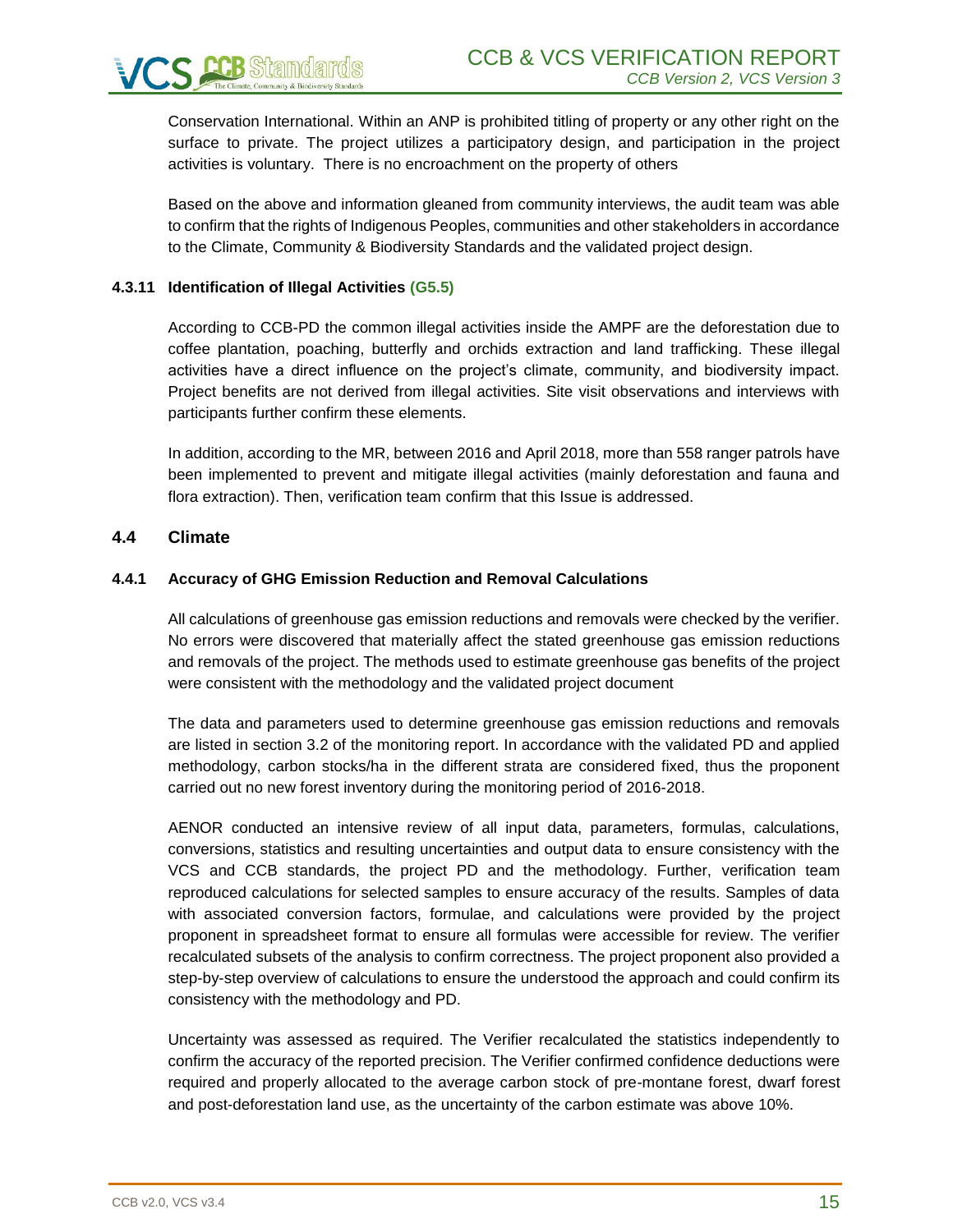

Field data collection utilized appropriate principles of forestry data collection, including appropriate tools and methods. Collected data was handled appropriately, including a structured process for QA/QC. Analysis of collected data used appropriate formulas, conversions, and parameters, supported by scientific literature. Where ranges of parameters exist, or other types of formulaic uncertainty, appropriately conservative values were used in data analysis.

#### **4.4.2 Quality of Evidence to Determine GHG Emission Reductions and Removals**

During AENOR's verification, the evidence provided by the project proponent was more than sufficient in both quantity and quality to support the determination of GHG emission removals reported by the project. Throughout the verification, the project proponent demonstrated a commitment toward conservativeness and took all measures appropriate to ensure the reliability of evidence provided. Interviews conducted (oral evidence) are outlined in Section 2.4, and the final documents received from the project proponent supporting the determination of GHG removals can be viewed in Appendix 1.

The assessment suggested that the data used to determine emissions reductions are of high quality and had been collected in a manner that is consistent with the VCS standard, methodology, and monitoring plan.

#### **4.4.3 Non-Permanence Risk Analysis**

The determined value of the overall risk rating has not changed since the previous verification. Therefore, verification team assessed Whether any circumstances or conditions may have occurred since the prior verification and whether items meant to address certain risks are in place and functioning as intended.

The determined value of the overall risk rating of 10% is appropriate and in conformance with the AFOLU Non-Permanence Risk Tool, to the extent that said determined value was appropriate and in conformance to the AFOLU Non-Permanence Risk Tool at the time of the prior verification audit. Finally, for instances in which there were no changes from the previous risk assessment, the audit team confirmed that the risk rating remains valid to the extent that it was valid in the first place.

#### **4.4.4 Dissemination of Climate Monitoring Plan and Results (CL3.2)**

Prior to on-site visit, the audit team reviewed the project monitoring report and confirmed that it provides a description of the activities utilized to disseminate the monitoring plan and results to project stakeholder. During the on-site assessment, the audit team held interviews with local communities who confirmed claims in the monitoring report regarding the status of the project implementation. Overall, the verification team has a high level of confidence that the dissemination of the project monitoring plan results took place in conformance with the validated PD. A full monitoring plan was developed.

#### **4.4.5 Optional Gold Level: Climate Change Adaptation Benefits (GL1.4)**

No applicable.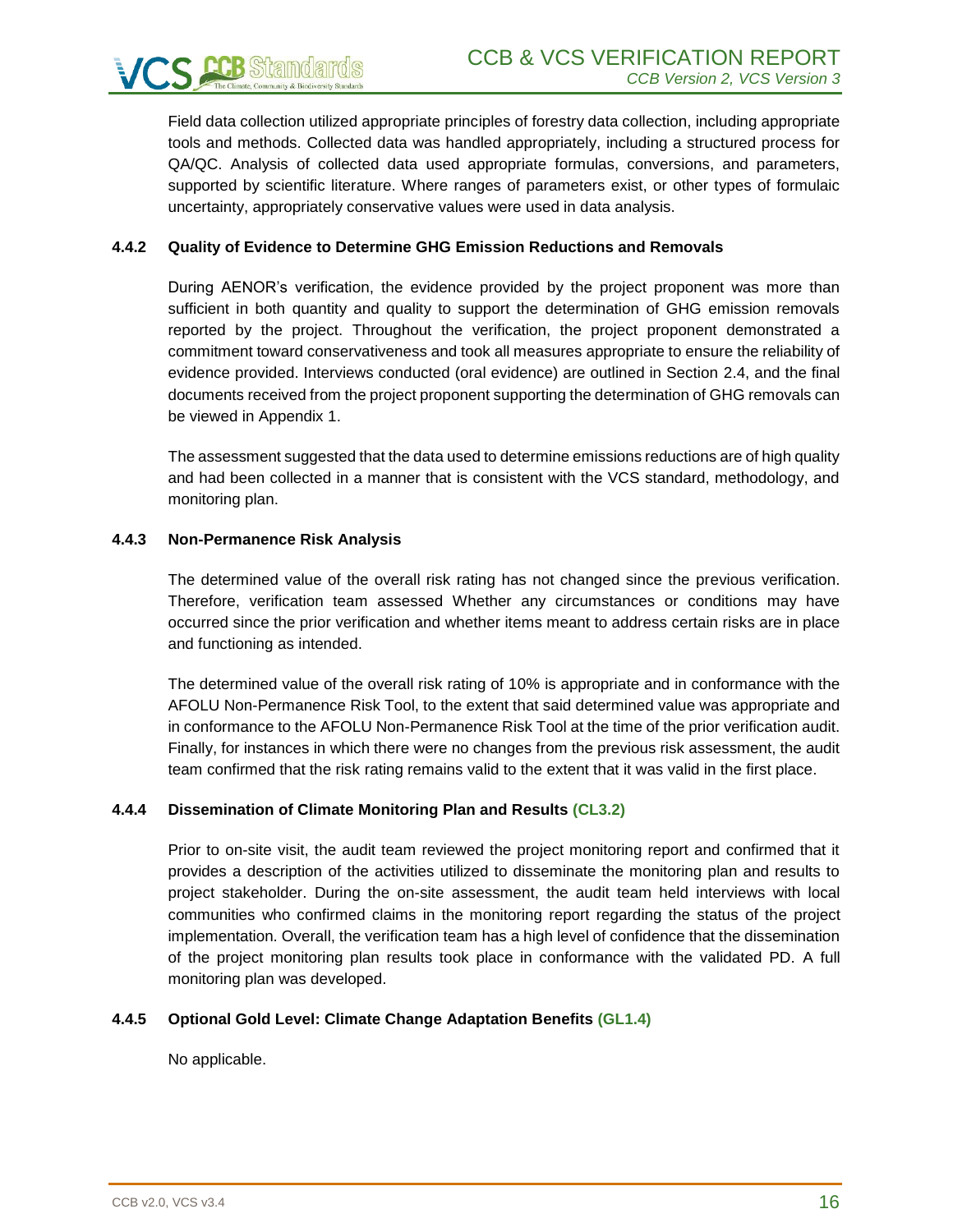### <span id="page-16-0"></span>**4.5 Community**

#### **4.5.1 Community Impacts (CM1.1)**

Previous to on-site visit, the audit team reviewed the project monitoring report in order to confirm that it provides a description of the community impacts of the project activities. During the on-site visit, the audit team held interviews with local communities and community groups who confirmed claims in the monitoring report regarding information on the project's community impacts. In addition, the audit team visited communities where project activities are taking place, along with community members who confirmed the activities were implemented by project personnel and are providing positive benefits.

The monitoring plans describe specific indicators, which are used to collect and analyze the data required to meet project's impacts. Section 4.1 describes several activities developed and linked to the following positive community impacts into the project zone:

- $\checkmark$  Governance of the AMPF is strengthened.
- ✓ Production systems of the local population are improved and coffee associations in connection to special markets are promoted.
- $\checkmark$  Capacity building and knowledge is generated among local people for sustainable management of their production systems.
- $\checkmark$  Living conditions of the local population in harmony with the objectives of the AMPF are improved.
- $\checkmark$  Economic alternatives for the population are generated through conservation actions aligned with AMPF management.
- $\checkmark$  Ecosystem services of the AMPF (water and soil) are maintained and improved for the benefit of population in the project zone.
- $\checkmark$  Natural resources within the BPAM are sustainably managed by the local population.
- $\checkmark$  The partnership between the local population and the AMPF Head Office are empowered for conservation

Furthermore, the following negative impacts in the project area are listed and described.

- $\checkmark$  Decrease economic opportunities from illegal activities
- $\checkmark$  Decrease provision of basic services within the AMPF
- $\checkmark$  Improved control over the expansion of the agricultural frontier
- $\checkmark$  Less support from land holders to their families in the area of origin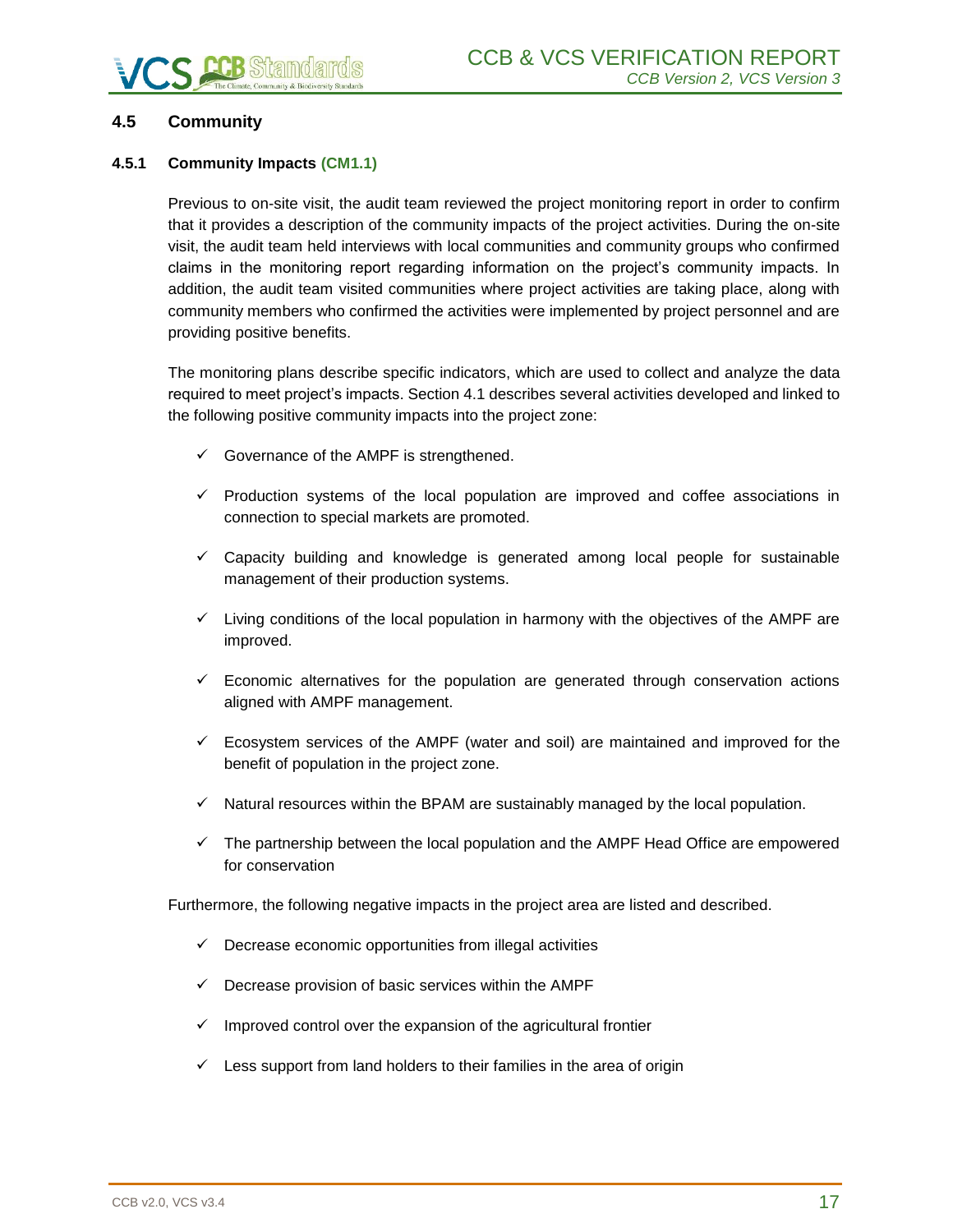In addition, socio-economic positive impacts outside the project area have been also listed and described in the MR. Those impacts are:

- $\checkmark$  Ecosystem services of the AMPF (water and soil) are maintained and improved for the benefit of the population outside the project zone.
- $\checkmark$  Technology is transferred to improve coffee production systems outside project zone.
- $\checkmark$  New projects for sustainable development of the Alto Mayo watershed are leverage

Finally, socio-economic negative impacts outside include:

- $\checkmark$  Demand for conventional coffee practices are displaced to native communities increasing unsustainable land use in areas rented by them.
- $\checkmark$  Customary uses of the native communities are affected by increased surveillance and control program of the PNA (Project natural area).

Therefore; after confirming throught interviews, positive and negatives impacts, with local communities, the verification team has a high level of confidence that the community impacts described in the project monitoring report are accurate.

#### **4.5.2 Net Positive Community Well-being (CM1.1)**

Overall, the net socioeconomic impacts in the project area are quite positive. The successful implementation of conservation agreements in the area has enabled a transition to more sustainable practices and livelihoods, thus reducing the potential negative impacts associated to the elimination of illicit activities. This issue was confirmed during the on-site visit.

#### **4.5.3 Protection of High Conservation Values (CM1.2)**

According to the monitoring report all the population groups in the Alto Mayo basin (settlers, native communities, and peasant communities) make small scale use of different areas of the AMPF to meet some of their basic needs, characterizing HCVs. The areas within the AMPF, where resources such as firewood and construction materials are used and the collecting of different forest products is made, are concentrated in areas near the population centers of the main sub-basins where population is settled. Those issues were confirmed during the visit to project area. Then, the verification team concluded that project proponent has provided accurate and sufficient information to describe the effects of the project activities.

#### **4.5.4 Other Stakeholder Impacts (CM2.2-CM2.3)**

The potential negative offsite stakeholder impacts identified for the project are listed as:

- $\checkmark$  Demand for conventional coffee practices are displaced to native communities increasing unsustainable land use in areas rented by them.
- $\checkmark$  Customary uses of the native communities are affected by increased surveillance and control program of the PNA (protection natural areas)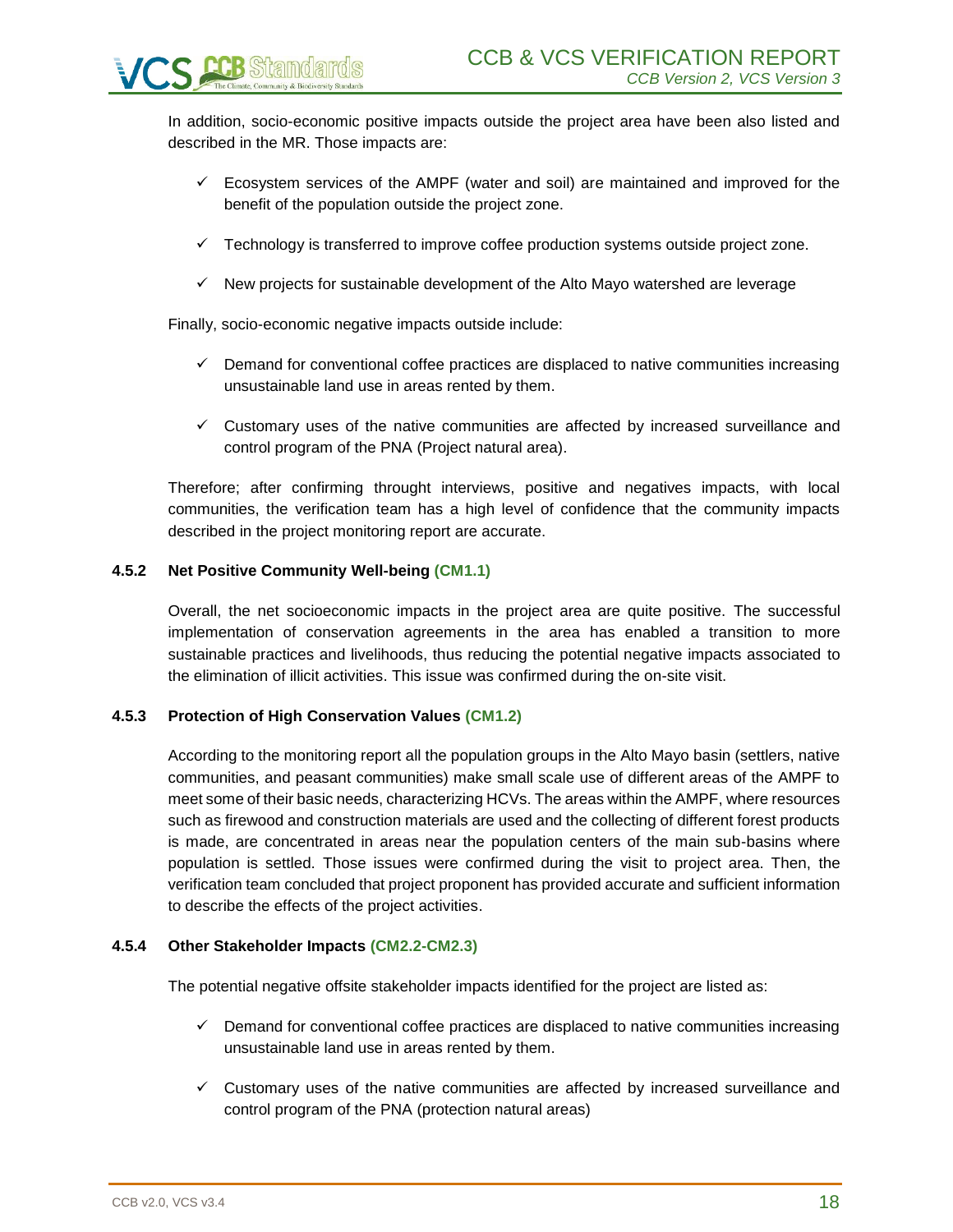According to the monitoring report (section 4.2.1) Native Communities are performing their usual activities in their territory and there is no evidence that they are affecting the AMPF. Also. during this monitoring period, there have been no recorded conflicts between settlers of Native Communities and staff of the AMPF due to customary practices within the protected area.

During the site visit has not detected any offsite negative stakeholder impacts. No community member interviewed within the leakage belt has indicated any negative impacts as a result of project activities. Furthermore, as mitigation measure CI Peru, with the support of CSP, has been implementing the project "Strengthening Governance and Capacities of Awajún Indigenous Communities to Develop Partnerships for Sustainable Product Sourcing in the Alto Mayo Basin" in the Awajún community located in the Buffer Zone in Alto Mayo. The project's main objective is to achieve a suitable level of indigenous governance in this community to contribute to the conservation of remnant plant cover and the implementation of sustainable practices that improve production in deforested areas. This is done through the conservation agreements model that capitalizes the great experience gained within the PNA and the projects that CI Peru implements in the community of Awajún Shampuyacu.

Measures to mitigate the potential risk are been implemented. These measures include mainly technology transfer to improve coffee production systems and strengthening governance and capacities in native communities.

#### **4.5.5 Community Monitoring Plan (CM3.1, CM3.2, GL2.5)**

Full monitoring plan was developed as described in CCB-PD. The monitoring plan was developed and within one year from the validation and its implementation was verified in the second and third verification events, respectively 2015 and 2016.

#### **4.5.6 Community Monitoring Plan Dissemination (CM3.3)**

Prior to on-site visit, the audit team reviewed the project monitoring report and confirmed that it provides a description of the activities utilized to disseminate the monitoring plan and results to project stakeholder. During the on-site assessment, the audit team held interviews with local communities who confirmed claims in the monitoring report regarding the status of the project implementation. Overall, the verification team has a high level of confidence that the dissemination of the project monitoring plan results took place in conformance with the validated PD. A full monitoring plan was developed.

#### **4.5.7 Optional Gold Level: Barriers to Benefits (GL2.3)**

Not applicable.

#### **4.5.8 Optional Gold Level: Protections for Poorer and the more Vulnerable (GL2.4)**

Not applicable.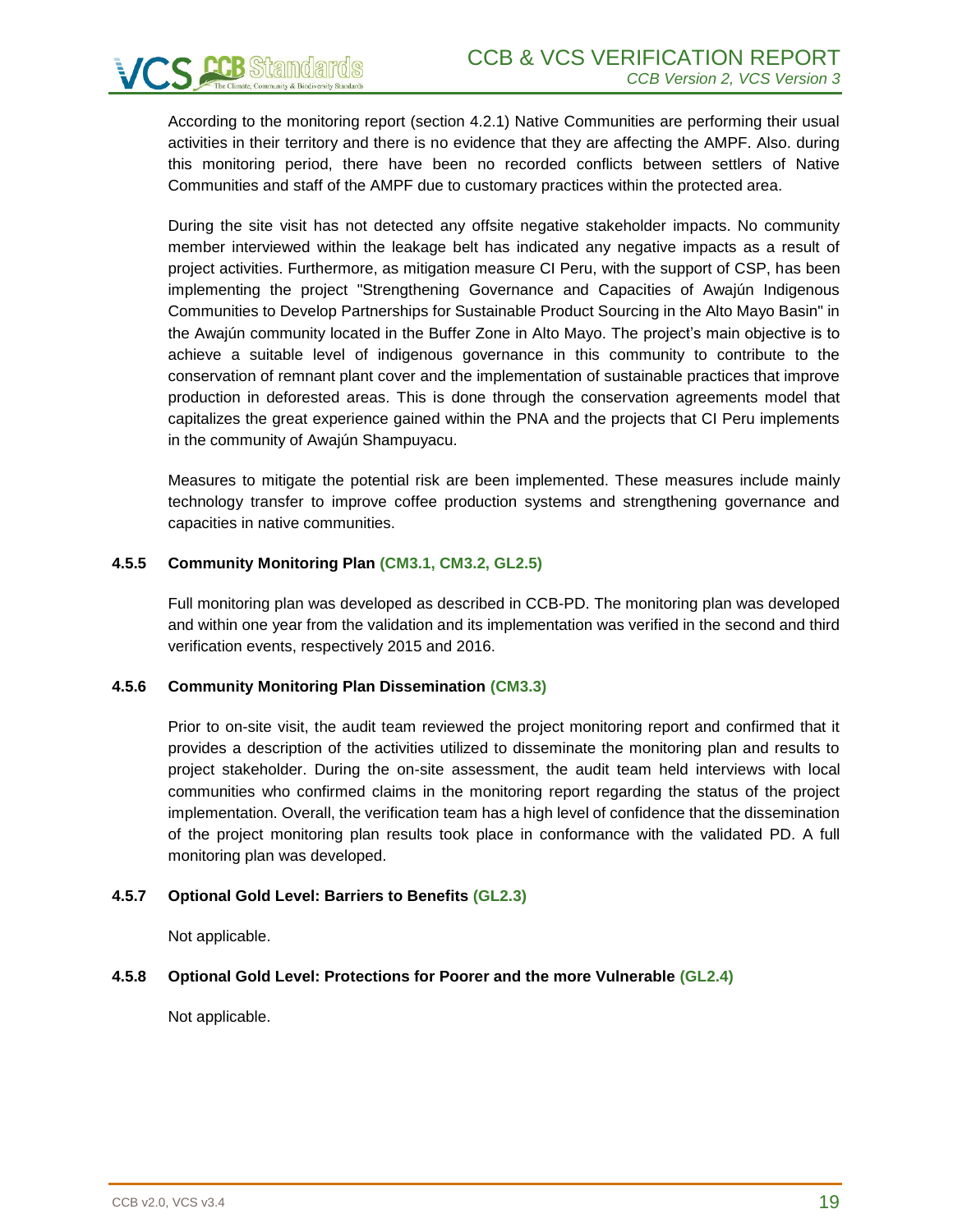#### <span id="page-19-0"></span>**4.6 Biodiversity**

#### **4.6.1 Biodiversity Changes (B1.1)**

As the biodiversity benefits associated with the project are highly correlated with project activities developed in project area, then, the audit team reviewed socioeconomic and metrics report (*"Sup.Inf\_MIR\_01\_2016-2018 Socio economic and biodiversity metrics"*), specifically avoided deforestation and degradation and confirmed the information to be sufficient to describe the effects of the project activities. In addition, the audit team reviewed the biodiversity monitoring records and confirmed that the monitoring of biodiversity is taking place as described in the validated PD.

#### **4.6.2 High Conservation Values Protected (B1.2)**

No negative impacts to biodiversity are reported. Reasoning, based on monitoring findings that are used as the basis for claims and the impacts on biodiversity from a project of this nature are almost always net positive. As stated above there are no negative biodiversity related impacts on the area of HCVs.

#### **4.6.3 Invasive Species (B1.3)**

Only native species have been used in the restoration areas, verification team visited nurseries in the project site and confirmed this fact.

On the other hand, the project has used non-native species in the agroforestry system, however those species were already introduced to the AMPF previously to the project (see section 5.1.4 of the MR) and has not resulted to be invasive.

The audit team reviewed the activities implemented by the project proponent and confirmed that the activities include protecting existing forest, but does not introduce new species to the existing forest. The few species that have been introduced before project implementation and are used in the agroforestry system. Based on these activities, the audit team confirms that no invasive species have been introduced by the project.

#### **4.6.4 Impacts of Non-native Species (B1.4)**

The project has used non-native species in the agroforestry system, however those species were already introduced to the AMPF previously to the project and are used in agroforestry system for food security.

#### **4.6.5 GMO Exclusion (B1.5)**

No genetically modified organisms (GMO) have been used. To confirm this issue the audit team reviewed the activities implemented by the project proponent, which include protecting existing forest, but does not introduce new species to the existing native forests. Based on these activities, the audit team confirms that no GMO's are included in the project and thus the project does not generate any GHG emission reductions through the use of GMO's.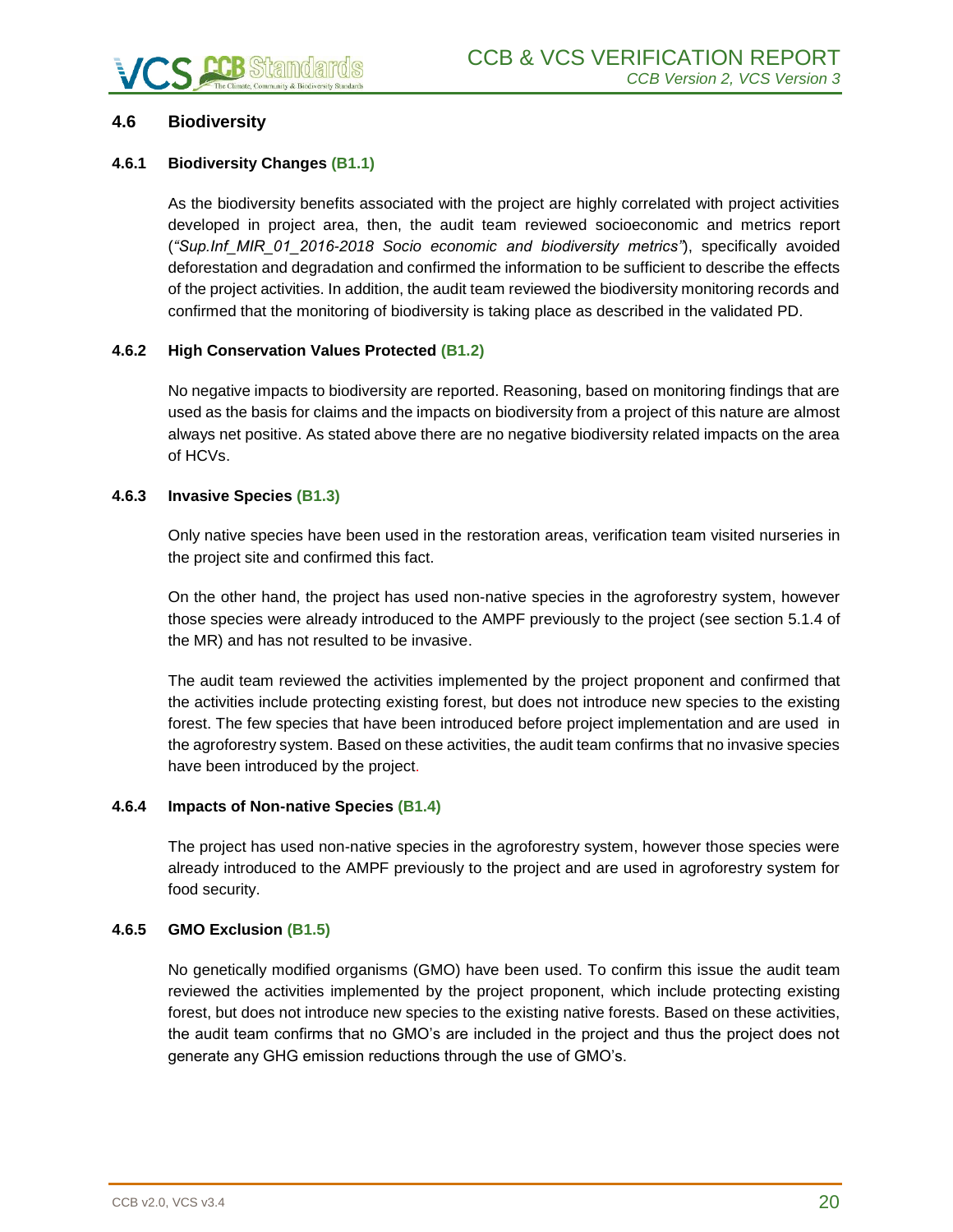

#### **4.6.6 Negative Offsite Biodiversity Impacts and Mitigation (B2.2)**

The PP has identified two negatives impact outside the project area (see section 4.6.1):

- $\checkmark$  Deforestation of the habitat of the species of high importance for biodiversity is displaced to in the leakage belt.
- ✓ Illegal extraction of flora and fauna is displaced to out of the project area creating additional pressure on forests in the buffer zone.

Even those negative aspects, according to the monitoring of socio economic and biodiversity metrics *"Sup.Inf\_MIR\_01\_2016-2018 Socio economic and biodiversity metrics",* the local communities not only decrease the extraction of flora and fauna inside, but also became conservationists, through the signage of conservation agreements. Consequently, the project has a minimal (if any) negative impact on the flora and fauna outside the project area. Verification team interviewed some local inhabitants, who has signed conservation agreement, to confirm the attitude change towards conservation, all of them were in favor of forest conservation.

#### **4.6.7 Net Biodiversity Benefits (B2.3)**

Given that no negative impacts on biodiversity inside project zone have occurred and, also, positive aspect has been reported outside of the project (see section 4.6.1); the net biodiversity benefits are clearly positive.

#### **4.6.8 Biodiversity Monitoring Results (B3.1, B3.2)**

Biodiversity and socioeconomic monitoring plans ("*Protocolo de monitoreo de biodiversidad del Bosque de Protección Alto Mayo".*) describe specific indicators, which are used to collect and analyze the data required to meet project's impacts. Section 5.1.1 of the monitoring report described several actions developed and liked to the following positive biological impacts into the project zone:

- $\checkmark$  The habitat of high importance species for the biodiversity of the AMPF in conserved.
- $\checkmark$  Habitat fragmentation of high importance species for the biodiversity of the AMPF is avoided.
- $\checkmark$  High Conservation Value Areas of the AMPF is maintained and/or enhanced.
- ✓ Populations of endemic and threatened species above its critical level are maintained and / or recovered
- $\checkmark$  Pressure reduced to ecosystems of the AMPF through the promotion of sustainable use practices by local people.
- $\checkmark$  Operational capacity of the AMPF Head Office is strengthened and the response to the pressures on the area is improved.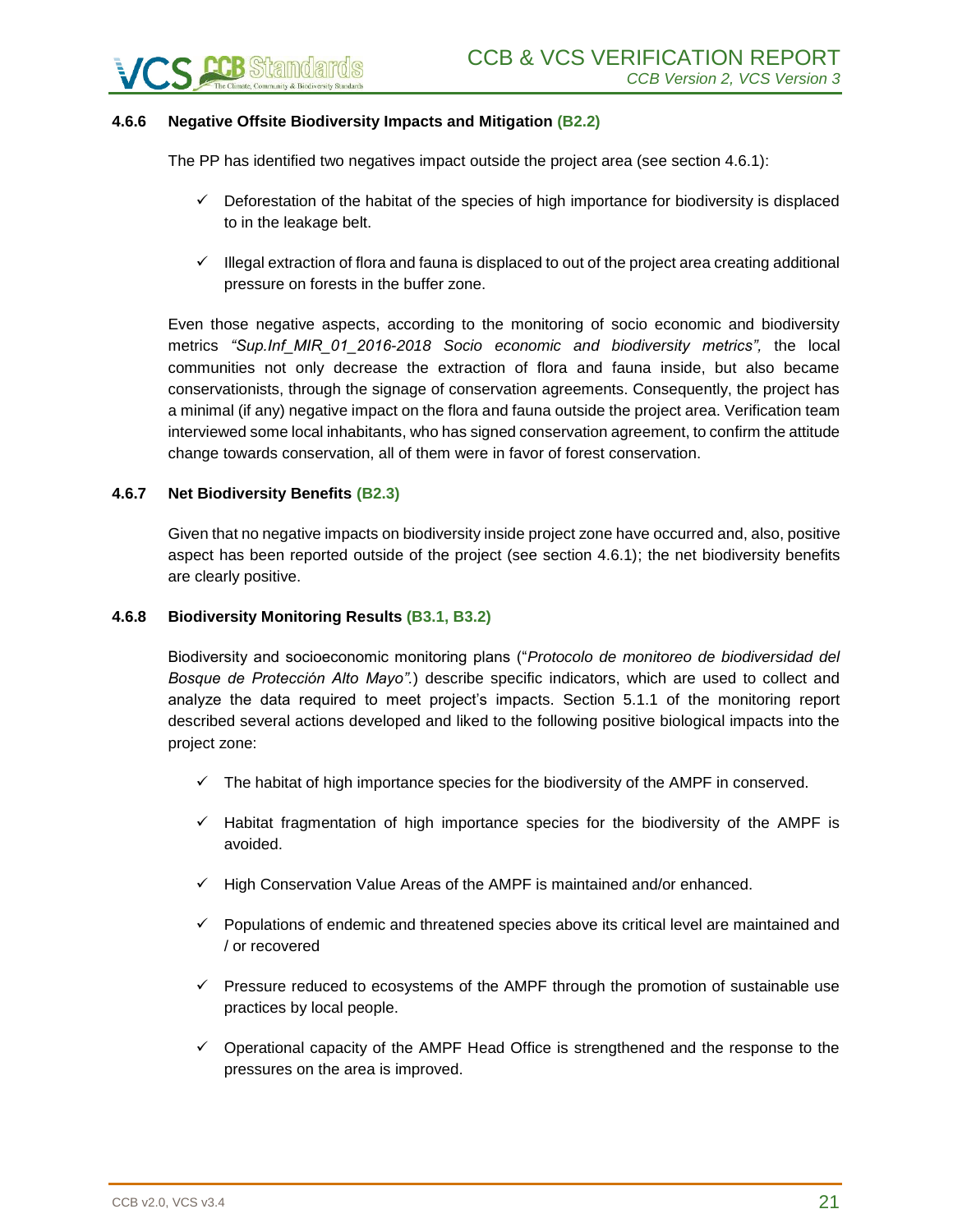

- ✓ Degraded ecosystems of the AMPF are restored through the implementation of reforestation and agroforestry systems.
- $\checkmark$  Biodiversity and ecosystem services of the AMPF are recognized and valued by locals, who become allies in the conservation.
- $\checkmark$  Illegal extraction of wildlife in the AMPF is reduced.

No negative impacts inside of the Projet zone to biodiversity are identified.

Outside the project area, impacts include:

- $\checkmark$  Connectivity of the Conservation Corridor Abiseo-Cóndor-Kutukú CCACK is maintained.
- $\checkmark$  Ecosystem services of the AMPF (water and soil) are maintained and improved for the benefit of population outside project zone.
- $\checkmark$  Biodiversity and ecosystem services by AMPF natural resources stocks outside project zone are recognized and valued.
- $\checkmark$  Technology is transferred to improve coffee production systems outside project zone.
- ✓ New projects for the conservation of biodiversity in the Alto Mayo are leveraged.

Most important results of the monitoring are summarized below:

- $\checkmark$  The habitat of high importance species for the biodiversity of the AMPF in conserved: The observed deforestation decreased 32% from 339 ha/y in the first monitoring period (2008- 2012) to 230 ha/y in 2016-2018 (Figure 5), demonstrating the effectives of the project's strategies. In 2018, 150,365 ha of forest were successfully protected in the AMPF and over 2,600 ha of forest loss was avoided. This issue where confirmed with Forest Cover and Change Map and with the monitoring result from annual area deforestation.
- $\checkmark$  The monitoring of primates ended in June 2017. The monitoring of primates was carried out in 6 micro-watersheds. It covered 33 transects measuring more than 1 km each. The most commonly found species in all the sub-basins assessed was the Peruvian yellowtailed woolly monkey (Lagothrix flavicauda), followed by the Andean white-fronted capuchin monkey (Cebus yuracus) and the Andean night monkey (Aotus miconax), unlike the large-headed capuchin monkey (Sapajus macrocephalus) that was only found in the Huasta sub-basin. Verification reviewed the report "Libro de experiencias 2017: Monitoreo de Primates Bosques de Protección Alto Mayo", which documents in a comprehensive manner the monitoring process of monkeys.
- $\checkmark$  Pressure reduced to ecosystems of the AMPF through the promotion of sustainable use practices by local people. The implementation of agroforestry system is having a positive effect, as native species are being planted and the habitat is being restored. 300 hectares of pilot plots under agroforestry systems were installed and 1747 hectares are under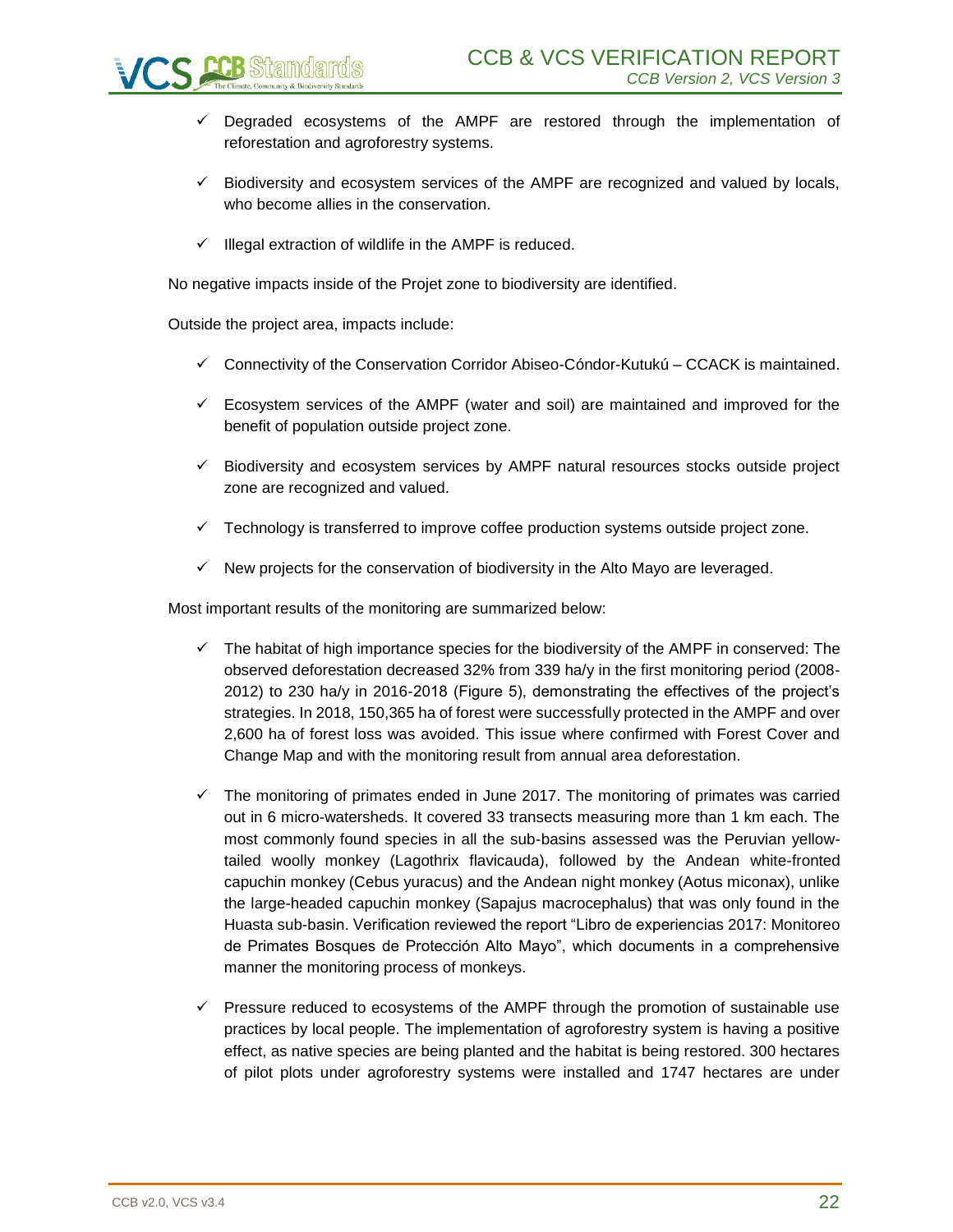organic certification. It was confirmed with interviews with coffee producer from COOPBAM.

- $\checkmark$  The project has promoted the use of up to 293 new improved cooking stoves in the area during these monitoring periods, which consume an average of 52% less firewood than regular cooking stoves. The use of improved cooking stoves helps reduce pressure on forest fragments and remaining primary forests in areas close to the population.
- $\checkmark$  The results on environmental illicit activities reported by the surveillance and control area of the AMPF management office indicated that eight interventions were made on wood trafficking. There were 22 findings of logging and/or deforestation, 17 in primary forests and 5 in secondary forests. On the contrary, no wildlife traffic has been reported. These results, compared with the ones obtained in previous years, show a reduction of environmental illicit acts. These facts were confirmed against park rangers interviews.

No negative impacts to biodiversity are identified. Net Impacts on biodiversity is considered are considered positive.

In addition, outside the project area, positive impacts include:

- ✓ Connectivity of the Conservation Corridor Abiseo-Cóndor-Kutukú CCACK is maintained.
- $\checkmark$  Ecosystem services of the AMPF (water and soil) are maintained and improved for the benefit of population outside project zone.
- ✓ Biodiversity and ecosystem services provided by AMPF natural resources stocks outside project zone are recognized and valued.
- $\checkmark$  Technology is transferred to improve coffee production systems outside project zone.
- $\checkmark$  New projects for the conservation of biodiversity in the Alto Mayo are leveraged.

The project has also demonstrated no known invasive species will be introduced into any area affected by the project and that the population of any invasive species will not increase as a result of the project. The list of species used in the project provided in section 5.1. of the MR, was checked y verifiers against the global invasive species database (http://www.issg.org), the Invasive Species Compendium and the IUCN Red List of Threatened Species considers the species native to the area. Verifiers conclude that no invasive species, or genetically modified organisms (GMO's) are being used in project activities, and no adverse impacts are possible.

#### **4.6.9 Biodiversity Monitoring Plan Dissemination (B3.3)**

The audit team reviewed the project monitoring report and confirmed it provides a description of the project activities utilized to disseminate the monitoring plan and results to project stakeholder. Also, during the on-site visit, the audit team held interviews with local communities and community groups who confirmed that the monitoring plan is in place and is described in the document "*Protocolo de monitoreo de biodiversidad del Bosque de Protección Alto Mayo*". Then, the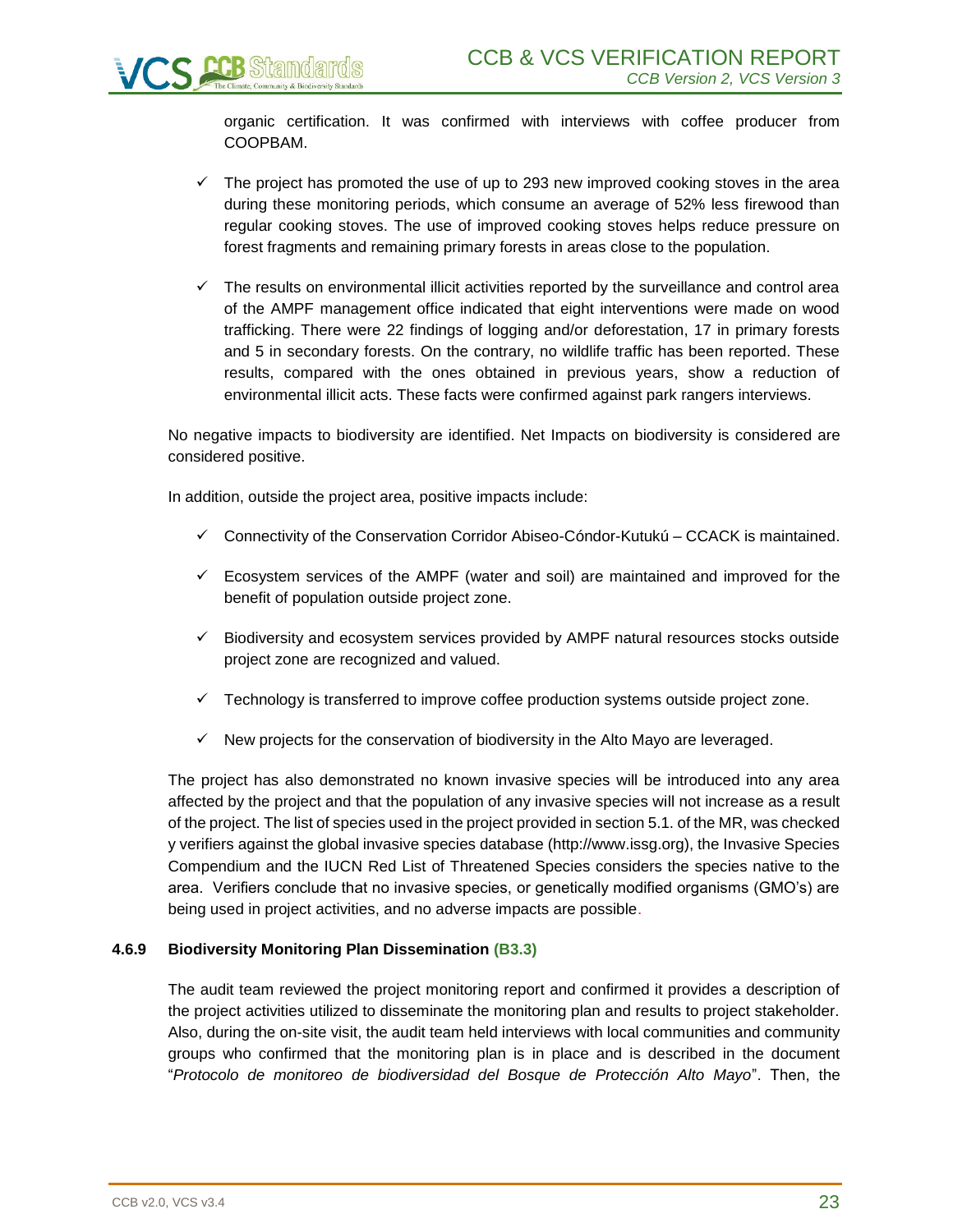verification team has a high level of confidence that the dissemination of the project monitoring plan results took place in conformance with the validated PD.

# <span id="page-23-0"></span>**4.7 Additional Project Implementation Information**

For this monitoring, the annual forest deforestation parameters identified as cloud in the 2018 land cover map were temporarily excluded from baseline and project emissions. Therefore, the total baseline carbon stock changes in the project area during this monitoring period reported in MR Tables 02.a-c differ from the total baseline carbon stock changes in the project area reported on VM Tables 15.a-c of the AMCI Methodological Annex. In like manner, the total baseline carbon stock changes in the leakage belt, tables 04.a-c differ from the total baseline carbon stock change in the leakage belt reported in VM Tables 29.a-c of the AMCI Methodological Annex.

Verification team reviewed the spreadsheets of emission reduction calculation (monitoring tables): *"VM0015\_Monitoring\_tables\_AMPF\_2016-2018",* in order to confirm the calculation, also during the visit, the responsible of GIS data processing were interviewed and explained the results from maps. Verification team was able to reproduce same values an confirms that emission reduction calculation is in line with the monitoring plan and applied methodology.

# <span id="page-23-1"></span>**4.8 Additional Project Impact Information**

The CCB-PD includes the list of species found in the AMPF categorized by the International Union for Conservation of Nature (IUCN) as Critically Endangered (CR) and Endangered (EN), according to the requirements of the GL3.1.1 indicator.

The list of critically endangered and endangered species is shown in table 8 of the monitoring report. Furthermore, table 9 shown the list of vulnerable species. Some species that have been removed from the list submitted in the PD, because the most recent IUCN categorization does not consider these species as Critically Endangered, Endangered or Vulnerable anymore, but Least Concern, Near Threatened, Data Deficient, or not evaluated.

The audit team has confirmed that these species are currently present in the IUCN Red List.

Furthermore, section 7 of the monitoring report describes how the project activities contribute conserving biodiversity at project site

# <span id="page-23-2"></span>**5 VERIFICATION CONCLUSION**

AENOR has verified that the project is in compliance with the Verified Carbon Standard version 3.7 and the CCB Standards Second Edition without qualifications or limitations.

The project has been implemented in accordance with the project description and its validated variations and the data and information supporting the GHG assertion are historic in nature.

AENOR is able to issue a positive verification opinion for the 1,142,776 tonnes CO2e of verified emissions reductions, as reported in the Monitoring Report version 1, dated 27 October 2018. The verification assessment covered the monitoring period from 15 June 2016 to 14 June 2018 and verified that calculated emission reductions and/or removals were achieved during the monitoring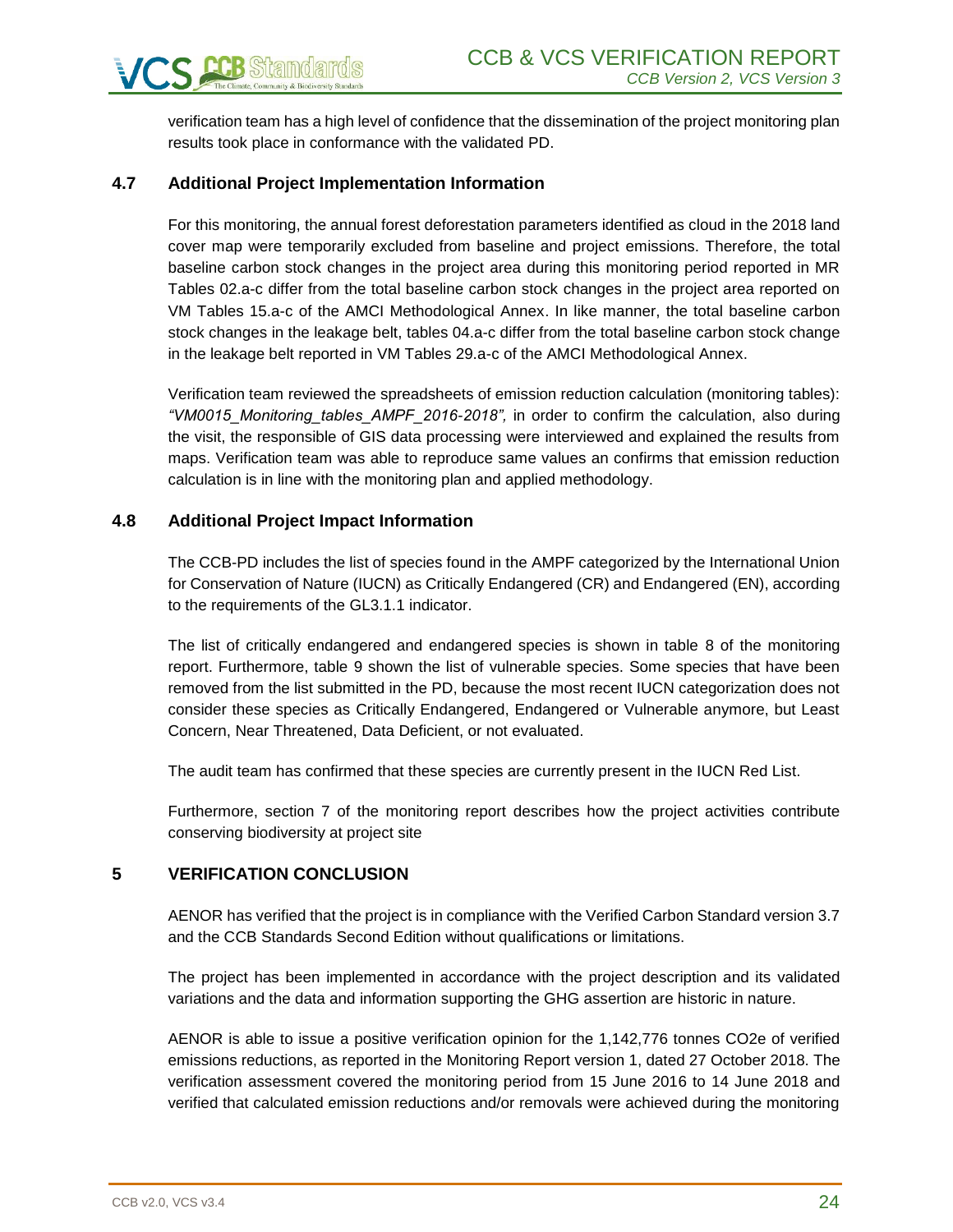

period with a reasonable level of assurance. The overall risk rating was 10 %. Therefore, the total number of credits to be deposited in the buffer account is 114,278 VCUs and the total VCUs to be issued are 1,028,498 tCO2e.

Reporting period: From 15 June 2016 to 14 June 2018

Verified GHG emission reductions and removals in the above verification period:

| Year         | <b>Baseline</b><br>emissions or<br>removals<br>(tCO <sub>2</sub> e) | Project<br>emissions or<br>removals<br>(tCO <sub>2</sub> e) | Leakage<br>emissions<br>(tCO <sub>2</sub> e) | <b>Net GHG</b><br>emission<br>reductions or<br>removals<br>(tCO <sub>2</sub> e) |
|--------------|---------------------------------------------------------------------|-------------------------------------------------------------|----------------------------------------------|---------------------------------------------------------------------------------|
| 2017         | 679,227                                                             | 88,771                                                      | 0                                            | 531,411                                                                         |
| 2018         | 641,089                                                             | 88,771                                                      | 0                                            | 497,087                                                                         |
| <b>Total</b> | 1,320,317                                                           | 177,541                                                     | 0                                            | 1,028,498                                                                       |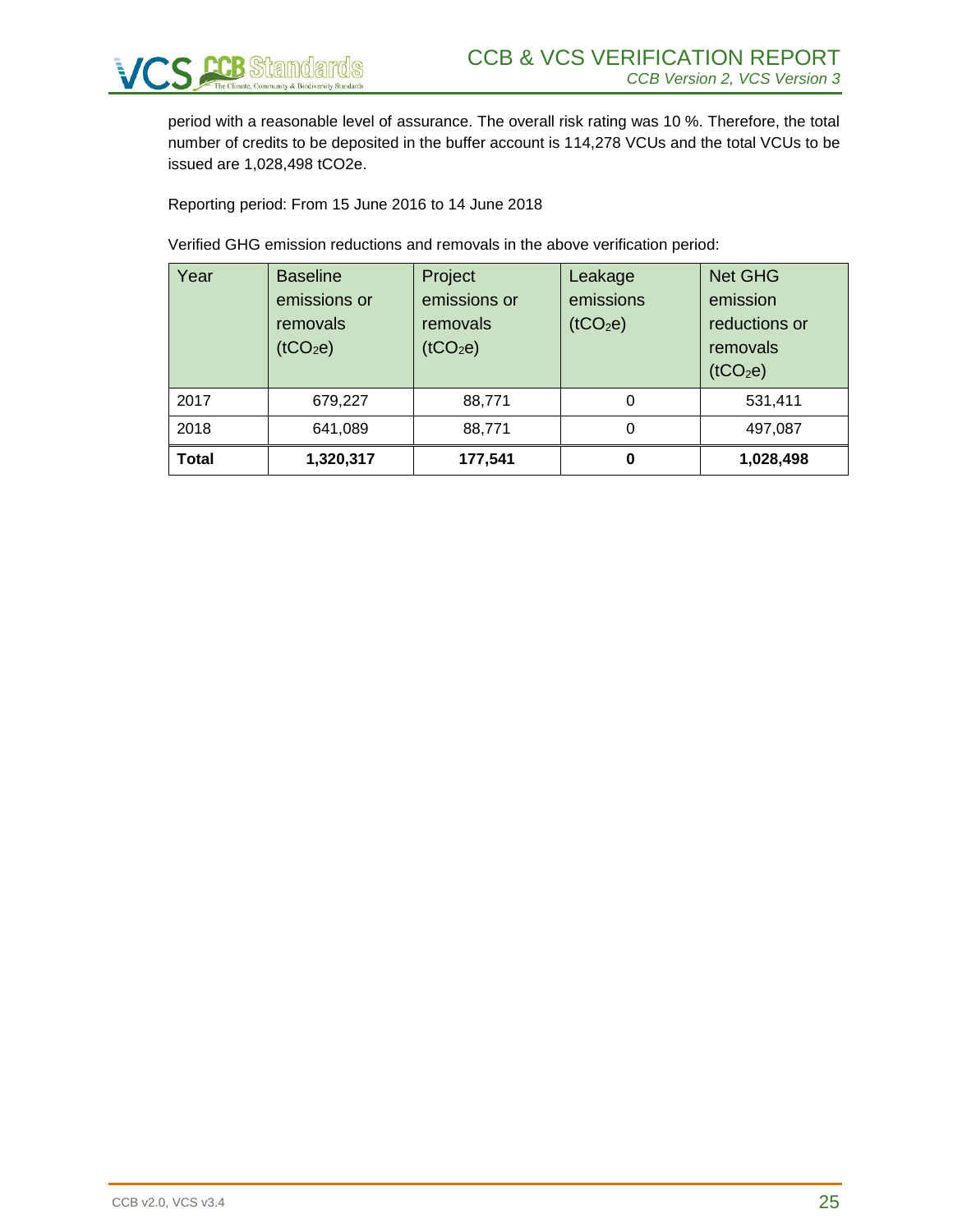

# <span id="page-25-0"></span>**APPENDIX 1: LIST OF EVIDENCE PROVIDED**

| $N^{\circ}$    | <b>Document</b>                                                                                   |
|----------------|---------------------------------------------------------------------------------------------------|
| 1              | Alto Mayo Conservation Initiative Monitoring & Implementation N°4 (2016-2018)                     |
| 2              | Non-Permanence Risk Report N°5 (2016-2018)                                                        |
| 3              | <b>CCBS Summary Page - Spanish</b>                                                                |
| 4              | VM0015 Methodology for Avoided Unplanned Deforestation. v1.0                                      |
| 5              | VCS-Tool for the Demonstration and Assessment of Additionality in VCS AFOLU Project<br>Activities |
| 6              | AMCI VCS PD. 2015/08/07                                                                           |
| $\overline{7}$ | AMCI VCS PD Methodological Annex. 2015/08/07                                                      |
| 8              | AMCI CCB-PDD. 2012/08/23                                                                          |
| 9              | AMCI Socio Economic and Biodiverstiy metrics (2016-2018)                                          |
| 10             | <b>AMCI Socioeconomic Protocol</b>                                                                |
| 11             | Biodiversity monitoring protocol of of BPAM                                                       |
| 12             | Experiences Book 2017 - Monkey monitoring of BPAM                                                 |
| 13             | Health security and environmental plan. May 2017.                                                 |
| 14             | Land cover and change monitoring procedures                                                       |
| 15             | Mapping and drone image processing. Version 1                                                     |
| 16             | BPAM Research strategy 2017-2019.                                                                 |
| 17             | BPAM Renewable and natural resources management plan                                              |
| 18             | BPAM Tourist plant. March 2017.                                                                   |
| 19             | BPAM Training plan for management 2017                                                            |
| 20             | BPAM Training plan for management 2018                                                            |
| 21             | Alto Mayo Protected Forest Annual Report 2017. SERNANP.                                           |
| 22             | Alto Mayo Protected Forest Annual Report 2018. SERNANP                                            |
| 23             | Images captures by camera traps in Alto Mayo and Shampuyaco Indigenous Communities.               |
| 24             | <b>Administration Contract BPAM</b>                                                               |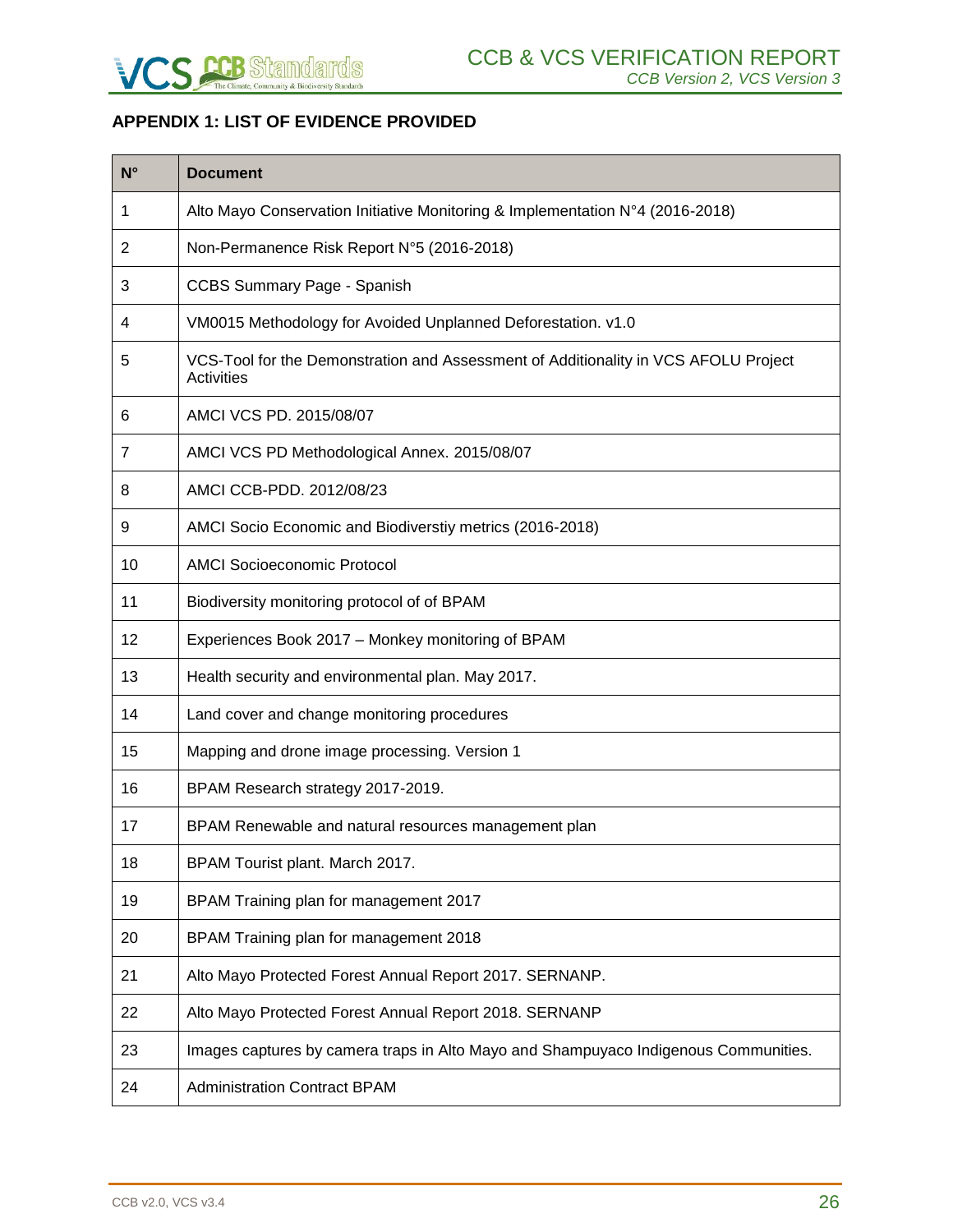| $N^{\circ}$ | <b>Document</b>                                                                                     |
|-------------|-----------------------------------------------------------------------------------------------------|
| 25          | Administration Contract BPAM Amendment. January 2018.                                               |
| 26          | Analysis of Agents, Drivers and Underlying Causes of Deforestation in BPAM                          |
| 27          | BPAM Social management plan                                                                         |
| 28          | <b>BPAM Conflict management strategy</b>                                                            |
| 29          | BPAM Community relationship protocol                                                                |
| 30          | Foundation and affiliates financial report. June 2016.                                              |
| 31          | Conservation agreements model.                                                                      |
| 32          | Guidelines for Conservation Agreements. SERNANP                                                     |
| 33          | Approved Conservation Agreement Model. SERNANP                                                      |
| 34          | Complaint resolution reports (El Triunfo, Miraflores, Nuevo Amazonas, Nuevo Eden and<br>Nuevo Jaen) |
| 35          | Master Plan BPAM 2008-2013.                                                                         |
| 36          | Legal land tenure in BPAM. SPDA.                                                                    |
| 37          | Law of Natural Protected Areas (law N° 26834).                                                      |
| 38          | BPAM communication strategy 2017-2018                                                               |
| 39          | Stakeholder engagement plan. December 2016                                                          |
| 40          | BPAM Community development plan 2017                                                                |
| 41          | Infographic CI Peru in San Martin.                                                                  |
| 42          | Physical Vulnerability Map of Peru- MINAM                                                           |
| 43          | Physical Susceptibility Map of Peru. MINAM. 2015                                                    |
| 44          | BPAM Communication Strategy. Cl. 2013                                                               |
| 45          | Training plan for project technical team.                                                           |
| 46          | Geological risk in San Martin region. INGEMMET 2010.                                                |
| 47          | Peru's governances score 2010-2014                                                                  |
| 48          | Function and technical expertise of BPAM management team. Period 2016-2018                          |
| 49          | <b>Financial Models</b>                                                                             |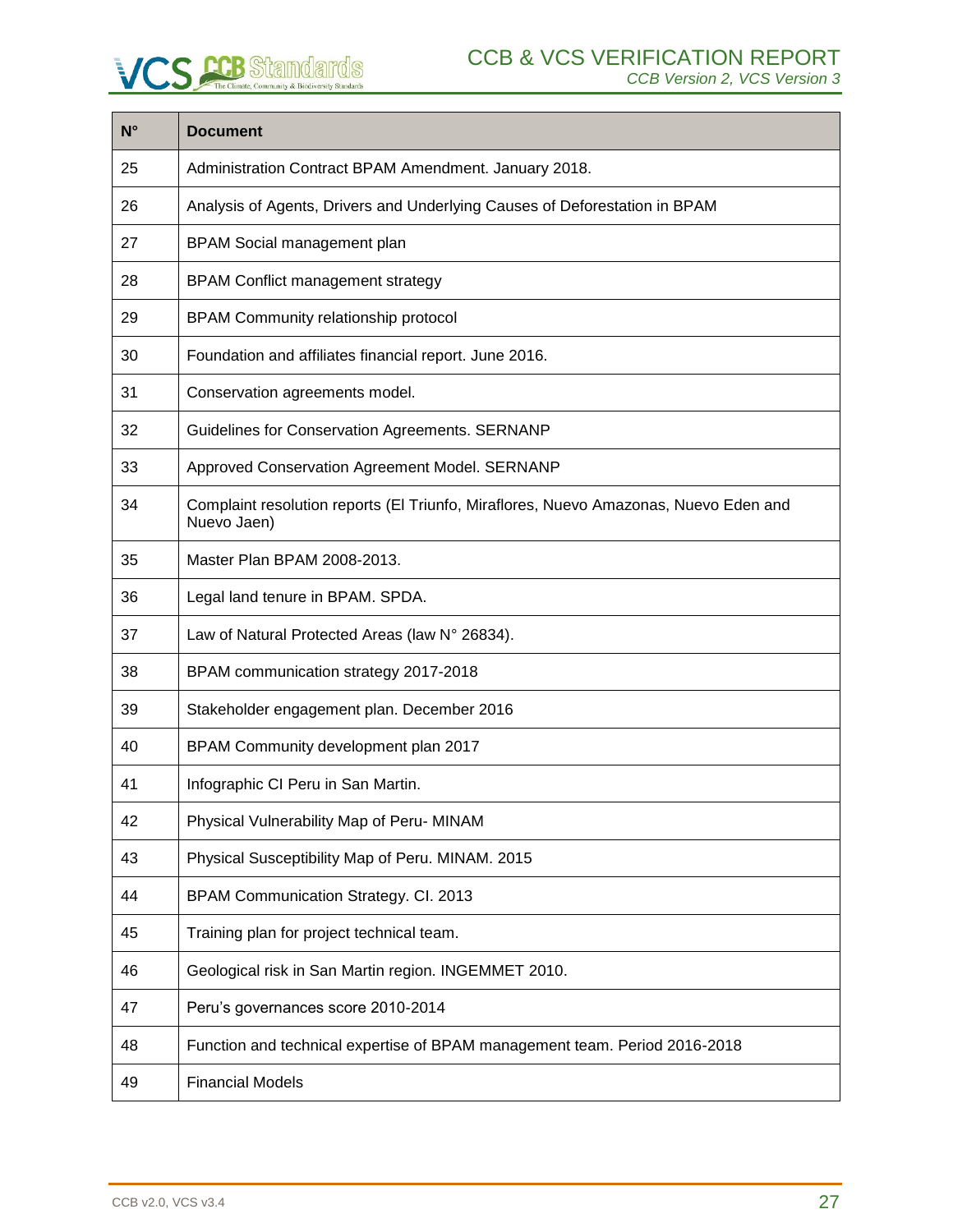| $N^{\circ}$ | <b>Document</b>                                     |
|-------------|-----------------------------------------------------|
| 50          | Financial analysis tool                             |
| 51          | BPAM opportunity cost calculation                   |
| 52          | BPAM communication plan 2018                        |
| 53          | Peru governance score 2012-2016                     |
| 54          | VM0015_Monitoring_tables_AMPF_2016-2018             |
| 55          | Signatories conservation agreement report 2017-2018 |
| 56          | <b>GIS Data</b>                                     |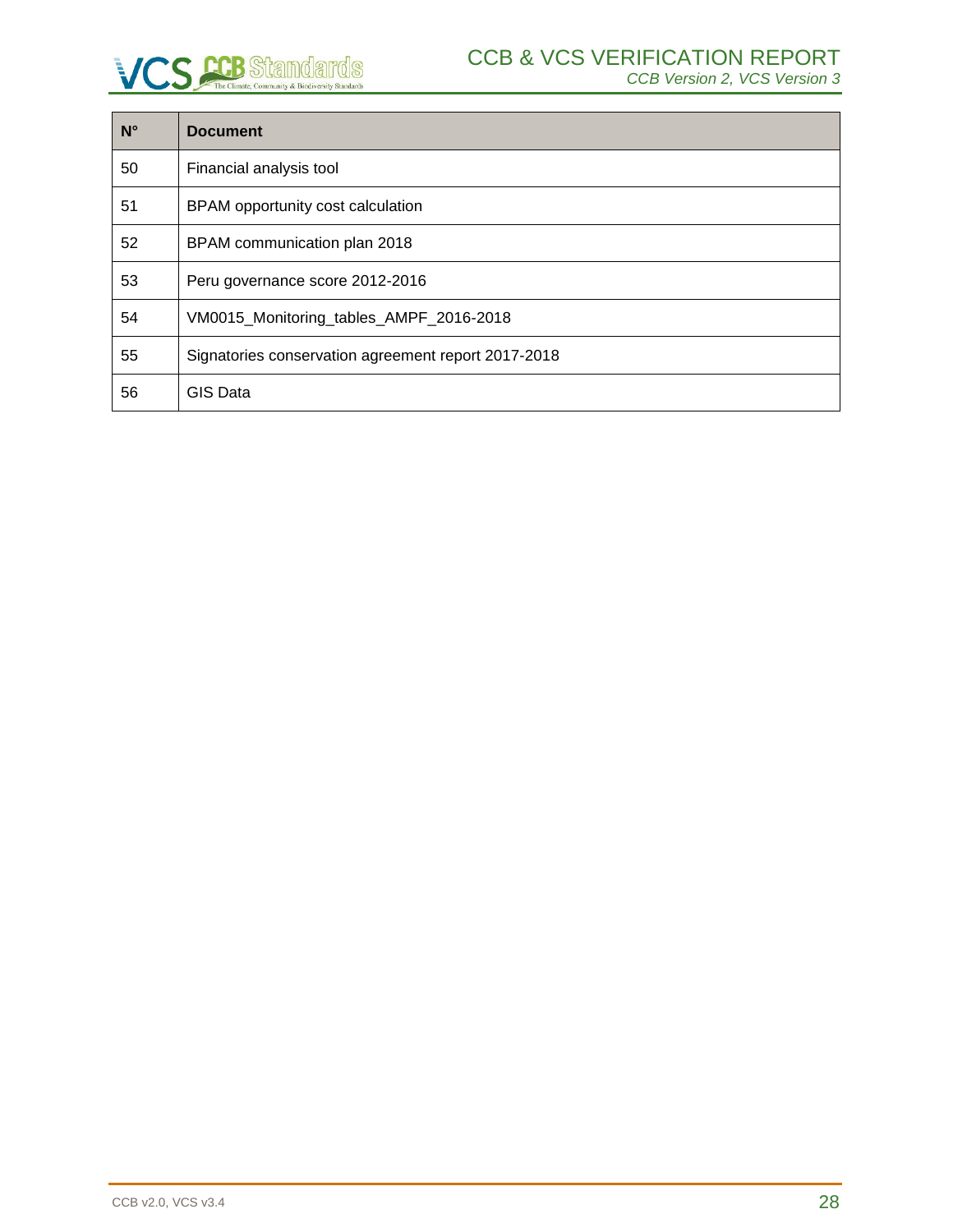

# **APPENDIX 2: VCS VERIFICATION PROTOCOL**

#### *Table 01: VCS Requirements*

<span id="page-28-0"></span>

| <b>VCS Requirement</b>                                                                                                                    | <b>Ref</b> | <b>Comments</b>                                                                                                                                                                                                                       | <b>Draft</b><br>conclusion | <b>Final</b><br>conclusion |  |  |  |
|-------------------------------------------------------------------------------------------------------------------------------------------|------------|---------------------------------------------------------------------------------------------------------------------------------------------------------------------------------------------------------------------------------------|----------------------------|----------------------------|--|--|--|
| 1. Project Details                                                                                                                        |            |                                                                                                                                                                                                                                       |                            |                            |  |  |  |
| 1.1 Summary Description of Project                                                                                                        |            |                                                                                                                                                                                                                                       |                            |                            |  |  |  |
| Is a summary description of the project provided in<br>the Monitoring Report (MR)?<br>Is the project implementation in line with the P.D? | D.R        | A description of the project is provided in section 2.1 of<br>the Monitoring Implementation Report. The project has<br>been implemented as the P.D. states.                                                                           | CAR <sub>1</sub>           |                            |  |  |  |
|                                                                                                                                           |            | CAR 1: During the on-site inspection was identified<br>some differences in the unique benefit project<br>report and Standardized Benefit Metrics, between<br>Monitoring report and supporting evidences<br>provided during the visit. |                            | <b>OK</b>                  |  |  |  |
|                                                                                                                                           |            | has updated the MR, and included correct<br>PP.<br>information, as verified during the on-site assessment                                                                                                                             |                            |                            |  |  |  |
| <b>1.2 Project Location</b>                                                                                                               |            |                                                                                                                                                                                                                                       |                            |                            |  |  |  |
| Is the project location and geographic included in<br>the MR and in line with PD?                                                         | D.R        | Project location and geographic information provided<br>are in compliance with the monitoring plan.                                                                                                                                   | OK.                        | OK.                        |  |  |  |
| Is the project area provided by the PP?<br>Is the area of the project strata provided?                                                    | D.R        | KML files have been provided.<br>All the relevant<br>geographic database of baseline and project monitoring<br>has been provided to the audit team. AENOR has<br>checked the evidence provided and has found it is<br>correct.        | <b>OK</b>                  | OK.                        |  |  |  |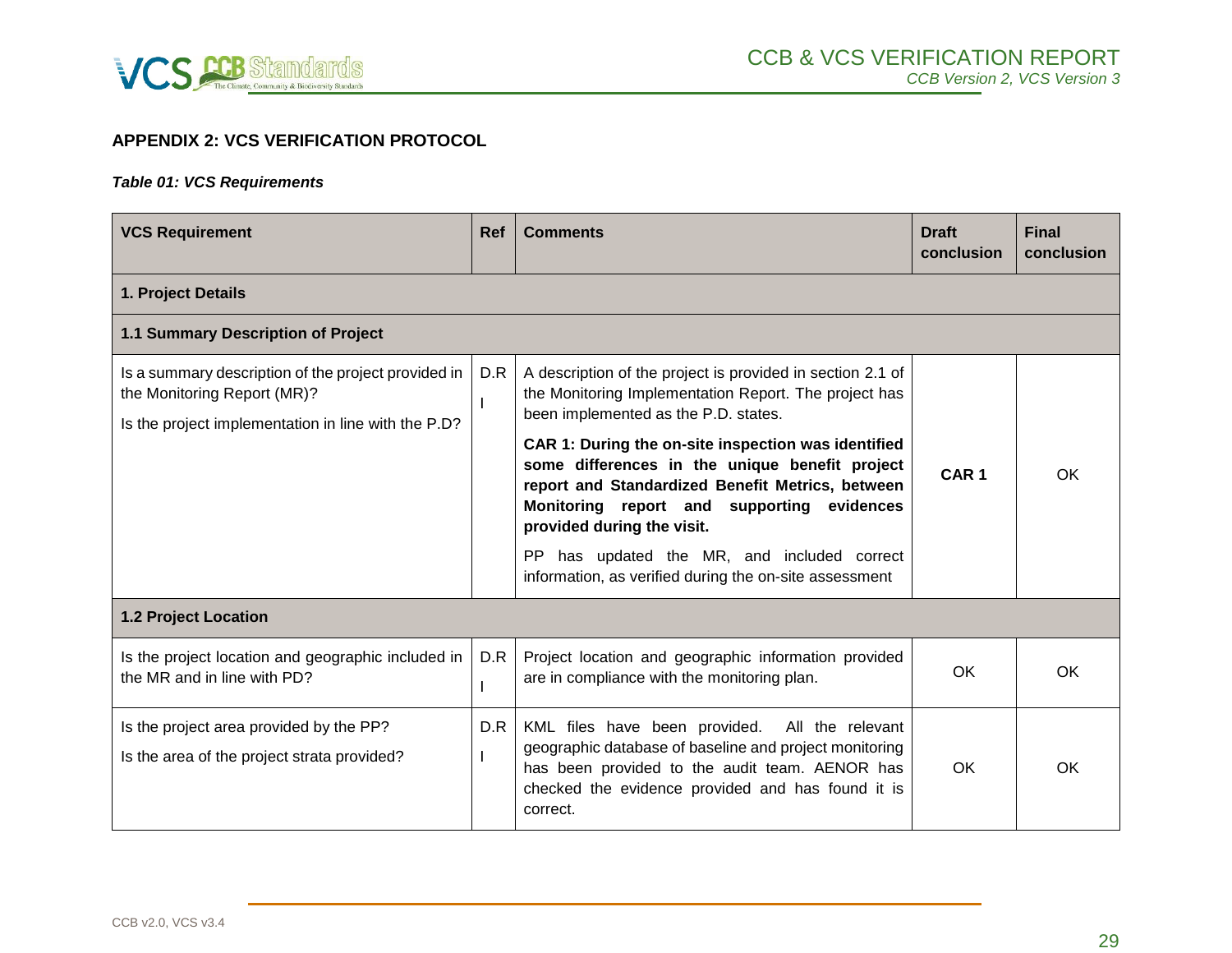

| 1.3 Project Proponent                                                                                                 |     |                                                                                                                                                                                                                                                                                                                                                                                                                                                                                                                                                                                                                                                                                                                                        |           |           |  |
|-----------------------------------------------------------------------------------------------------------------------|-----|----------------------------------------------------------------------------------------------------------------------------------------------------------------------------------------------------------------------------------------------------------------------------------------------------------------------------------------------------------------------------------------------------------------------------------------------------------------------------------------------------------------------------------------------------------------------------------------------------------------------------------------------------------------------------------------------------------------------------------------|-----------|-----------|--|
| Are contact information and roles/responsibilities<br>for the project proponent(s) provided?                          | D.R | As noted in the MR, the project proponent is<br>Conservation International Foundation (CI) through its<br>Peru office (CI-Peru). CI-Peru is responsible for the<br>implementation of the conservation strategies and has<br>overall control and responsibility of the project.<br>Moreover, its responsibilities and roles are also detailed.<br>As per the Administration Contract, CI-Peru co-<br>manages the AMPF together with the local Head Office<br>of the National Service of Natural Protected Areas by<br>the State (SERNANP). CI-Peru has the right of use of<br>any greenhouse gas (GHG) emission reductions and/or<br>removals arising during the contract period in<br>connection with its performance of environmental | <b>OK</b> | <b>OK</b> |  |
|                                                                                                                       |     | services that generate GHG emission reductions and/or<br>removals in the AMPF.                                                                                                                                                                                                                                                                                                                                                                                                                                                                                                                                                                                                                                                         |           |           |  |
| Are the PPs same as in the P.D?                                                                                       | D.R | PP in the monitoring report are the same as in the<br>monitoring plan                                                                                                                                                                                                                                                                                                                                                                                                                                                                                                                                                                                                                                                                  | OK        | OK        |  |
| 1.4 Other Entities Involved in the Project                                                                            |     |                                                                                                                                                                                                                                                                                                                                                                                                                                                                                                                                                                                                                                                                                                                                        |           |           |  |
| Are contact information and roles/responsibilities<br>for any other project participant(s) provide?                   | D.R | Yes, information about roles and responsibilities of other<br>entities involved is provided.                                                                                                                                                                                                                                                                                                                                                                                                                                                                                                                                                                                                                                           | OK        | OK        |  |
| 1.5 Project Start Date                                                                                                |     |                                                                                                                                                                                                                                                                                                                                                                                                                                                                                                                                                                                                                                                                                                                                        |           |           |  |
| Is the project start date, specifying the day, month<br>and year indicated? Is the start date in line with the<br>PD? | D.R | Yes, according to the validated P.D the effective start<br>date is June 15, 2008.                                                                                                                                                                                                                                                                                                                                                                                                                                                                                                                                                                                                                                                      | <b>OK</b> | OK        |  |
| <b>1.6 Project Crediting Period</b>                                                                                   |     |                                                                                                                                                                                                                                                                                                                                                                                                                                                                                                                                                                                                                                                                                                                                        |           |           |  |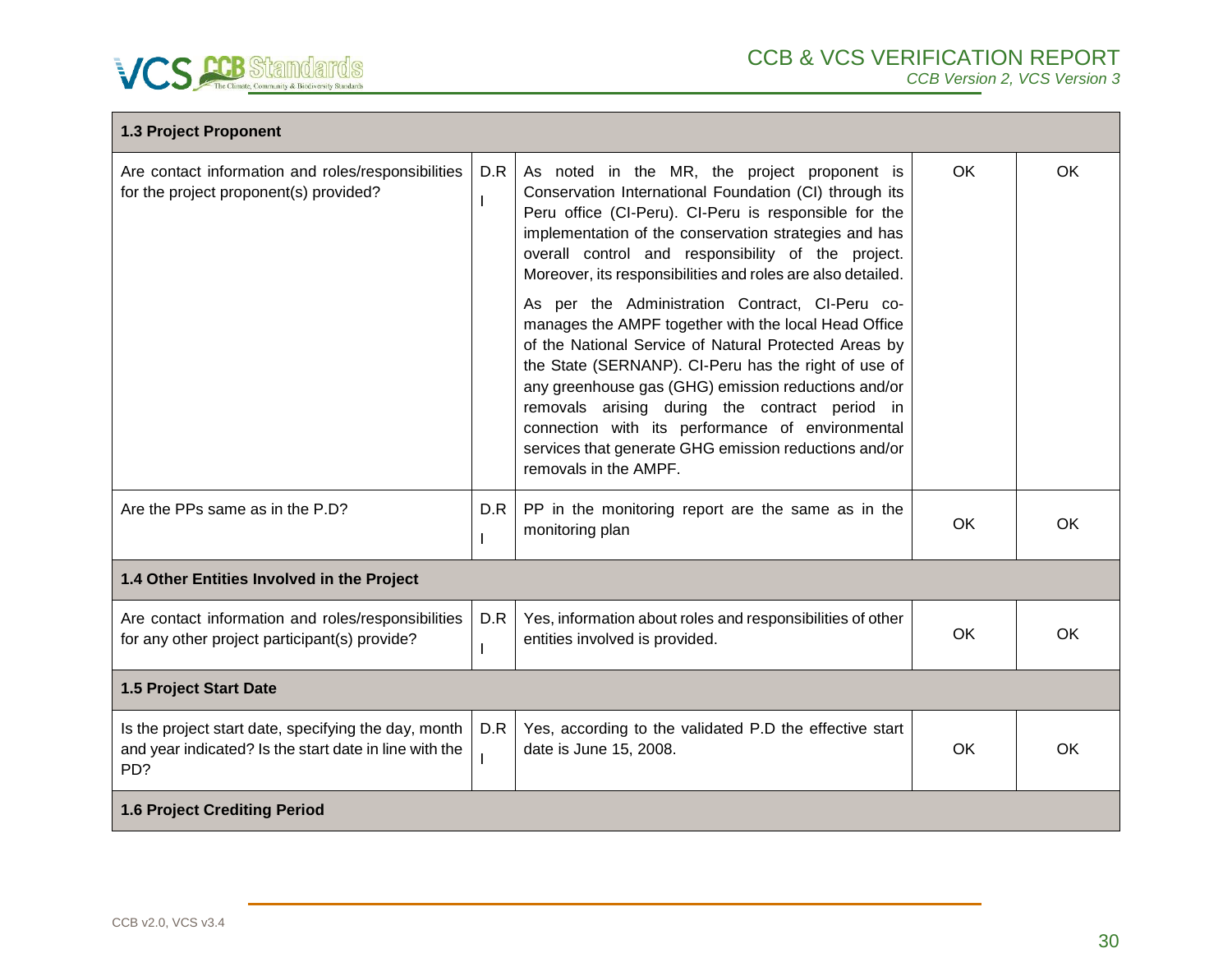

 *CCB Version 2, VCS Version 3*

| Is the project crediting period indicated and in line<br>with PD? (specifying the day, month and year for<br>the start and end dates and the total number of<br>years)                                                                                                                                                                           | D.R | Yes, the M.R states a 20 years crediting period (from<br>June 15, 2008 to June 14, 2028. The project crediting is<br>subject to renewals.                                                                                                                                                                                                                                              | <b>OK</b> | OK  |
|--------------------------------------------------------------------------------------------------------------------------------------------------------------------------------------------------------------------------------------------------------------------------------------------------------------------------------------------------|-----|----------------------------------------------------------------------------------------------------------------------------------------------------------------------------------------------------------------------------------------------------------------------------------------------------------------------------------------------------------------------------------------|-----------|-----|
| 2. Implementation Status                                                                                                                                                                                                                                                                                                                         |     |                                                                                                                                                                                                                                                                                                                                                                                        |           |     |
| 2.1 Sectoral Scope and Project Type                                                                                                                                                                                                                                                                                                              |     |                                                                                                                                                                                                                                                                                                                                                                                        |           |     |
| Is the sectoral scope(s) applicable to the project,<br>the AFOLU project category and activity type (if<br>applicable) indicated?<br>Is the project is a grouped project?                                                                                                                                                                        | D.R | The sectoral scope and project type are identified in the<br>report. The project is not a grouped project.                                                                                                                                                                                                                                                                             | OK        | OK  |
| grouped<br>project,<br>provide<br>relevant<br>For a<br>information about new instances of the project<br>and demonstrate that each new<br>activity(s)<br>instance of the project activity(s) meets the<br>eligibility criteria set out in the project description.                                                                               | D.R | N/A                                                                                                                                                                                                                                                                                                                                                                                    | N/A       | N/A |
| 2.2 Description of the Project Activity                                                                                                                                                                                                                                                                                                          |     |                                                                                                                                                                                                                                                                                                                                                                                        |           |     |
| <b>Implementation Status of the Project Activity</b>                                                                                                                                                                                                                                                                                             |     |                                                                                                                                                                                                                                                                                                                                                                                        |           |     |
| Describe the implementation status of the project<br>activity(s). Is the implementation in line with the<br>PD?<br>Provide information regarding the operation of the<br>project activity(s) during this monitoring period,<br>including any information on events that may<br>impact the GHG emission reductions or removals<br>and monitoring. | D.R | report, section 2.2.,<br>described<br>Monitoring<br>the<br>implementation status of the project accordingly and in<br>line with the PD.<br>Evidence of the implementation of reported activities,<br>which include capacity building workshops and support<br>towards the communities for implementation of<br>sustainable economic activities has been provided to<br>the audit team. | OK        | ОK  |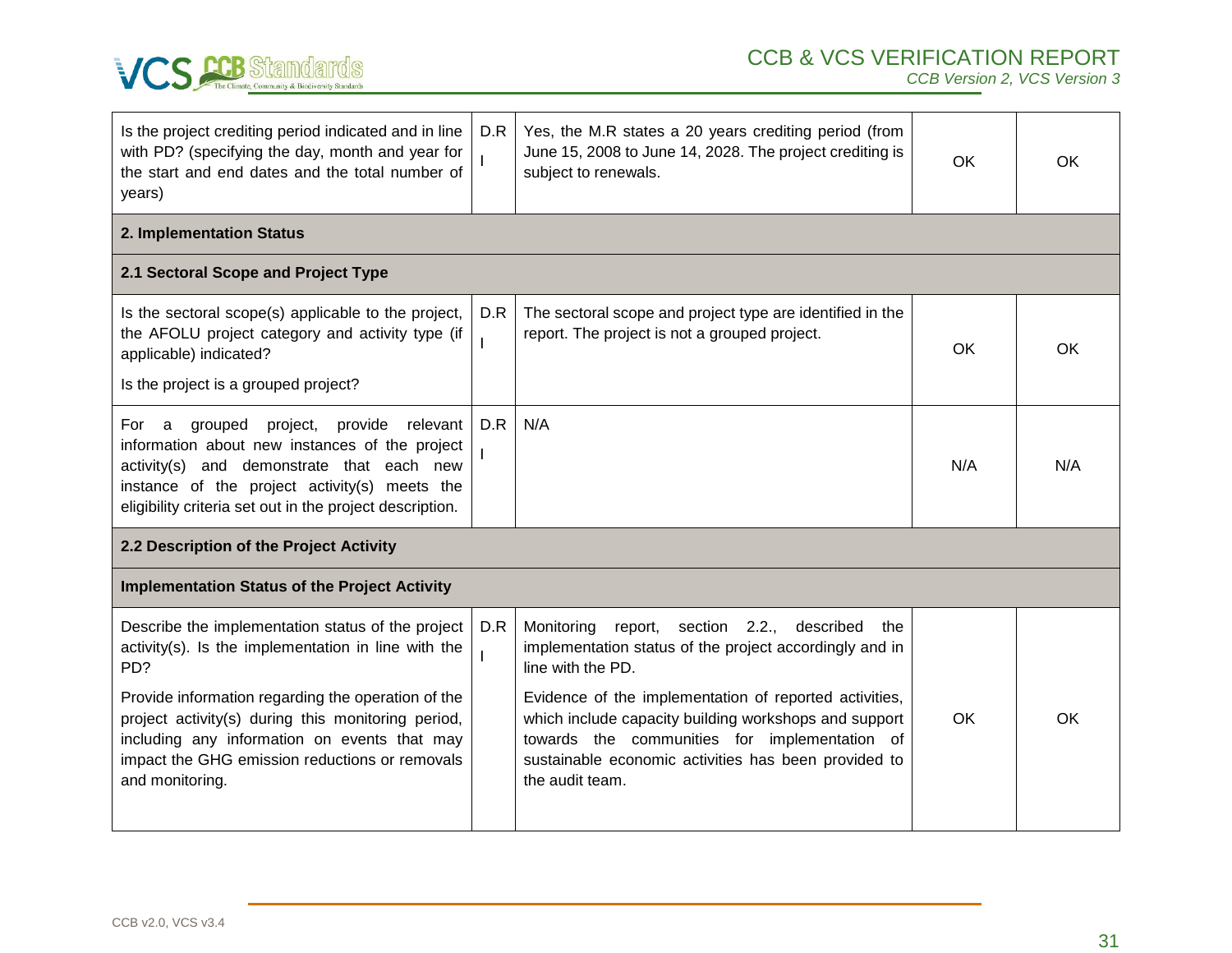

| Are project activities such as forest management<br>activities and harvesting carried out in line with the<br>PD?<br>Is any project emissions described, in particular<br>fire or any other events leading to GHG emission<br>during the project activity? |     |                                                                                                                                                               |           |           |  |  |
|------------------------------------------------------------------------------------------------------------------------------------------------------------------------------------------------------------------------------------------------------------|-----|---------------------------------------------------------------------------------------------------------------------------------------------------------------|-----------|-----------|--|--|
| Has any project description deviations occurred<br>during the monitoring period?                                                                                                                                                                           |     | No deviations were performed during the monitoring<br>period.                                                                                                 | <b>OK</b> | <b>OK</b> |  |  |
| Has any project description deviation occurred<br>since project validation?                                                                                                                                                                                | D.R | No deviations were performed during the monitoring<br>period.                                                                                                 | OK        | OK        |  |  |
| all relevant<br>licenses<br>obtained?<br>(e.g.<br>Are<br>Environmental licenses)                                                                                                                                                                           | D.R | All relevant licenses were obtained.                                                                                                                          | OK.       | OK.       |  |  |
| Are land titles and carbon rights hold by the PP?<br>In case not all land was under control at validation,<br>is it ensured that 100% of the land is under control<br>of the PP?                                                                           | D.R | Yes, according with the evidence provided.                                                                                                                    | <b>OK</b> | <b>OK</b> |  |  |
| Is a description of the non-permanence risk factors<br>included?                                                                                                                                                                                           | D.R | Yes, the risks are described in section 2.2.5. The<br>updated version is in accordance with the guidelines<br>provided by the AFOLU Non-permanence Risk Tool. | <b>OK</b> | OK        |  |  |
| 3. Legal Status                                                                                                                                                                                                                                            |     |                                                                                                                                                               |           |           |  |  |
| 3.1 Compliance with Laws, Statues, Property Rights and Other Regulatory Frameworks                                                                                                                                                                         |     |                                                                                                                                                               |           |           |  |  |

| Is compliance of the project with all and any<br>relevant local, regional and national laws, statutes<br>frameworks<br>identified<br>and<br>regulatory<br>and<br>demonstrated. |  | Yes, the project is incompliance with all laws, statutes,<br>and other regulatory frameworks identified. 26-2014-<br>SERNANP from SERNANP to develop, implement and | ОК | ОK |
|--------------------------------------------------------------------------------------------------------------------------------------------------------------------------------|--|---------------------------------------------------------------------------------------------------------------------------------------------------------------------|----|----|
|--------------------------------------------------------------------------------------------------------------------------------------------------------------------------------|--|---------------------------------------------------------------------------------------------------------------------------------------------------------------------|----|----|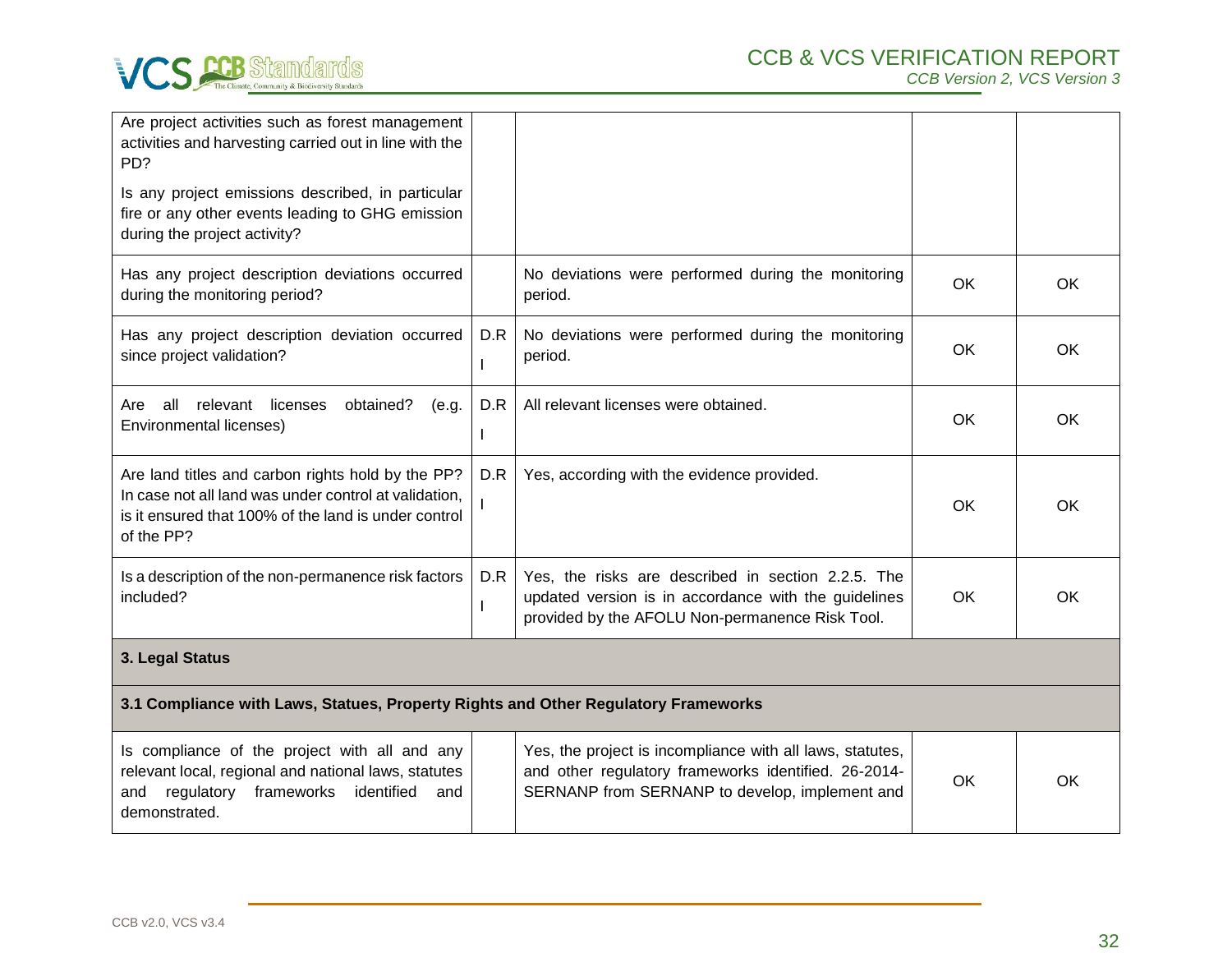

|                                                                                                                                                                                                                              |                                                         | commercialize from the conservation of natural<br>ecosystems generated within a natural protected area.                                                                                                                                                                                                                                                                      |           |           |  |  |
|------------------------------------------------------------------------------------------------------------------------------------------------------------------------------------------------------------------------------|---------------------------------------------------------|------------------------------------------------------------------------------------------------------------------------------------------------------------------------------------------------------------------------------------------------------------------------------------------------------------------------------------------------------------------------------|-----------|-----------|--|--|
|                                                                                                                                                                                                                              |                                                         | CI has signed an additional addendum with SERNAM to<br>extend the period of the conservation agreement                                                                                                                                                                                                                                                                       |           |           |  |  |
| 3.2 Evidence of Right of Use                                                                                                                                                                                                 |                                                         |                                                                                                                                                                                                                                                                                                                                                                              |           |           |  |  |
| Is evidence of right of use with respect to the GHG<br>emission reductions and removals provided?                                                                                                                            |                                                         | CI-Peru signed an Administrative Contract with<br>SERNAP which gives CI-Peru co-management<br>authority over the AMPF. Greenhouse gas emissions<br>reductions or removals rights in the project area have<br>also been bestowed upon CI-Peru. Administration<br>Contract and RP. 26-2014-SERNANP has been<br>reviewed and verified, included the addendum signed in<br>2018. | OK        | OK        |  |  |
|                                                                                                                                                                                                                              | 3.3 Emissions Trading Programs and Other Binding Limits |                                                                                                                                                                                                                                                                                                                                                                              |           |           |  |  |
| Where applicable, demonstrate that net GHG<br>emission reductions or removals generated by the<br>project will not be used for compliance with an<br>emissions trading program or to meet binding<br>limits on GHG emissions |                                                         | Currently, Peru does not have any binding commitments<br>and/or obligations to reduce GHG emissions.                                                                                                                                                                                                                                                                         | OK        | <b>OK</b> |  |  |
| 3.4 Participation under Other GHG Programs                                                                                                                                                                                   |                                                         |                                                                                                                                                                                                                                                                                                                                                                              |           |           |  |  |
| Is the project registered in another GHG program?                                                                                                                                                                            |                                                         | The project has not been registered by other GHG<br>program.                                                                                                                                                                                                                                                                                                                 | <b>OK</b> | <b>OK</b> |  |  |
| 3.5 Other Forms of Environmental Credit                                                                                                                                                                                      |                                                         |                                                                                                                                                                                                                                                                                                                                                                              |           |           |  |  |
| Demonstrate that the project neither has nor<br>intends to generate any other form of GHG-related<br>environmental credit for GHG emission reductions                                                                        |                                                         | The project has not and does not intend to generate any<br>other form of GHG-related environmental credit for GHG<br>emissions reductions or removals claimed under the                                                                                                                                                                                                      | OK        | <b>OK</b> |  |  |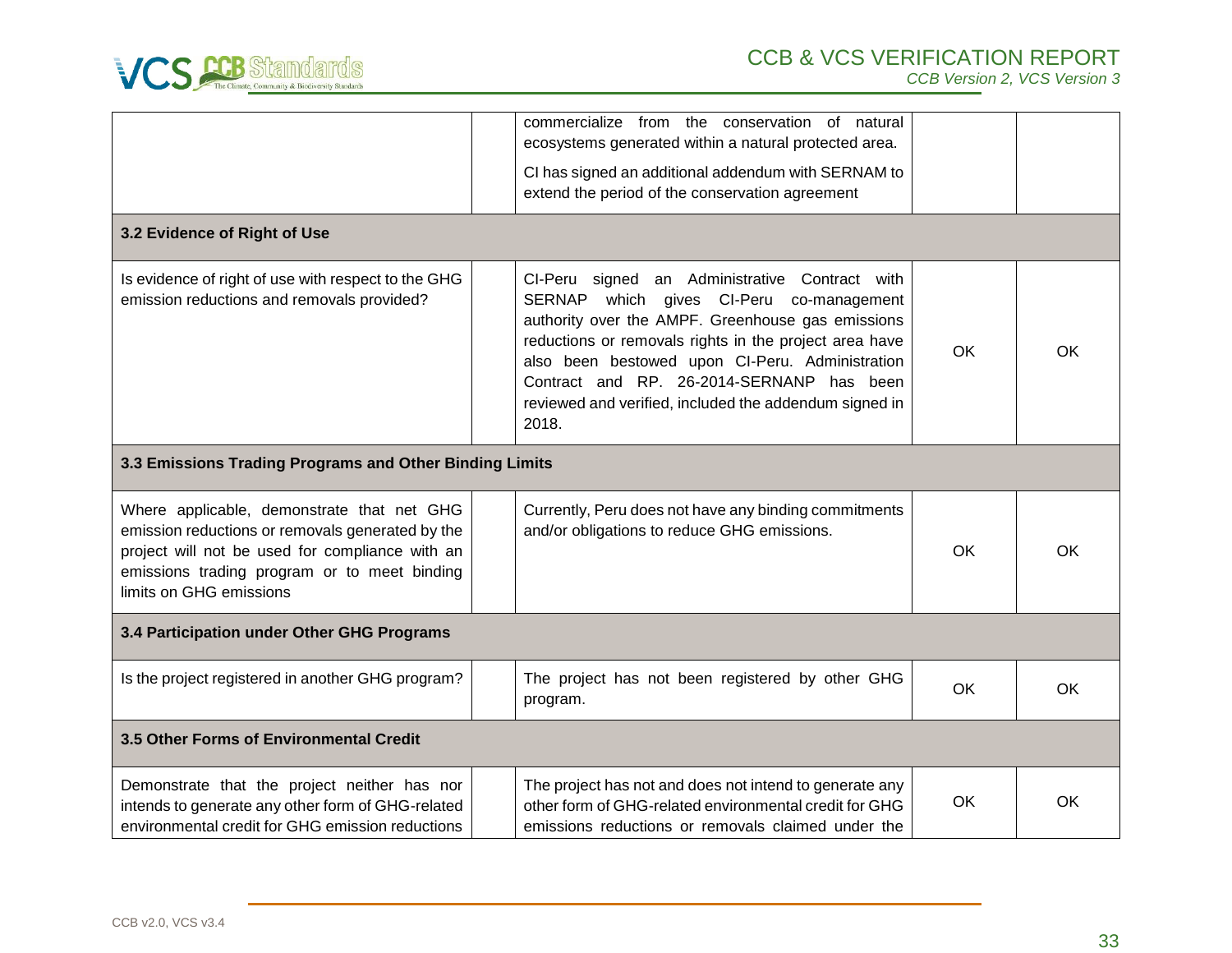

| or removals claimed under the VCS Program, or<br>that any such credit has been or will be cancelled<br>from the relevant program                      |     | VCS Program. The only GHG-related environmental<br>credit generated by the project will be under the VCS.                                                                                                                                                                                                                                                                                                       |    |    |  |  |
|-------------------------------------------------------------------------------------------------------------------------------------------------------|-----|-----------------------------------------------------------------------------------------------------------------------------------------------------------------------------------------------------------------------------------------------------------------------------------------------------------------------------------------------------------------------------------------------------------------|----|----|--|--|
| 3.6 Projects Rejected by Other GHG Programs                                                                                                           |     |                                                                                                                                                                                                                                                                                                                                                                                                                 |    |    |  |  |
| Indicate whether the project has been rejected by<br>any other GHG programs. Where the project has<br>been rejected, provide the relevant information |     | The project has not been rejected under any other GHG<br>program.                                                                                                                                                                                                                                                                                                                                               | OK | OK |  |  |
| 4. Application of Methodology                                                                                                                         |     |                                                                                                                                                                                                                                                                                                                                                                                                                 |    |    |  |  |
| 4.1 Title and Reference of Methodology                                                                                                                |     |                                                                                                                                                                                                                                                                                                                                                                                                                 |    |    |  |  |
| Is the title, reference and version number of the<br>methodology(s) applied to the project included in<br>the MR and in line with MP?                 | D.R | The project applies the "Methodology for Avoided<br>Unplanned Deforestation" (VM0015, Version 1.0)<br>approved by the VCS on July 12, 2011. The project used<br>the VCS Tool VT0001 "Tool for the Demonstration and<br>Assessment of Additionality in VCS Agriculture,<br>Forestry and Other Land Use (AFOLU) Project<br>Activities" (Version 1.0) in order to demonstrate the<br>additionality of the project. | OK | OK |  |  |
| 4.2 Deviations from the Monitoring Plan                                                                                                               |     |                                                                                                                                                                                                                                                                                                                                                                                                                 |    |    |  |  |
| If any, Is deviations from the monitoring plan in the<br>project description described and justified?                                                 | D.R | No deviations from the project description during this<br>monitoring period were identified                                                                                                                                                                                                                                                                                                                     | OK | OK |  |  |
| <b>4.3 Project Boundary</b>                                                                                                                           |     |                                                                                                                                                                                                                                                                                                                                                                                                                 |    |    |  |  |
| Define the VCS project boundary and identify the<br>relevant GHG sources, sinks and reservoirs for the                                                |     | The project boundary, including spatial, temporal,<br>carbon pools, and sources of GHG emissions, did not<br>change since the validation. The same carbon pools<br>and GHG sources were considered in the baseline and                                                                                                                                                                                          | OK | OK |  |  |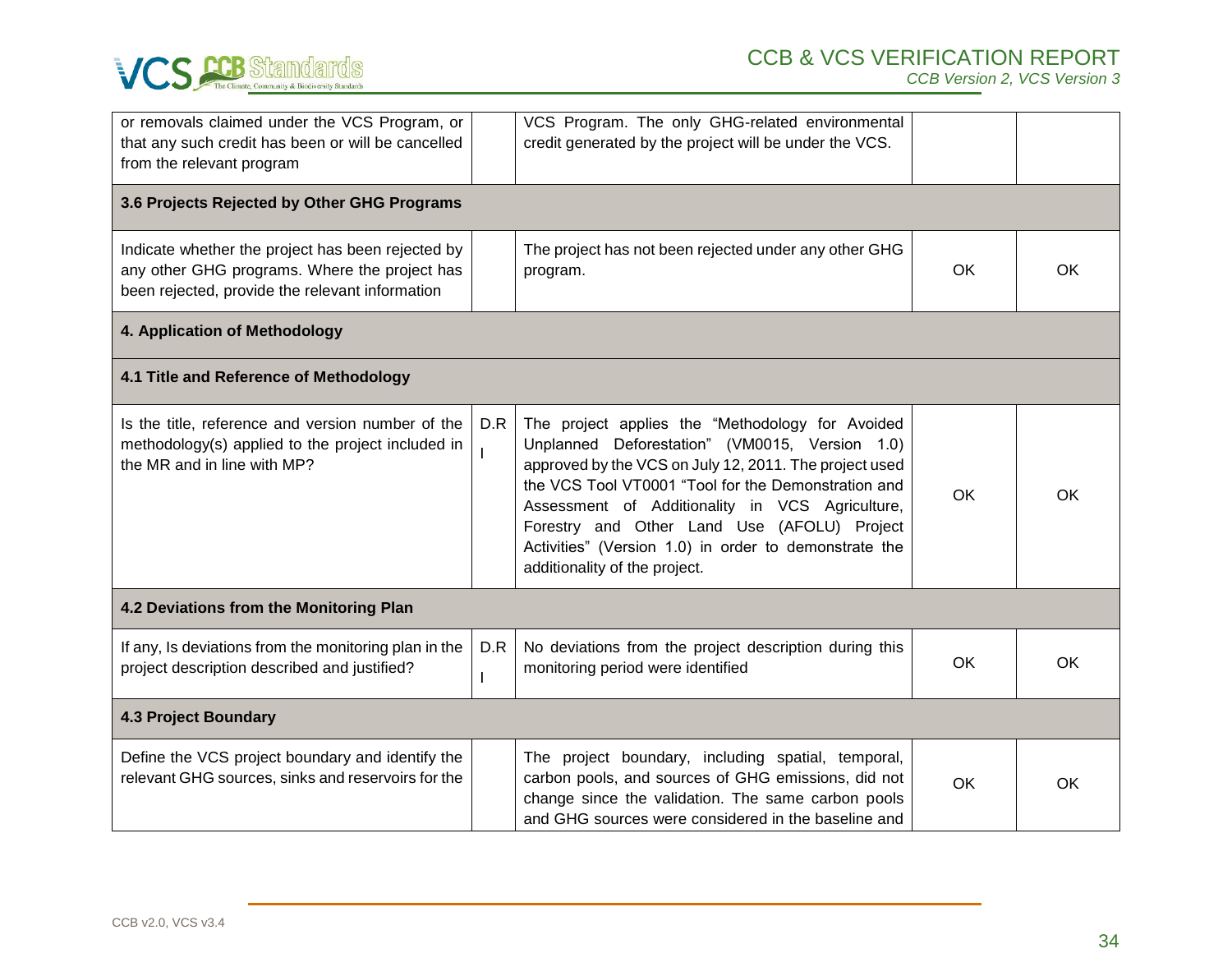

| project and baseline scenarios (including leakage<br>if applicable).                           |     | project scenario, and only include above- and below-<br>ground biomass. Project boundary definition is<br>described in a complete manner in the validated PD and<br>AMCI Methodology Annex.                                                                                                                                                                                                    |           |           |  |
|------------------------------------------------------------------------------------------------|-----|------------------------------------------------------------------------------------------------------------------------------------------------------------------------------------------------------------------------------------------------------------------------------------------------------------------------------------------------------------------------------------------------|-----------|-----------|--|
| <b>4.4 Baseline Scenario</b>                                                                   |     |                                                                                                                                                                                                                                                                                                                                                                                                |           |           |  |
| Is the baseline scenario identified and justified?                                             |     | The justification and description of the Baseline<br>scenario is described in a complete manner in the<br>validated PD and AMCI Methodology Annex.                                                                                                                                                                                                                                             | OK        | <b>OK</b> |  |
| <b>4.5 Additionality</b>                                                                       |     |                                                                                                                                                                                                                                                                                                                                                                                                |           |           |  |
| Is the additionality of the project, undertaken in<br>accordance with the applied methodology? |     | Demonstration and assess of the project additionality<br>was undertaken in accordance with the VCS Tool<br>VT0001 "Tool for the Demonstration and Assessment of<br>Additionality in VCS Agriculture, Forestry and Other<br>Land Use (AFOLU) Project Activities" (Version 1.0) in<br>order to demonstrate the additionality of the project.<br>Section 2.5 of the VCS PD describes the process. | OK        | OK        |  |
| <b>5 Monitoring Data and Parameters</b>                                                        |     |                                                                                                                                                                                                                                                                                                                                                                                                |           |           |  |
| 5.1 Description of the Monitoring Plan                                                         |     |                                                                                                                                                                                                                                                                                                                                                                                                |           |           |  |
| Is the monitoring plan described?                                                              | D.R | A full description of the monitoring plan is detailed in the<br>biodiversity and socio-economic protocols as part of the<br>CCBS PD, and in the Section 4.3 of VCS PD. Section<br>5.1 gives a description of the implementation of the<br>protocols for this monitoring period.                                                                                                                | <b>OK</b> | <b>OK</b> |  |
| Are organizational structure, responsibilities and<br>competencies identified in the MR?       | D.R | A full description of the monitoring plan is detailed in the<br>biodiversity and socio-economic protocols as part of the<br>CCBS PD, and in the Section 4.3 of VCS PD. Section                                                                                                                                                                                                                 | OK        | OK        |  |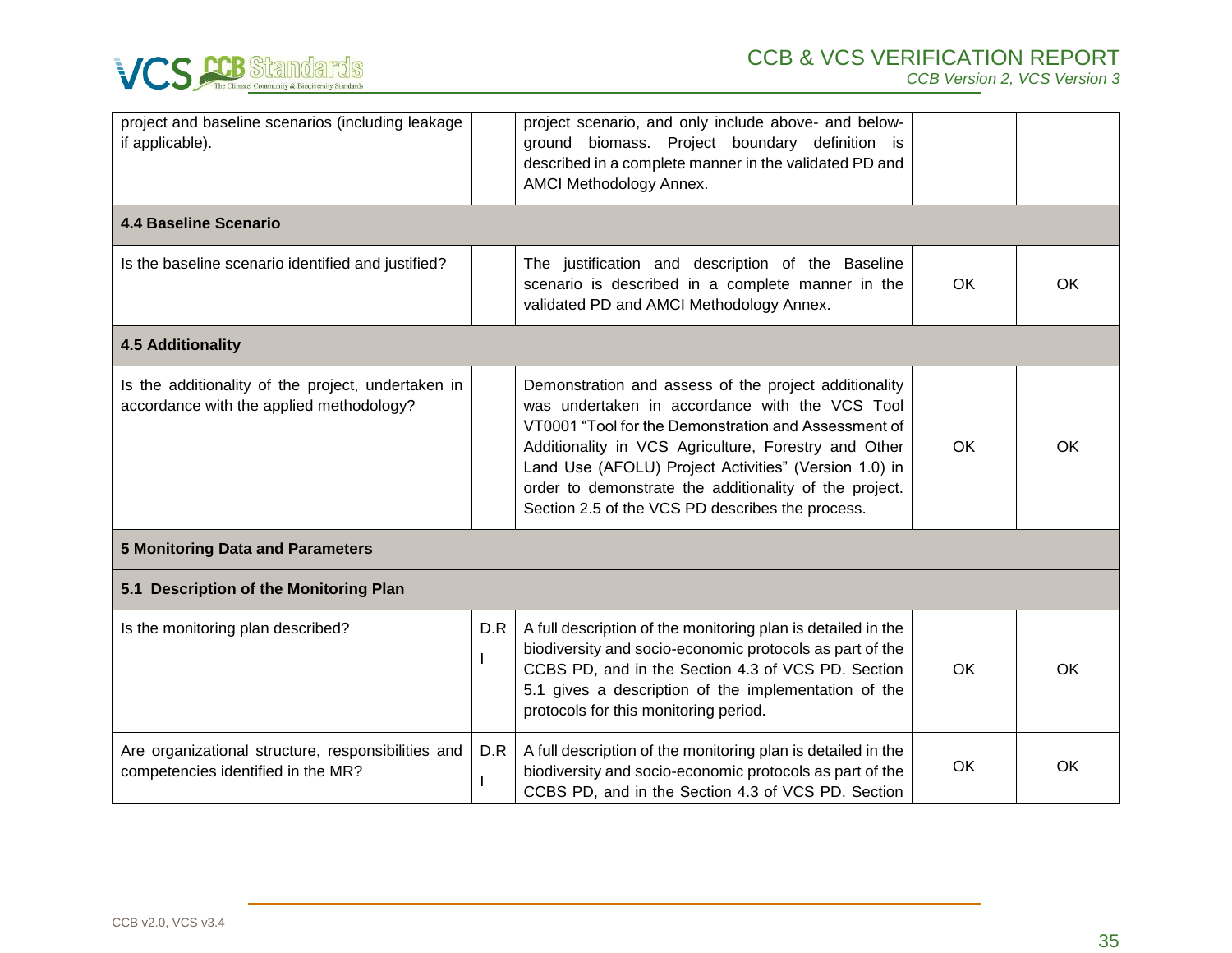

|                                                                                                                             |     | 5.1 gives a description of the implementation of the<br>protocols for this monitoring period.                                                                                                                                                                                   |           |           |
|-----------------------------------------------------------------------------------------------------------------------------|-----|---------------------------------------------------------------------------------------------------------------------------------------------------------------------------------------------------------------------------------------------------------------------------------|-----------|-----------|
| Are methods described for: Data generation (see<br>also SOPs for each parameter)                                            |     | A full description of the monitoring plan is detailed in the<br>biodiversity and socio-economic protocols as part of the<br>CCBS PD, and in the Section 4.3 of VCS PD. Section<br>5.1 gives a description of the implementation of the<br>protocols for this monitoring period. | <b>OK</b> | <b>OK</b> |
| Data handling, in particular transcribing field data<br>to digital calculation sheets (see also SOPs for<br>each parameter) | D.R | A full description of the monitoring plan is detailed in the<br>biodiversity and socio-economic protocols as part of the<br>CCBS PD, and in the Section 4.3 of VCS PD. Section<br>5.1 gives a description of the implementation of the<br>protocols for this monitoring period. | <b>OK</b> | <b>OK</b> |
| Data storage, including back-up of the field sheets<br>and digital data                                                     | D.R | A full description of the monitoring plan is detailed in the<br>biodiversity and socio-economic protocols as part of the<br>CCBS PD, and in the Section 4.3 of VCS PD. Section<br>5.1 gives a description of the implementation of the<br>protocols for this monitoring period. | <b>OK</b> | <b>OK</b> |
| QA/QC procedures (e.g. re-check of data<br>measurement, data entry, etc. - see also SOPs for<br>each parameter))            | D.R | A full description of the monitoring plan is detailed in the<br>biodiversity and socio-economic protocols as part of the<br>CCBS PD, and in the Section 4.3 of VCS PD. Section<br>5.1 gives a description of the implementation of the<br>protocols for this monitoring period. | OK        | OK        |
| Are procedures described for handling internal<br>auditing and non-conformities?                                            | D.R | A full description of the monitoring plan is detailed in the<br>biodiversity and socio-economic protocols as part of the<br>CCBS PD, and in the Section 4.3 of VCS PD. Section<br>5.1 gives a description of the implementation of the<br>protocols for this monitoring period. | OK        | <b>OK</b> |
| 5.2 Data and Parameters Available at Validation                                                                             |     |                                                                                                                                                                                                                                                                                 |           |           |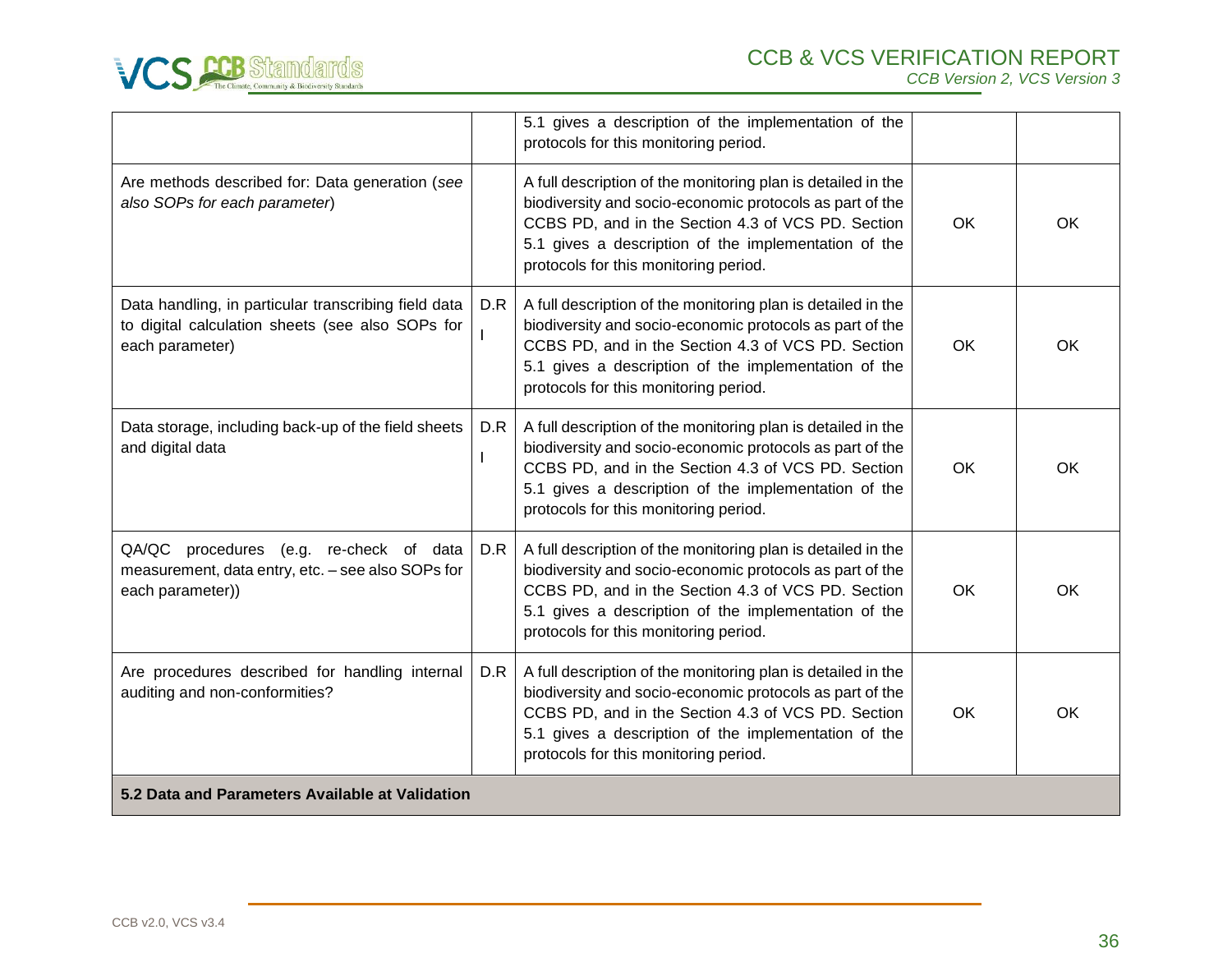

| Are all parameters "available at validation" listed<br>as per MP and applied methodology?                  | D.R      | The list of parameters available at validation are given<br>in the PD.                                                                                                                                                                                                                             | <b>OK</b> | <b>OK</b> |  |  |
|------------------------------------------------------------------------------------------------------------|----------|----------------------------------------------------------------------------------------------------------------------------------------------------------------------------------------------------------------------------------------------------------------------------------------------------|-----------|-----------|--|--|
| Are all data and parameters "available at<br>validation" described using the VCS table format?             | D.R      | The list of parameters available at validation are given<br>in the PD.                                                                                                                                                                                                                             | OK        | OK.       |  |  |
| 5.3 Data and Parameters Monitored                                                                          |          |                                                                                                                                                                                                                                                                                                    |           |           |  |  |
| Are all "monitoring" parameters listed as per MP<br>and applied methodology?                               | D.R<br>I | All parameters, from monitoring plan, are included in the<br>monitoring report.                                                                                                                                                                                                                    | <b>OK</b> | OK.       |  |  |
| Are all data and parameters "to be monitored"<br>described using the VCS table format?                     | D.R      | VCS table format has been appropriately for monitoring<br>parameters.                                                                                                                                                                                                                              | <b>OK</b> | OK.       |  |  |
| 6 Quantification of GHG Emission Reductions and Removals                                                   |          |                                                                                                                                                                                                                                                                                                    |           |           |  |  |
|                                                                                                            |          |                                                                                                                                                                                                                                                                                                    |           |           |  |  |
| <b>6.1 Baseline Emissions</b>                                                                              |          |                                                                                                                                                                                                                                                                                                    |           |           |  |  |
| Are baseline net GHG removals quantified<br>correctly, and in line with the applied methodology<br>and MP? | D.R      | Yes, the baseline net GHG removal quantified was<br>correctly quantified and in line with the applied<br>methodology and monitoring plan.                                                                                                                                                          |           |           |  |  |
|                                                                                                            |          | Areas covered by cloud in the 2018 land cover map<br>have been temporarily excluded from this monitoring<br>report and therefore the numbers in the MR Tables 02.a,<br>b and c differ from those shown in VM Tables 15.a, b,<br>and c, respectively. This procedure is considered<br>conservative. | <b>OK</b> | <b>OK</b> |  |  |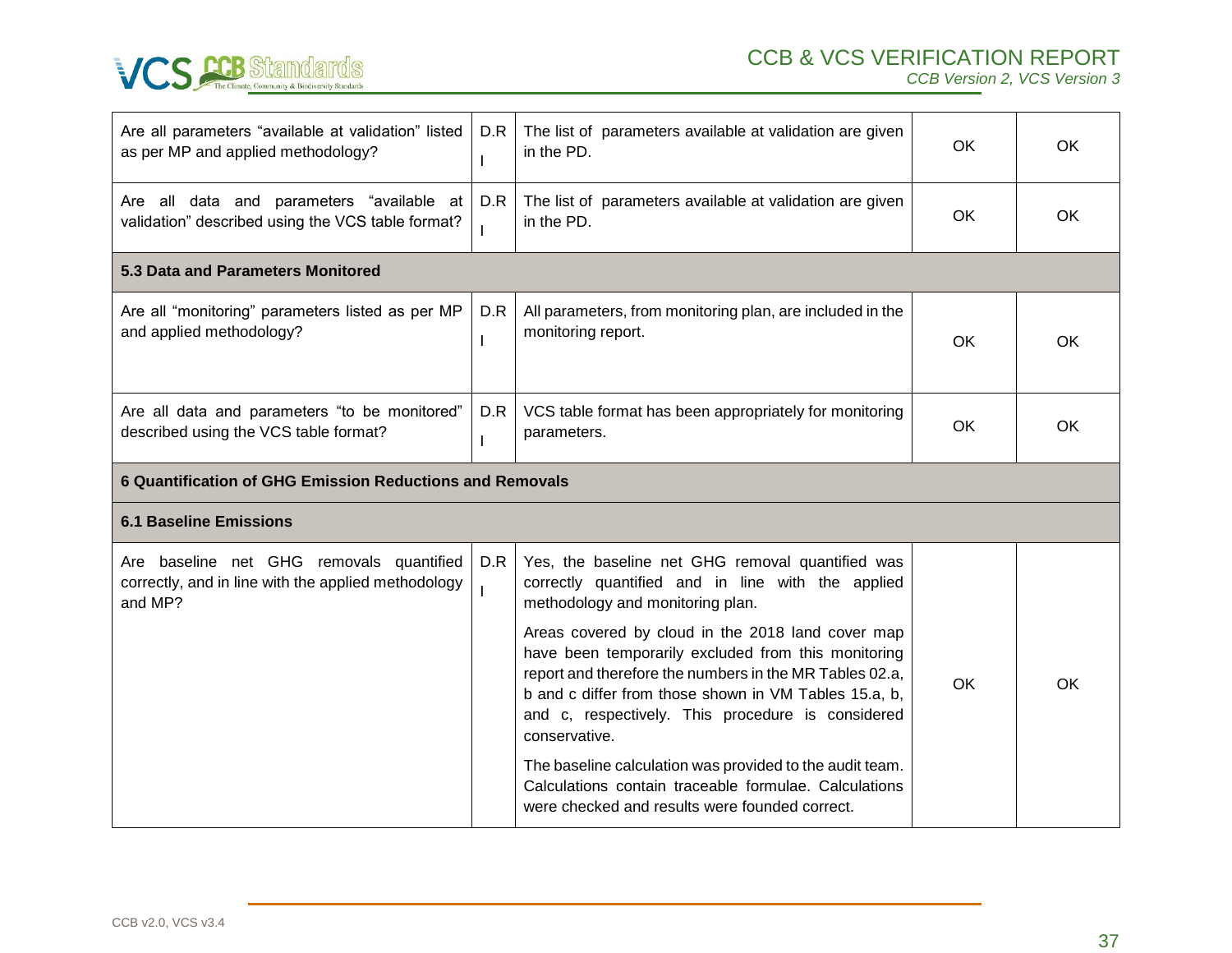

| <b>6.2 Project Emissions</b>                                                                                                                                                                       |     |                                                                                                                                                                                                                       |           |           |  |  |
|----------------------------------------------------------------------------------------------------------------------------------------------------------------------------------------------------|-----|-----------------------------------------------------------------------------------------------------------------------------------------------------------------------------------------------------------------------|-----------|-----------|--|--|
| Are project net GHG removals quantified correctly,<br>and in line with the applied methodology and MP?                                                                                             | D.R | Net GHG removals have been quantified correctly and<br>in line with the applied methodology and monitoring<br>plan.                                                                                                   | OK        | OK        |  |  |
| Is the required precision level met for net GHG<br>removals?                                                                                                                                       | D.R | The required precision level is met for the net GHG<br>removals.                                                                                                                                                      | OK        | OK        |  |  |
| Are project net GHG emission sources listed in<br>line with the applied methodology and MP? Are<br>these emission sources quantified correctly and in<br>line with the applied methodology and MP? | D.R | The project net GHG emission sources listed are in line<br>with the applied methodology and MP. These emission<br>sources are quantified correctly and in line with the<br>applied methodology and MP.                | <b>OK</b> | <b>OK</b> |  |  |
| 6.3 Leakage                                                                                                                                                                                        |     |                                                                                                                                                                                                                       |           |           |  |  |
| Are sources of leakage listed in line with the<br>applied methodology and MP?                                                                                                                      | D.R | Sources of leakage are listed in line with the<br>methodology and MP. Explanations are reported in the<br>monitoring report to assess the values assigned to each<br>kind of leakage considered by the methodology.   | <b>OK</b> | <b>OK</b> |  |  |
| Is leakage quantified correctly, and in line with the<br>applied methodology and MP?                                                                                                               | D.R | The methodological procedures described in the<br>Monitoring Report are clear and the calculations are<br>traceable. Leakage is correctly quantified.                                                                 | OK        | OK        |  |  |
| 6.4 Summary of GHG Emission Reductions and Removals                                                                                                                                                |     |                                                                                                                                                                                                                       |           |           |  |  |
| Are the net GHG emission reductions and<br>removals quantified correctly and in line with the<br>applied methodology and PD? Are net changes in<br>carbon stocks included?                         | D.R | The net GHG emission reductions and removals are<br>quantified correctly and in line with the applied<br>methodology and monitoring plan. Monitoring report and<br>calculations provide net changes in carbon stocks. | OK        | OK.       |  |  |
| Are the deductions of VCUs due to the buffer<br>calculated correctly?                                                                                                                              | D.R | Yes, the deductions are in accordance with the in the<br>Non-permanence risk report.                                                                                                                                  | OK        | <b>OK</b> |  |  |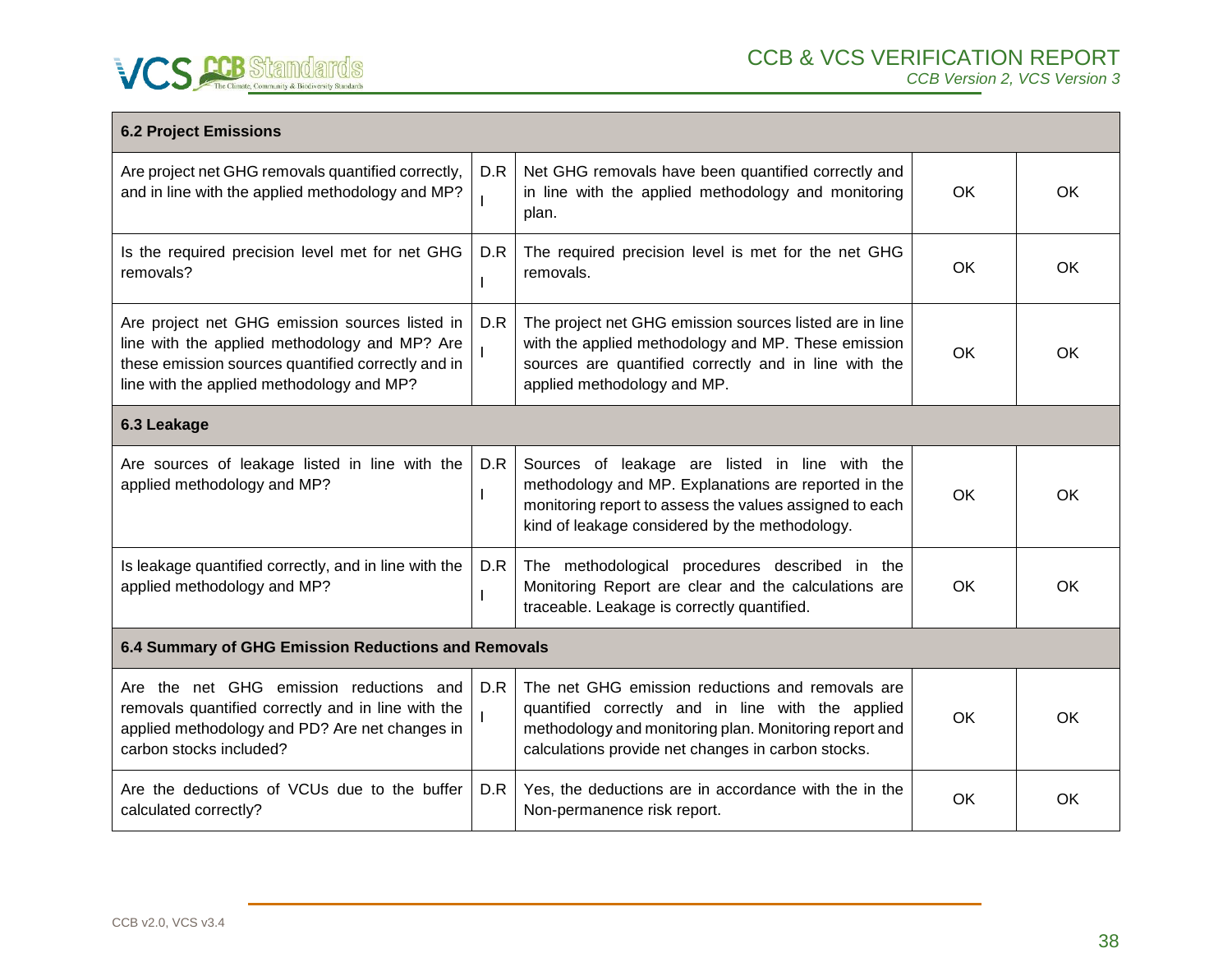

| If applicable, is the release of VCUs from the buffer $\vert$ D.R $\vert$ N/A<br>calculated correctly? |  | OK |  |
|--------------------------------------------------------------------------------------------------------|--|----|--|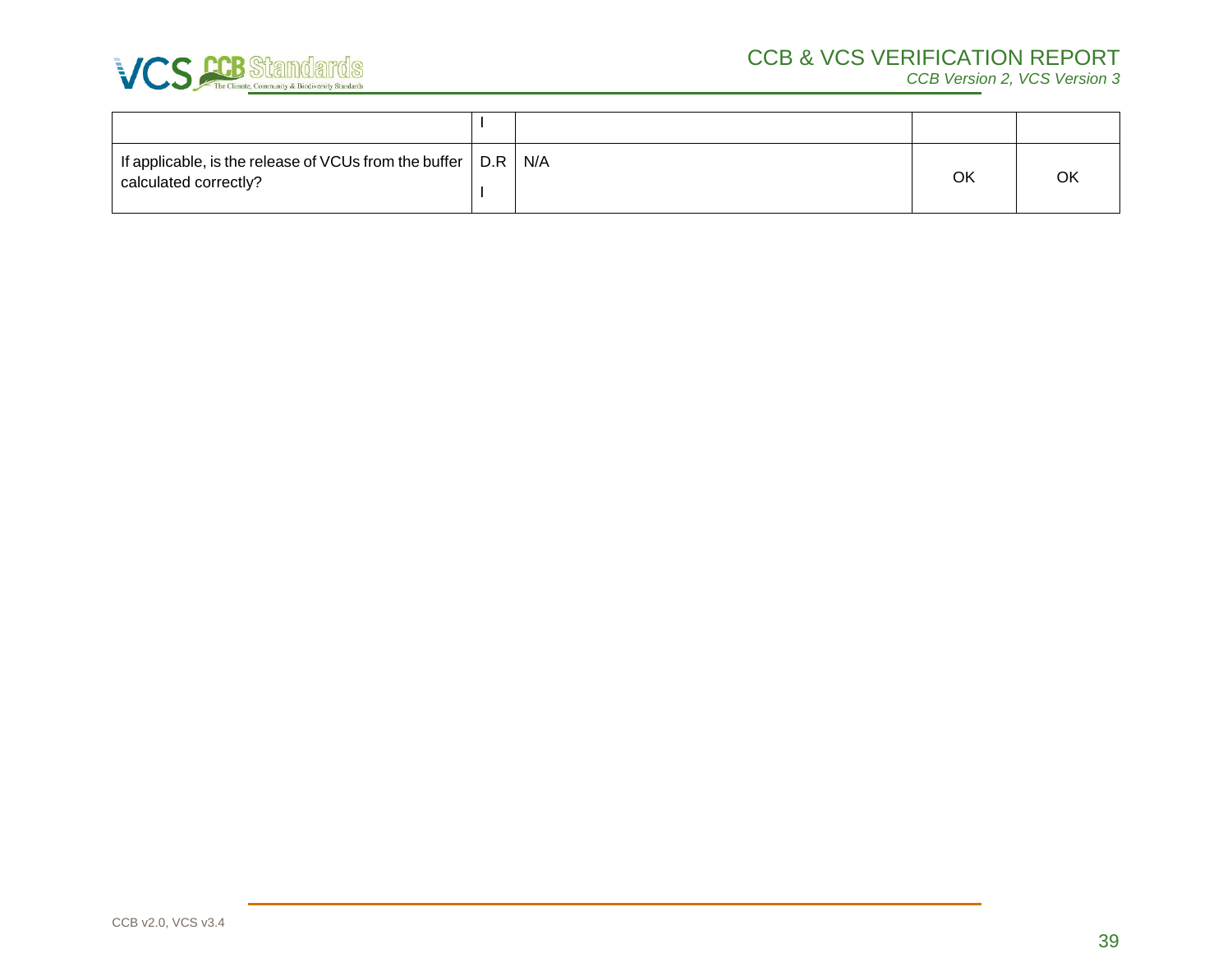

# *Table 02: VCS Resolution of findings*

| <b>CAR ID</b>                                                                                                                                                                                                         | 01 | Date: 12/11/2018 |
|-----------------------------------------------------------------------------------------------------------------------------------------------------------------------------------------------------------------------|----|------------------|
| <b>Description of CAR</b>                                                                                                                                                                                             |    |                  |
| During the on-site inspection was identified some differences in the unique benefit project report and Standardized Benefit Metrics, between<br>Monitoring report and supporting evidences provided during the visit. |    |                  |
| <b>Project participant response</b><br>Date: 14/11/2018                                                                                                                                                               |    |                  |
| The metrics were revised, and the numbers match the text in the MIR and the evidences provided during the filed visit.                                                                                                |    |                  |
| Documentation provided by project participant                                                                                                                                                                         |    |                  |
| A new version of the MIR (file named AMPF MIR 4rd verification_v2018_10_27.pdf) was provided                                                                                                                          |    |                  |
| <b>DOE assessment</b><br><b>Date: 30/11/2018</b>                                                                                                                                                                      |    |                  |
| Final version of the MR, contain properly information; same as verified during the on-site visit. Then CAR is closed                                                                                                  |    |                  |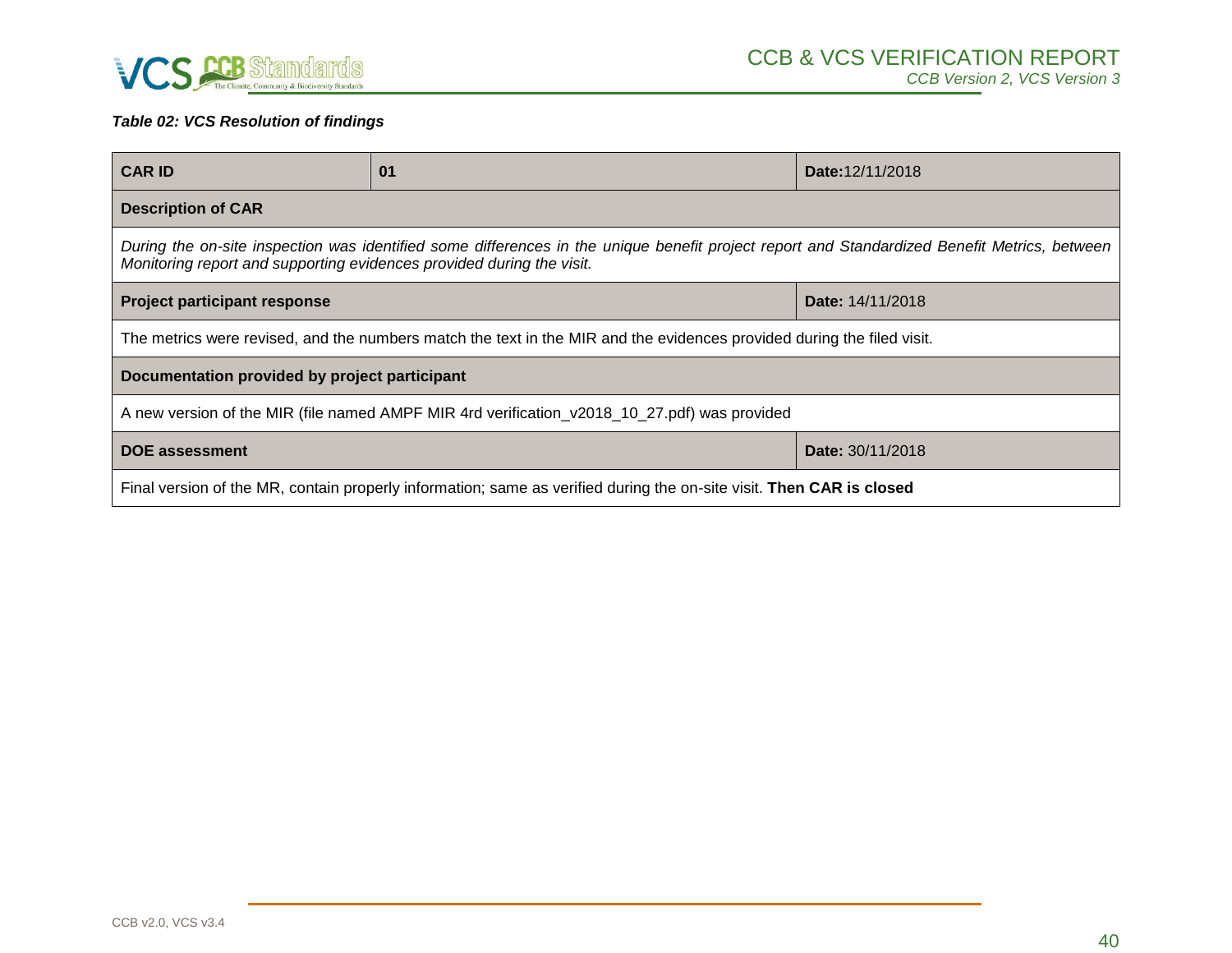

# **APPENDIX 3: CCB VERIFICATION FINDINGS SUMMARY**

<span id="page-40-0"></span>

| G1. Original Conditions in the project area                                                                                                                                                                                                                                      |                                                                                                                                                                                                                                                                                                           |
|----------------------------------------------------------------------------------------------------------------------------------------------------------------------------------------------------------------------------------------------------------------------------------|-----------------------------------------------------------------------------------------------------------------------------------------------------------------------------------------------------------------------------------------------------------------------------------------------------------|
| Indicator G1.1 - The location of the project and basic<br>physical parameters (e.g. soil, geology, climate).                                                                                                                                                                     | The MR details the location of the project and basic physical parameters. There<br>have been no changes to aspects such as geology, soils, and overall climate.                                                                                                                                           |
| Evidence used to assess conformance                                                                                                                                                                                                                                              | MR, PD, Administration Contract SERNANP-CI, GIS Package, KML Files, Plan<br>Maestro del BPAM-SERNANP 2008-2013, site visit,                                                                                                                                                                               |
| Finding                                                                                                                                                                                                                                                                          | No findings were raised.                                                                                                                                                                                                                                                                                  |
| Indicator G1.2 - The types and condition of vegetation<br>within the project area.                                                                                                                                                                                               | This indicator was addressed in the validated PD. The types and condition of<br>vegetation within the project area have not changed.                                                                                                                                                                      |
| Evidence used to assess conformance                                                                                                                                                                                                                                              | PD and site visit.                                                                                                                                                                                                                                                                                        |
| Finding                                                                                                                                                                                                                                                                          | No findings were raised.                                                                                                                                                                                                                                                                                  |
| Indicator G1.3 - The boundaries of the project area and<br>the project zone                                                                                                                                                                                                      | According to the MR 2016-2018, the boundaries of project area and project zone<br>still being the same as were described in the PD without alterations. The<br>boundaries of the project were confirmed at verification and have not changed at<br>the date. This indicator has been correctly addressed- |
| Evidence used to assess conformance                                                                                                                                                                                                                                              | PD, MR, AMCI Methodology Annex, KLM files, GIS package and interviews<br>during the site visit.                                                                                                                                                                                                           |
| Finding                                                                                                                                                                                                                                                                          | No findings were raised.                                                                                                                                                                                                                                                                                  |
| Indicator G1.4 - Current carbon stocks within the project<br>area(s), using stratification by land-use or vegetation<br>type and methods of carbon calculation (such as<br>biomass plots, formulae, default values) from the<br>Intergovernmental Panel on Climate Change's 2006 | This indicator was addressed in the validated PD.                                                                                                                                                                                                                                                         |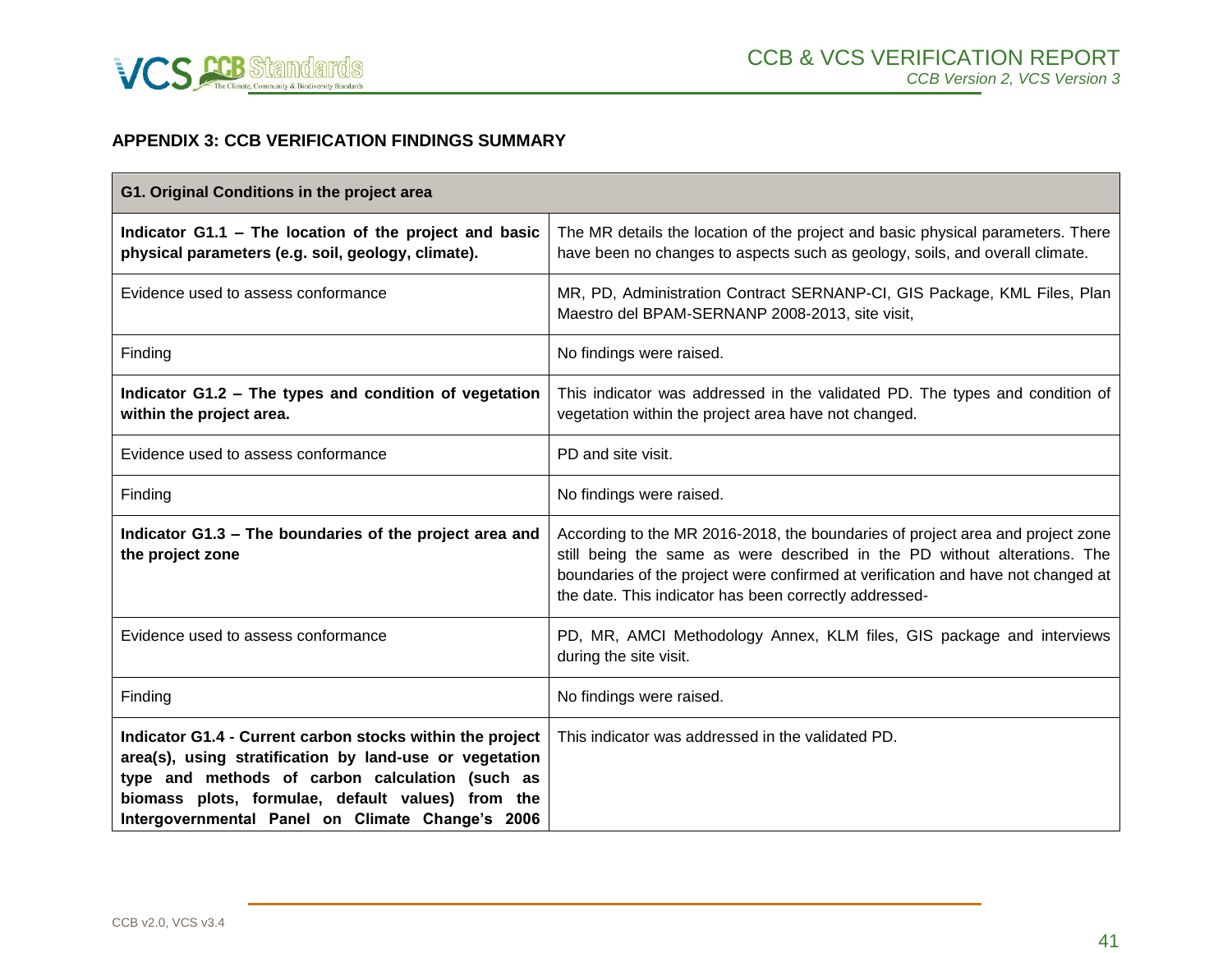

| <b>Guidelines for National GHG Inventories for Agriculture,</b><br>Forestry and Other Land Use (IPCC 2006 GL for AFOLU)<br>or a more robust and detailed methodology.                                                                                                                                                                                                        |                                                                                                                                                                                                                                                                                                         |
|------------------------------------------------------------------------------------------------------------------------------------------------------------------------------------------------------------------------------------------------------------------------------------------------------------------------------------------------------------------------------|---------------------------------------------------------------------------------------------------------------------------------------------------------------------------------------------------------------------------------------------------------------------------------------------------------|
| <b>Evidence used to assess conformance</b>                                                                                                                                                                                                                                                                                                                                   | MR 2016-2018 and CCB Project Validation and Verification report for the project.                                                                                                                                                                                                                        |
| Finding                                                                                                                                                                                                                                                                                                                                                                      | No findings were raised.                                                                                                                                                                                                                                                                                |
| Indicator G1.5 - A description of communities located in<br>the project zone, including basic socio-economic and<br>cultural information that describes the social, economic<br>and cultural diversity within communities (wealth,<br>gender, age, ethnicity etc.), identifies specific groups<br>such as Indigenous Peoples and describes any<br>community characteristics. | The reader is referred to the validated PD, which describes the local communities<br>in the project area and project zone and the basic socioeconomic and cultural<br>information. None of these aspects have changed since the original validation,<br>which was also confirmed during the site visit. |
| Evidence used to assess conformance                                                                                                                                                                                                                                                                                                                                          | MR 2016-2018 and CCB Project Validation and Verification report for the project.                                                                                                                                                                                                                        |
| Finding                                                                                                                                                                                                                                                                                                                                                                      | No findings were raised.                                                                                                                                                                                                                                                                                |
| Indicator G1.6 - A description of current land use and<br>customary and legal property rights including community<br>property in the project zone, identifying any on-going or<br>unresolved conflicts or disputes and identifying and<br>describing any disputes over land tenure that were<br>resolved during the last ten years (see also G5).                            | The reader is referred to the validated PD, which describes this indicator.                                                                                                                                                                                                                             |
| Evidence used to assess conformance                                                                                                                                                                                                                                                                                                                                          | MR 2016-2018 and CCB Project Validation and Verification report for the project.                                                                                                                                                                                                                        |
| Finding                                                                                                                                                                                                                                                                                                                                                                      | No findings were raised.                                                                                                                                                                                                                                                                                |
| Indicator G1.7 - A description of current biodiversity<br>within the project zone (diversity of species and<br>ecosystems) and threats to that biodiversity, using                                                                                                                                                                                                           | The reader is referred to the validated PD, which fully describes the biodiversity<br>as of validation.                                                                                                                                                                                                 |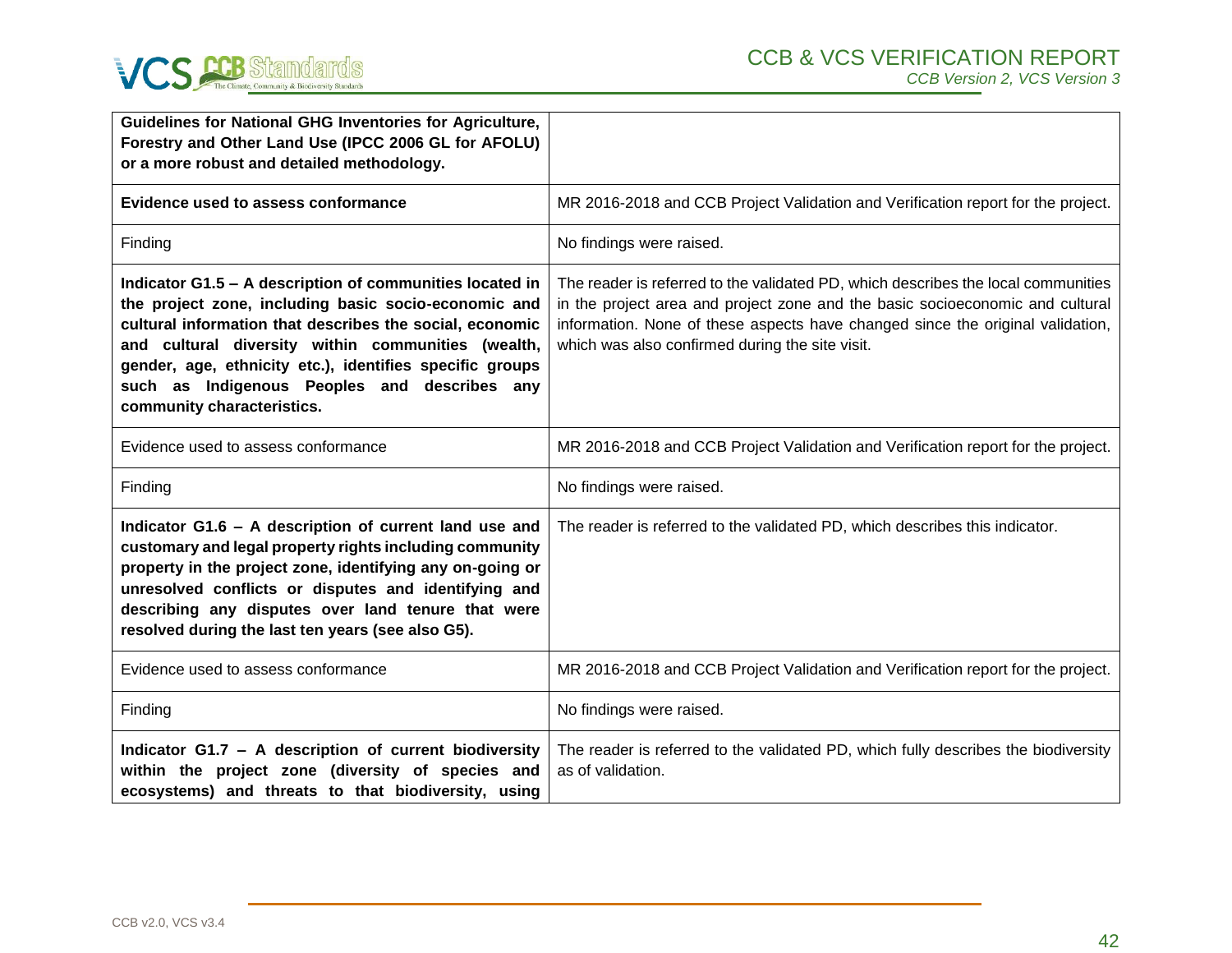

| appropriate<br>methodologies,<br>substantiated<br>where<br>possible with appropriate reference material.                                                                                                                  |                                                                                                         |
|---------------------------------------------------------------------------------------------------------------------------------------------------------------------------------------------------------------------------|---------------------------------------------------------------------------------------------------------|
| Evidence used to assess conformance                                                                                                                                                                                       | MR 2016-2018 and CCB Project Validation and Verification report for the project.                        |
| Finding                                                                                                                                                                                                                   | No findings were raised.                                                                                |
| Indicator G1.8 - An evaluation of whether the project<br>zone includes any of the following High Conservation<br>Values (HCVs) and a description of the qualifying<br>attributes:                                         | The reader is referred to the validated PD, which fully describes the biodiversity<br>as of validation. |
| 8.1. Globally, regionally or nationally<br>significant<br>concentrations of biodiversity values;                                                                                                                          |                                                                                                         |
| 8.1.1 Protected areas                                                                                                                                                                                                     |                                                                                                         |
| 8.1.2 Threatened species                                                                                                                                                                                                  |                                                                                                         |
| 8.1.3 Endemic species                                                                                                                                                                                                     |                                                                                                         |
| 8.1.4 Areas that support significant concentrations of a<br>species during any time in their lifecycle (e.g. migrations,<br>feeding grounds, breeding areas)                                                              |                                                                                                         |
| 8.2. Globally, regionally or nationally significant large<br>landscape-level areas where viable populations of most<br>if not all naturally occurring species exist in natural<br>patterns of distribution and abundance; |                                                                                                         |
| 8.3. Threatened or rare ecosystems                                                                                                                                                                                        |                                                                                                         |
| 8.4. Areas that provide critical ecosystem services (e.g.,<br>hydrological services, erosion control, fire control);                                                                                                      |                                                                                                         |
| 8.5. Areas that are fundamental for meeting the basic<br>needs of local communities (e.g., for essential food, fuel,<br>fodder, medicines or building materials without readily<br>available alternatives); and           |                                                                                                         |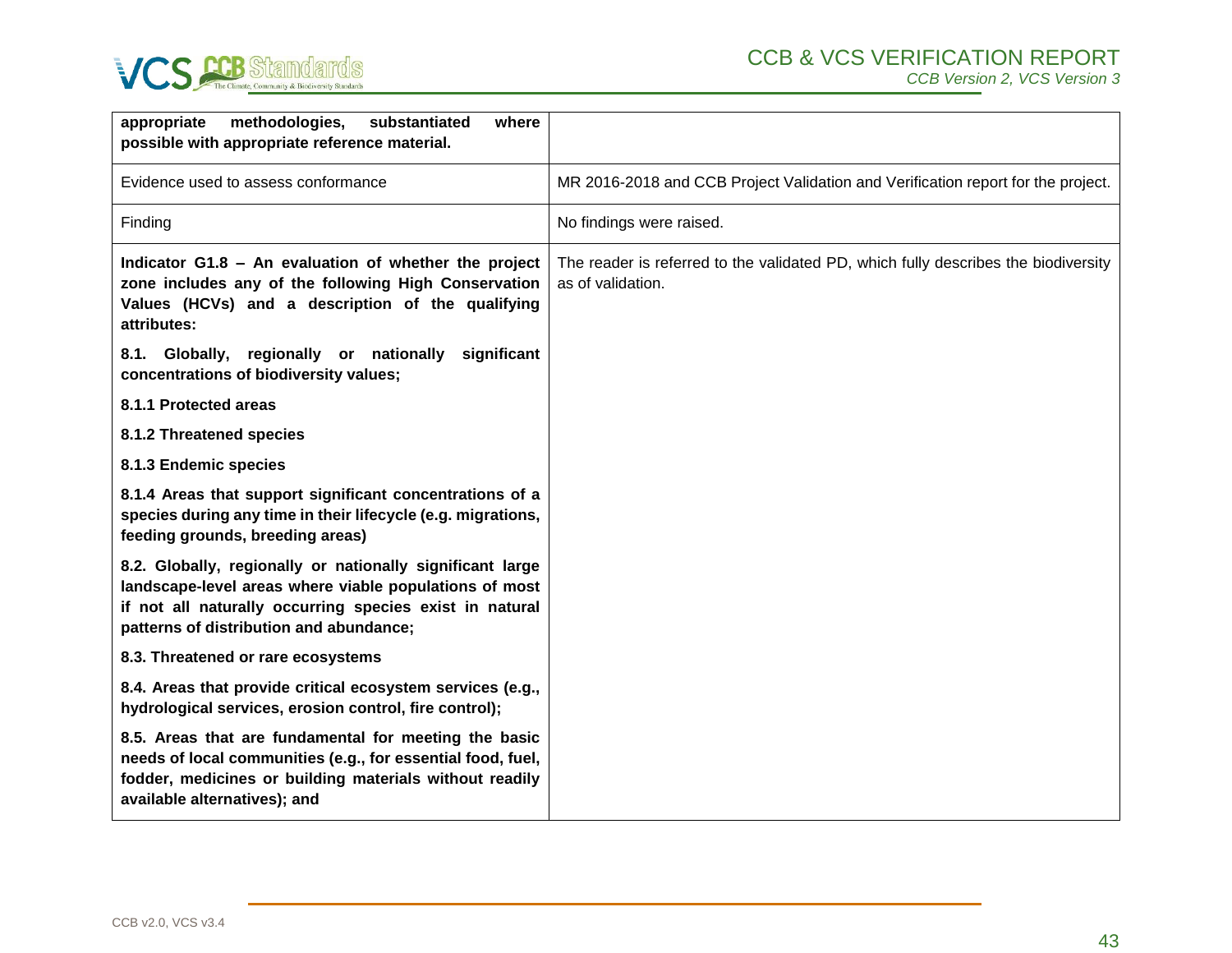

| 8.6. Areas that are critical for the traditional cultural<br>identity of communities (e.g., areas of cultural,<br>ecological, economic or religious significance identified<br>in collaboration with the communities).                                                                                                                                      |                                                                                                                                                                                                                                                                                                                                                                                                                                                                                                                                                                                   |
|-------------------------------------------------------------------------------------------------------------------------------------------------------------------------------------------------------------------------------------------------------------------------------------------------------------------------------------------------------------|-----------------------------------------------------------------------------------------------------------------------------------------------------------------------------------------------------------------------------------------------------------------------------------------------------------------------------------------------------------------------------------------------------------------------------------------------------------------------------------------------------------------------------------------------------------------------------------|
| Evidence used to assess conformance                                                                                                                                                                                                                                                                                                                         | MR 2016-2018 and CCB Project Validation and Verification report for the project.                                                                                                                                                                                                                                                                                                                                                                                                                                                                                                  |
| Finding                                                                                                                                                                                                                                                                                                                                                     | No findings were raised.                                                                                                                                                                                                                                                                                                                                                                                                                                                                                                                                                          |
| <b>G2. Baseline projections</b>                                                                                                                                                                                                                                                                                                                             |                                                                                                                                                                                                                                                                                                                                                                                                                                                                                                                                                                                   |
| Indicator G.2.1 - Describe the most likely land-use<br>scenario in the absence of the project following IPCC<br>2006 GL for AFOLU or a more robust and detailed<br>methodology, describing the range of potential land use<br>scenarios and the associated drivers of GHG emissions<br>and justifying why the land-use scenario selected is most<br>likely. | The reader is referred to the CCB PD. The effects of the baseline scenario on the<br>communities and biodiversity are detailed in Sections G2.1-5 of the CCBSPD.<br>The scenario was identified using a participatory consultation process, following<br>steps in the VCS methodology.                                                                                                                                                                                                                                                                                            |
| Evidence used to assess conformance                                                                                                                                                                                                                                                                                                                         | MR 2016-2018, section 2.5 of the VCS PD, observations during site visit.                                                                                                                                                                                                                                                                                                                                                                                                                                                                                                          |
| Finding                                                                                                                                                                                                                                                                                                                                                     | No findings were raised.                                                                                                                                                                                                                                                                                                                                                                                                                                                                                                                                                          |
| Indicator G.2.2 - Document that project benefits would<br>not have occurred in the absence of the project,<br>explaining how existing laws or regulations would likely<br>affect land use and justifying that the benefits being<br>claimed by the project are truly 'additional' and would be<br>unlikely to occur without the project.                    | The reader is referred to the validated PDD, which states that VCS tool VT0001,<br>"Tool for the Demonstration and Assessment of Additionality in AFOLU project<br>activities" was used to determine additionality. In the absence of the REDD<br>project, the major barriers (lack of sustainable investment from Peruvian<br>government to improve protected area management capacity, lack of skills and<br>knowledge on production of organic coffee) will continue to prevent effective<br>reductions in the deforestation rate in the AMPF. Is reasonable to assume that no |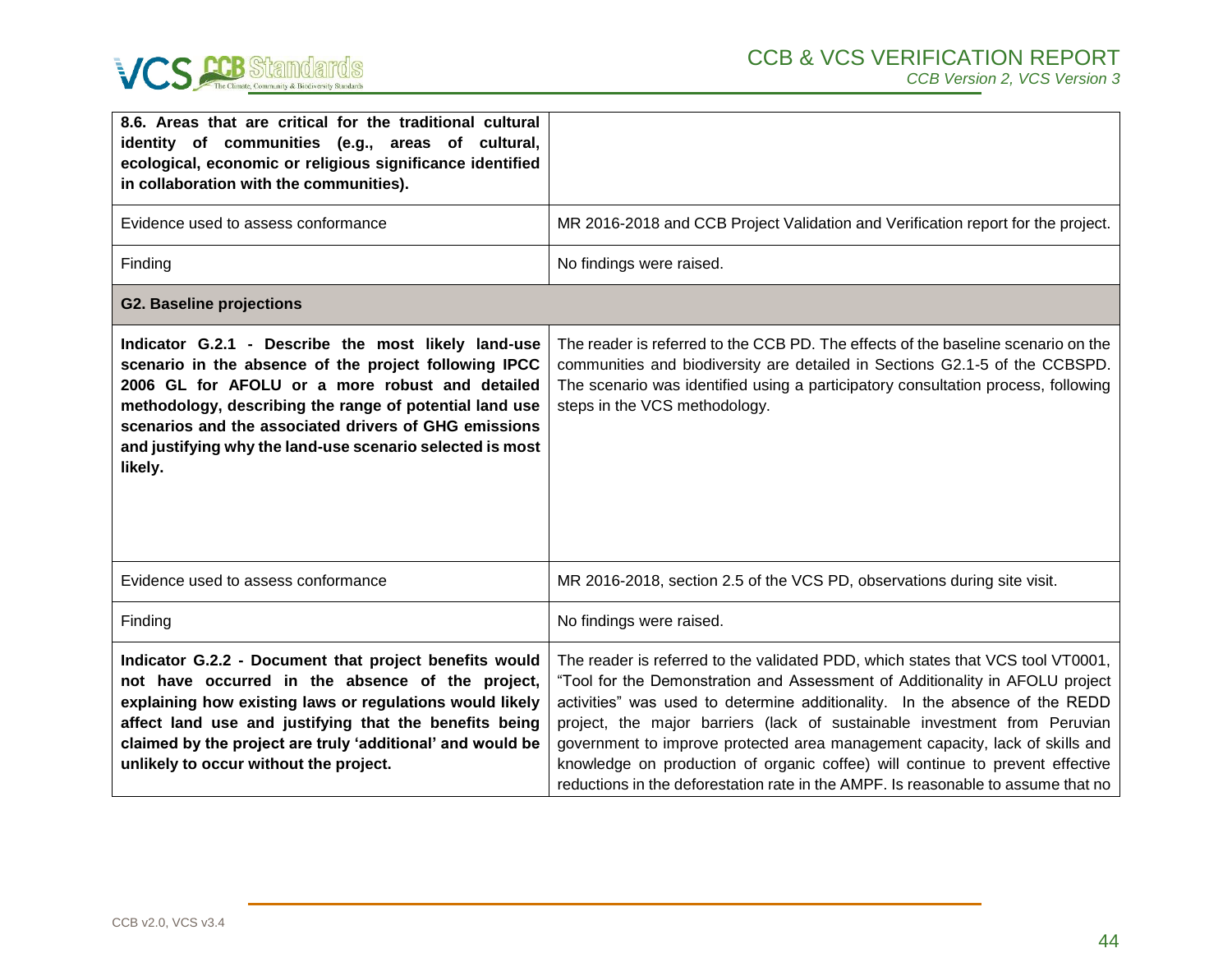

|                                                                                                                                                                                                                                                                                                                                                                                                                                                                                                                                                                                                                                                                                                                                                                                                                                        | changes have occurred to the validated scenario. Site visit observations also<br>confirm this.                                                                                   |
|----------------------------------------------------------------------------------------------------------------------------------------------------------------------------------------------------------------------------------------------------------------------------------------------------------------------------------------------------------------------------------------------------------------------------------------------------------------------------------------------------------------------------------------------------------------------------------------------------------------------------------------------------------------------------------------------------------------------------------------------------------------------------------------------------------------------------------------|----------------------------------------------------------------------------------------------------------------------------------------------------------------------------------|
| Evidence used to assess conformance                                                                                                                                                                                                                                                                                                                                                                                                                                                                                                                                                                                                                                                                                                                                                                                                    | MR 2016-2018, PD and VCS Methodology, VCS tool VT0001                                                                                                                            |
| Finding                                                                                                                                                                                                                                                                                                                                                                                                                                                                                                                                                                                                                                                                                                                                                                                                                                | No findings were raised.                                                                                                                                                         |
| Indicator G.2.3.- Calculate the estimated carbon stock<br>changes associated with the 'without project' reference<br>scenario described above. This requires estimation of<br>carbon stocks for each of the land-use classes of<br>concern and a definition of the carbon pools included,<br>among the classes defined in the IPCC 2006 GL for<br>AFOLU. The timeframe for this analysis can be either the<br>project lifetime (see G3) or the project GHG accounting<br>period, whichever is more appropriate. Estimate the net<br>change in the emissions of non-CO2 GHG emissions<br>such as CH4 and N2O in the 'without project' scenario.<br>Non-CO2 gases must be included if they are likely to<br>account for more than 5% (in terms of CO2-equivalent) of<br>the project's overall GHG impact over each monitoring<br>period. | This indicator was addressed in the validated PD. The estimated carbon stock<br>changes associated with the 'without project' reference scenario was confirmed<br>at validation. |
| Projects whose activities are designed to avoid GHG<br>emissions (such as those reducing emissions from<br>deforestation and forest degradation (REDD), avoiding<br>conversion of non-forest land, or certain improved forest<br>management projects) must include an analysis of the<br>relevant drivers and rates of deforestation and/or<br>degradation and a description and justification of the<br>approaches, assumptions and data used to perform this<br>analysis. Regional-level estimates can be used at the<br>project's planning stage as long as there is a commitment<br>to evaluate locally-specific carbon stocks and to develop<br>a project-specific spatial analysis of deforestation and/or<br>degradation using an appropriately robust and detailed                                                             |                                                                                                                                                                                  |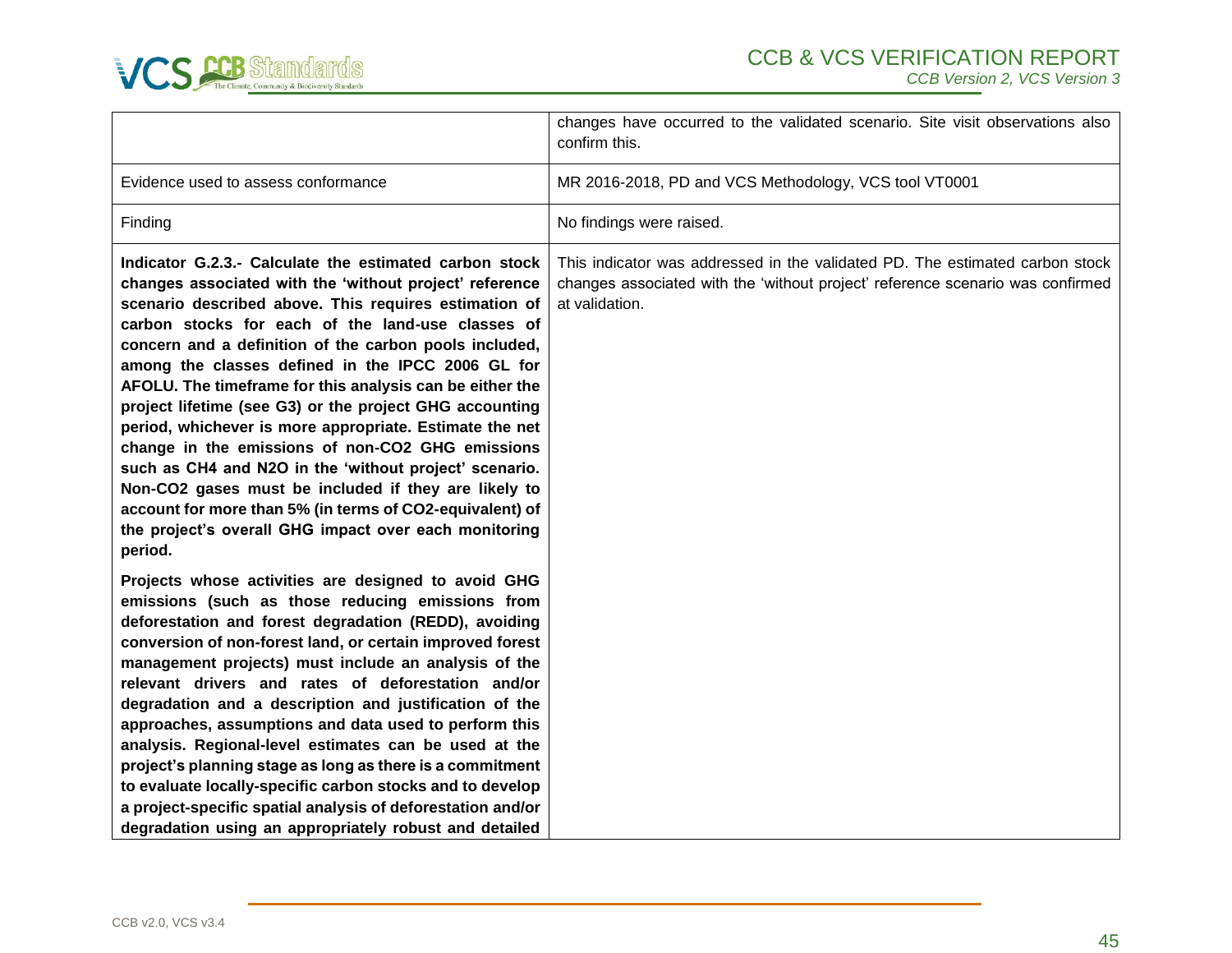

| carbon accounting methodology before the start of the<br>project.                                                                                                                                                                       |                                                                                                                                                                                                                                                                                                               |
|-----------------------------------------------------------------------------------------------------------------------------------------------------------------------------------------------------------------------------------------|---------------------------------------------------------------------------------------------------------------------------------------------------------------------------------------------------------------------------------------------------------------------------------------------------------------|
| Evidence used to assess conformance                                                                                                                                                                                                     | PD VCS and AMCI Methodology Annex.                                                                                                                                                                                                                                                                            |
| Finding                                                                                                                                                                                                                                 | No findings were raised.                                                                                                                                                                                                                                                                                      |
| Indicator G.2.4.- Describe how the 'without project'<br>reference scenario would affect communities in the<br>project zone, including the impact of likely changes in<br>water, soil and other locally important ecosystem<br>services. | The reader is referred to the validated PD. The validated PD describes how<br>'without project' reference scenario would affect communities in the project zone.<br>Is reasonable to assume that no changes have occurred to this 'without project'<br>scenario. Site visit observations also confirmed this. |
| Evidence used to assess conformance                                                                                                                                                                                                     | MR 2016-2018 and Section G2.4 of the CCB-PD                                                                                                                                                                                                                                                                   |
| Finding                                                                                                                                                                                                                                 | No findings were raised.                                                                                                                                                                                                                                                                                      |
| Indicator G.2.5.- Describe how the 'without project'<br>reference scenario would affect biodiversity in the project<br>zone (e.g., habitat availability, landscape connectivity<br>and threatened species).                             | The reader is referred to the validated PD. The validated PD describes how<br>'without project' reference scenario would affect biodiversity in the project zone.<br>The 'without project' reference scenario remains unchanged from validation. Site<br>visit observations also confirmed this.              |
| Evidence used to assess conformance                                                                                                                                                                                                     | MR 2016-2018 and Section G2.5 of the CCB-PD                                                                                                                                                                                                                                                                   |
| Finding                                                                                                                                                                                                                                 | No findings were raised.                                                                                                                                                                                                                                                                                      |
| <b>G3. Project Design and Goal</b>                                                                                                                                                                                                      |                                                                                                                                                                                                                                                                                                               |
| Indicator G.3.1.- Provide a summary of the project's major<br>climate, community and biodiversity objectives.                                                                                                                           | The projects goals include reducing emissions from the deforestation of the<br>project area (the Alto Mayo Protected Forest), maintaining ecosystem services for<br>the benefit of local communities and reducing habitat loss for threatened and<br>endangered wildlife species.                             |
| Evidence used to assess conformance                                                                                                                                                                                                     | PD and MR 2016-2018                                                                                                                                                                                                                                                                                           |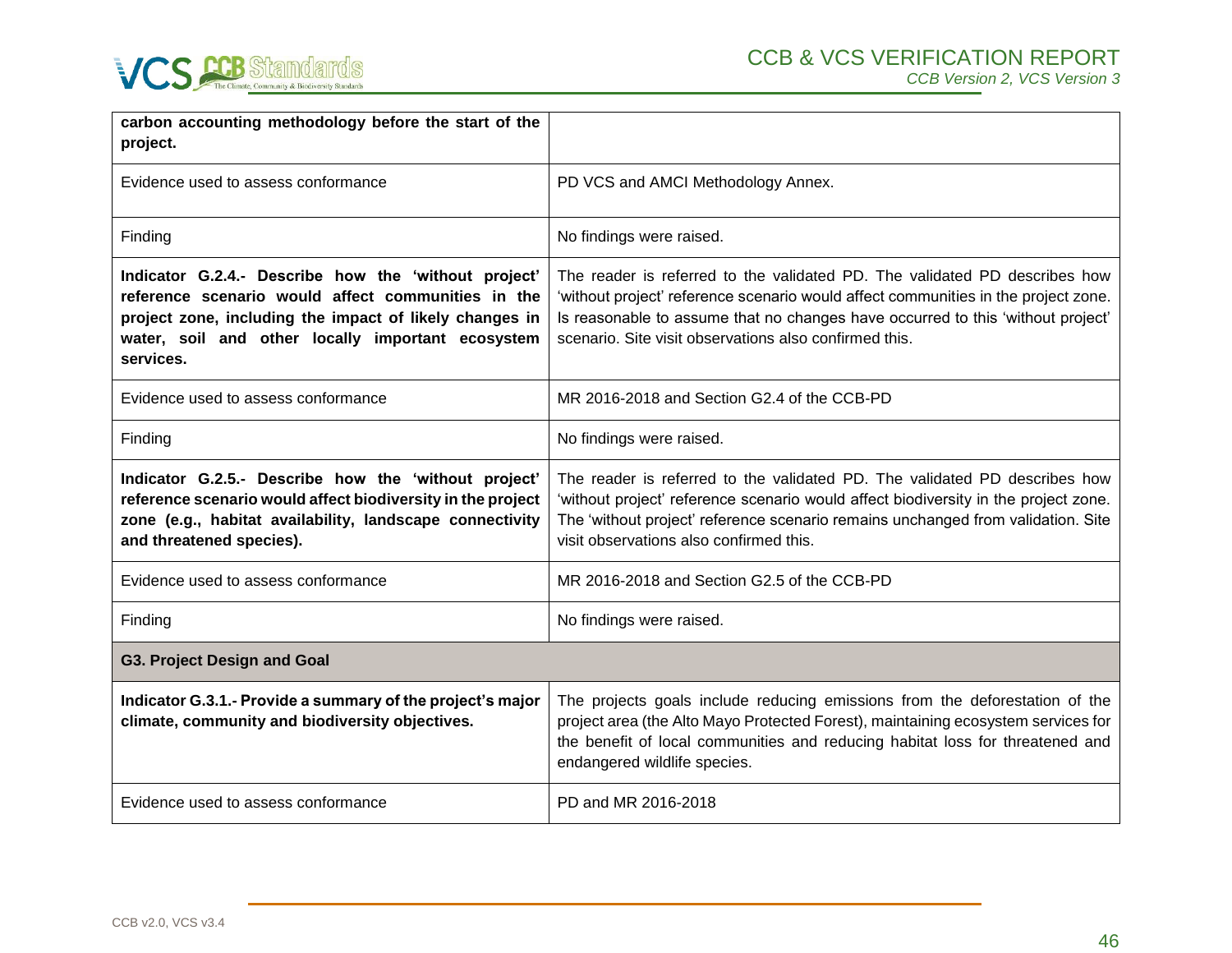

| Finding                                                                                                                                                                                                                                                                                                  | No findings were raised.                                                                                                                                                                                                                                                                                                                                                                                                                                                   |
|----------------------------------------------------------------------------------------------------------------------------------------------------------------------------------------------------------------------------------------------------------------------------------------------------------|----------------------------------------------------------------------------------------------------------------------------------------------------------------------------------------------------------------------------------------------------------------------------------------------------------------------------------------------------------------------------------------------------------------------------------------------------------------------------|
| Indicator G.3.2.- Describe each project activity with<br>expected climate, community and biodiversity impacts<br>and its relevance to achieving the projects objectives.                                                                                                                                 | Indicators reported in the spreadsheet title "Sup.Inf.MIR_01_2016-2018_Socio<br>economic and Biodiversity Metrics" shown the project activities results obtained<br>during the implementation period 2016-2018.                                                                                                                                                                                                                                                            |
| Evidence used to assess conformance                                                                                                                                                                                                                                                                      | Socio economic and Biodiversity Metrics, interviews during the site visit.                                                                                                                                                                                                                                                                                                                                                                                                 |
| Finding                                                                                                                                                                                                                                                                                                  | No findings were raised.                                                                                                                                                                                                                                                                                                                                                                                                                                                   |
| Indicator G.3.3.- Provide a map identifying the project<br>location and boundaries of the project area(s), where the<br>project activities will occur, of the project zone and of<br>additional surrounding locations that are predicted to be<br>impacted by project activities (e.g. through leakage). | A map of the project area and zone is included in the MR.                                                                                                                                                                                                                                                                                                                                                                                                                  |
| Evidence used to assess conformance                                                                                                                                                                                                                                                                      | Project Map, Master Plan.                                                                                                                                                                                                                                                                                                                                                                                                                                                  |
| Finding                                                                                                                                                                                                                                                                                                  | No findings were raised.                                                                                                                                                                                                                                                                                                                                                                                                                                                   |
| Indicator G.3.4.- Define the project lifetime and GHG<br>accounting period and explain and justify any differences<br>between them. Define an implementation schedule,<br>indicating key dates and milestones in the project's<br>development.                                                           | Project lifetime and GHG accounting period are explain and justified. The start<br>date is 15 June 2008. The project lifetime is 20 years, 15 June 2008 - 14 June<br>2028, with potential for renewals. The project lifetime and the crediting period are<br>the same. This monitoring period started 15 June 2016 and ended 14 June 2018.<br>The implementation schedule, indicating key dates and milestones in the project's<br>development, is described in in the MR. |
| Evidence used to assess conformance                                                                                                                                                                                                                                                                      | CCB PD and MR 2016-2018.                                                                                                                                                                                                                                                                                                                                                                                                                                                   |
| Finding                                                                                                                                                                                                                                                                                                  | No findings were raised.                                                                                                                                                                                                                                                                                                                                                                                                                                                   |
| Indicator G.3.5.- Identify likely natural and human-<br>induced risks to the expected climate, community and                                                                                                                                                                                             | The MR identified different risk types faced by the project categorized into internal,<br>external and natural risks in accordance with the VCS Non-Permanence risk tool.                                                                                                                                                                                                                                                                                                  |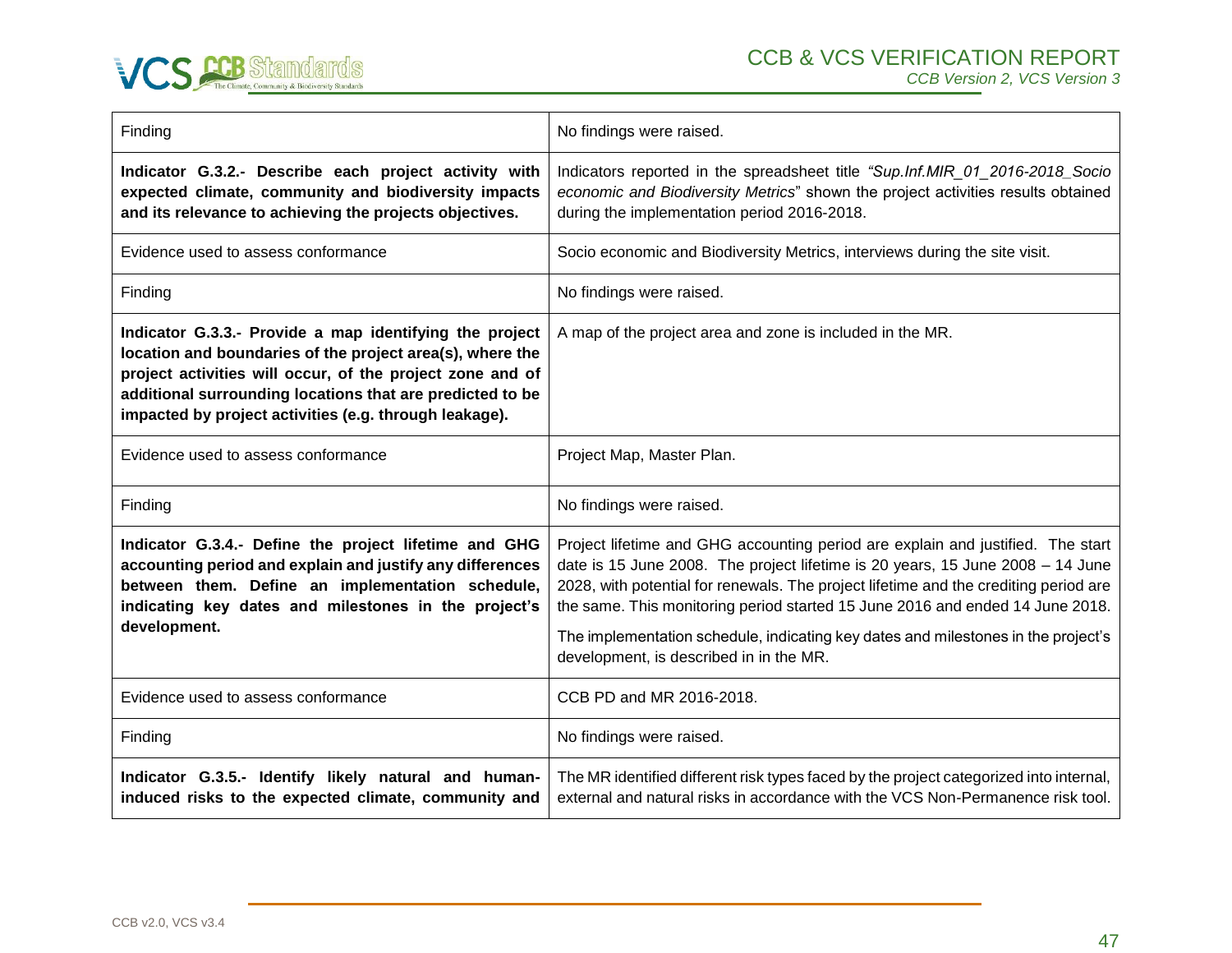

| biodiversity benefits during the project lifetime and<br>outline measures adopted to mitigate these risks.                                                                                                                                    | Section 2.2.5 of the MR lists specific risks faced by the project. Different risks,<br>such as coffee rust, lack of alternative livelihoods, long-term sustainability of<br>technical assistance, consolidation of financial sustainability, continuity of the<br>administration contract with the government of Peru, social conflicts and effects<br>of climate change are described and measures adopted to mitigate these risks<br>were included.                                                                                                                                                                                                                                                                                                                                                                                                                                                                                         |
|-----------------------------------------------------------------------------------------------------------------------------------------------------------------------------------------------------------------------------------------------|-----------------------------------------------------------------------------------------------------------------------------------------------------------------------------------------------------------------------------------------------------------------------------------------------------------------------------------------------------------------------------------------------------------------------------------------------------------------------------------------------------------------------------------------------------------------------------------------------------------------------------------------------------------------------------------------------------------------------------------------------------------------------------------------------------------------------------------------------------------------------------------------------------------------------------------------------|
| Evidence used to assess conformance                                                                                                                                                                                                           | MR and PD                                                                                                                                                                                                                                                                                                                                                                                                                                                                                                                                                                                                                                                                                                                                                                                                                                                                                                                                     |
| Finding                                                                                                                                                                                                                                       | No findings were raised.                                                                                                                                                                                                                                                                                                                                                                                                                                                                                                                                                                                                                                                                                                                                                                                                                                                                                                                      |
| Indicator G.3.6.- Demonstrate that the project design<br>includes specific measures to ensure the maintenance or<br>enhancement of the high conservation value attributes<br>identified in G1 consistent with the precautionary<br>principle. | Three strategies developed with the aim of preserving High Conservation Values<br>areas within the AMPF: a) Control and Surveillance, b) Conservation Agreements<br>c) Communications and environmental education.<br>The strategies, including control and surveillance, and the conservation<br>agreements, were designed to ensure the conservation objectives of the AMPF,<br>without harming the living conditions of the population. In that sense, activities on<br>the ground are focused on areas with higher threats to the biodiversity, as well<br>around the settlements. Areas targeted where were determined using the results<br>of the monitoring of primates to establish the baseline.<br>Tourism activities were used to help local communities realize the importance of<br>the AMPF. The strategy of Tourism Use in the AMPF is prioritizing activities with<br>a focus on the avifauna, orchids and butterfly tourism. |
| Evidence used to assess conformance                                                                                                                                                                                                           | MR 2016-2018, PD and interviews during the site visit                                                                                                                                                                                                                                                                                                                                                                                                                                                                                                                                                                                                                                                                                                                                                                                                                                                                                         |
| Finding                                                                                                                                                                                                                                       | No findings were raised.                                                                                                                                                                                                                                                                                                                                                                                                                                                                                                                                                                                                                                                                                                                                                                                                                                                                                                                      |
| Indicator G.3.7.- Describe the measures that will be taken<br>to maintain and enhance the climate, community and<br>biodiversity benefits beyond the project lifetime.                                                                        | The MR describes measures taken to maintain and enhance benefit beyond the<br>project lifetime. Measures adopted to mitigate identified risks were described.<br>Those risk included long-term sustainability of technical assistance, consolidation<br>of financial sustainability, social conflicts, among others.                                                                                                                                                                                                                                                                                                                                                                                                                                                                                                                                                                                                                          |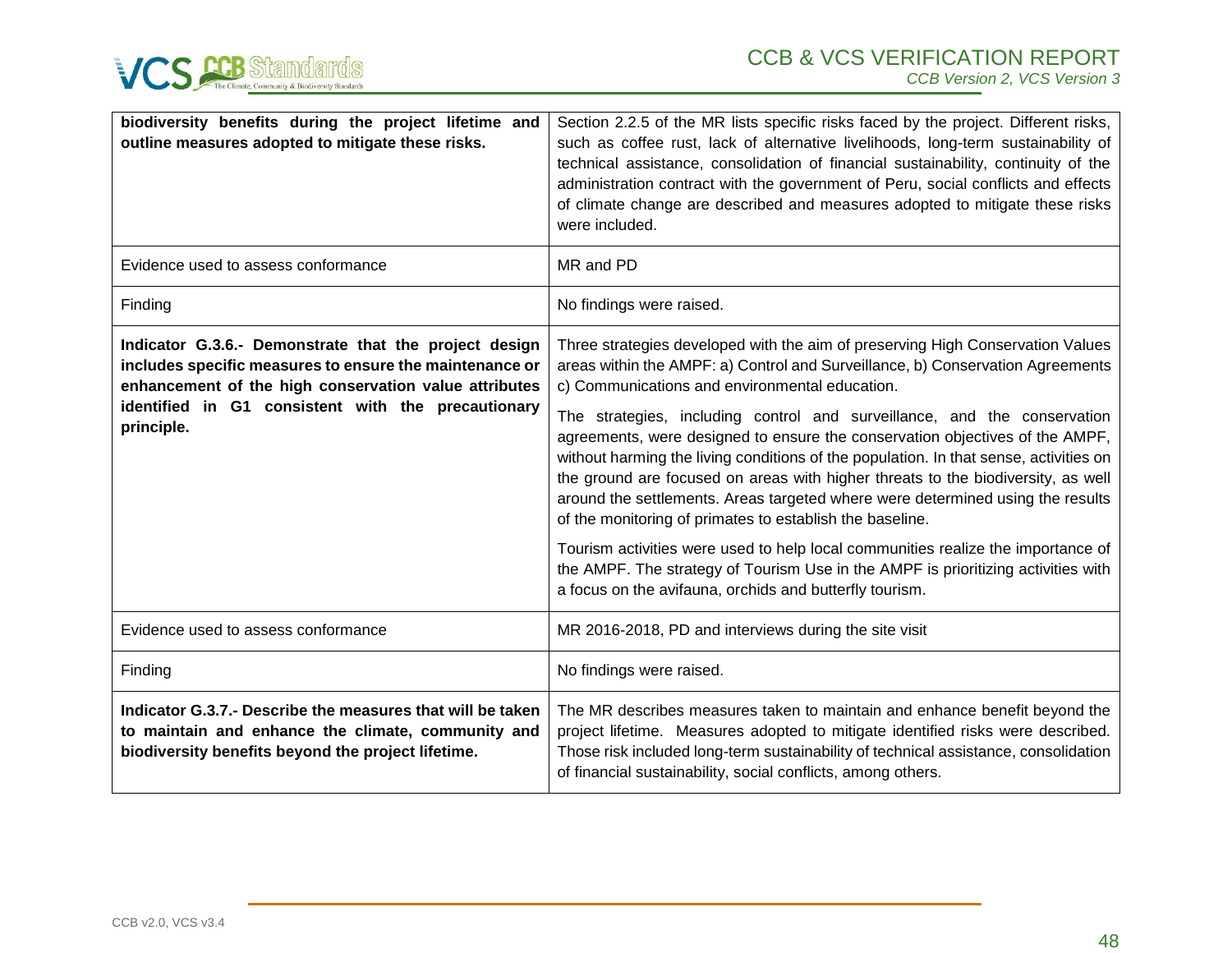

|                                                                                                                                                                                                                                                                                                                                                                                                                                                                                                                                                                                                                                                                                                                                                                                                          | For financial sustainability the project is generating strategies to consolidate the<br>relationship with buyers, such as Disney, that could ensure significant purchases<br>for the following years.                                                                                                                                                                                                                                                                                                                                                                                                                                        |
|----------------------------------------------------------------------------------------------------------------------------------------------------------------------------------------------------------------------------------------------------------------------------------------------------------------------------------------------------------------------------------------------------------------------------------------------------------------------------------------------------------------------------------------------------------------------------------------------------------------------------------------------------------------------------------------------------------------------------------------------------------------------------------------------------------|----------------------------------------------------------------------------------------------------------------------------------------------------------------------------------------------------------------------------------------------------------------------------------------------------------------------------------------------------------------------------------------------------------------------------------------------------------------------------------------------------------------------------------------------------------------------------------------------------------------------------------------------|
| Evidence used to assess conformance                                                                                                                                                                                                                                                                                                                                                                                                                                                                                                                                                                                                                                                                                                                                                                      | MR 2016-2018 and PD                                                                                                                                                                                                                                                                                                                                                                                                                                                                                                                                                                                                                          |
| Finding                                                                                                                                                                                                                                                                                                                                                                                                                                                                                                                                                                                                                                                                                                                                                                                                  | No findings were raised.                                                                                                                                                                                                                                                                                                                                                                                                                                                                                                                                                                                                                     |
| Indicator G.3.8.- Document and defend how communities<br>and other stakeholders potentially affected by the project<br>activities have been identified and have been involved in<br>through<br>effective<br>design<br>consultation,<br>project<br>particularly with a view to optimizing community and<br>stakeholder benefits, respecting local customs and<br>values and maintaining high conservation values. Project<br>developers must document stakeholder dialogues and<br>indicate if and how the project proposal was revised<br>based on such input. A plan must be developed to<br>continue communication and consultation between<br>project managers and all community groups about the<br>project and its impacts to facilitate adaptive management<br>throughout the life of the project. | This indicator was addressed in section G3.8 of CCB PD, which describes the<br>stakeholder consultation process. The project stakeholder consultation process<br>includes many opportunities for stakeholder feedback both at the planning and<br>project implementation stages.<br>Indicators reported in the spreadsheet title title "Sup.Inf.MIR_01_2016-<br>2018_Socio economic and Biodiversity Metrics" shown the stakeholder<br>engagement results obtained during the implementation period 2016-2018. In<br>addition, during the site visit evidence of meetings with different key stakeholders<br>was provided to the audit team. |
| Evidence used to assess conformance                                                                                                                                                                                                                                                                                                                                                                                                                                                                                                                                                                                                                                                                                                                                                                      | CCB PD, MR 2016-2018, "title "Sup.Inf.MIR_01_2016-2018_Socio economic and<br>Biodiversity Metrics", interviews during the site visit.                                                                                                                                                                                                                                                                                                                                                                                                                                                                                                        |
| Finding                                                                                                                                                                                                                                                                                                                                                                                                                                                                                                                                                                                                                                                                                                                                                                                                  | No findings were raised.                                                                                                                                                                                                                                                                                                                                                                                                                                                                                                                                                                                                                     |
| Indicator G.3.9.- Describe what specific steps have been<br>taken, and communications methods used, to publicize<br>the CCBA public comment period to communities and<br>other stakeholders and to facilitate their submission of<br>comments to CCBA. Project proponents must play an<br>active role in distributing key project documents to<br>affected communities and stakeholders and hold widely                                                                                                                                                                                                                                                                                                                                                                                                  | A number of methods of communication were described.<br>For people living in the project zone without internet access, information regarding<br>the content of the document was communicated through the Management<br>Committee, park rangers, and Conservation Agreement technicians with<br>information on how to submit their comments. Hard copies of the document were<br>available for public viewing and comment during the public comment period at the                                                                                                                                                                             |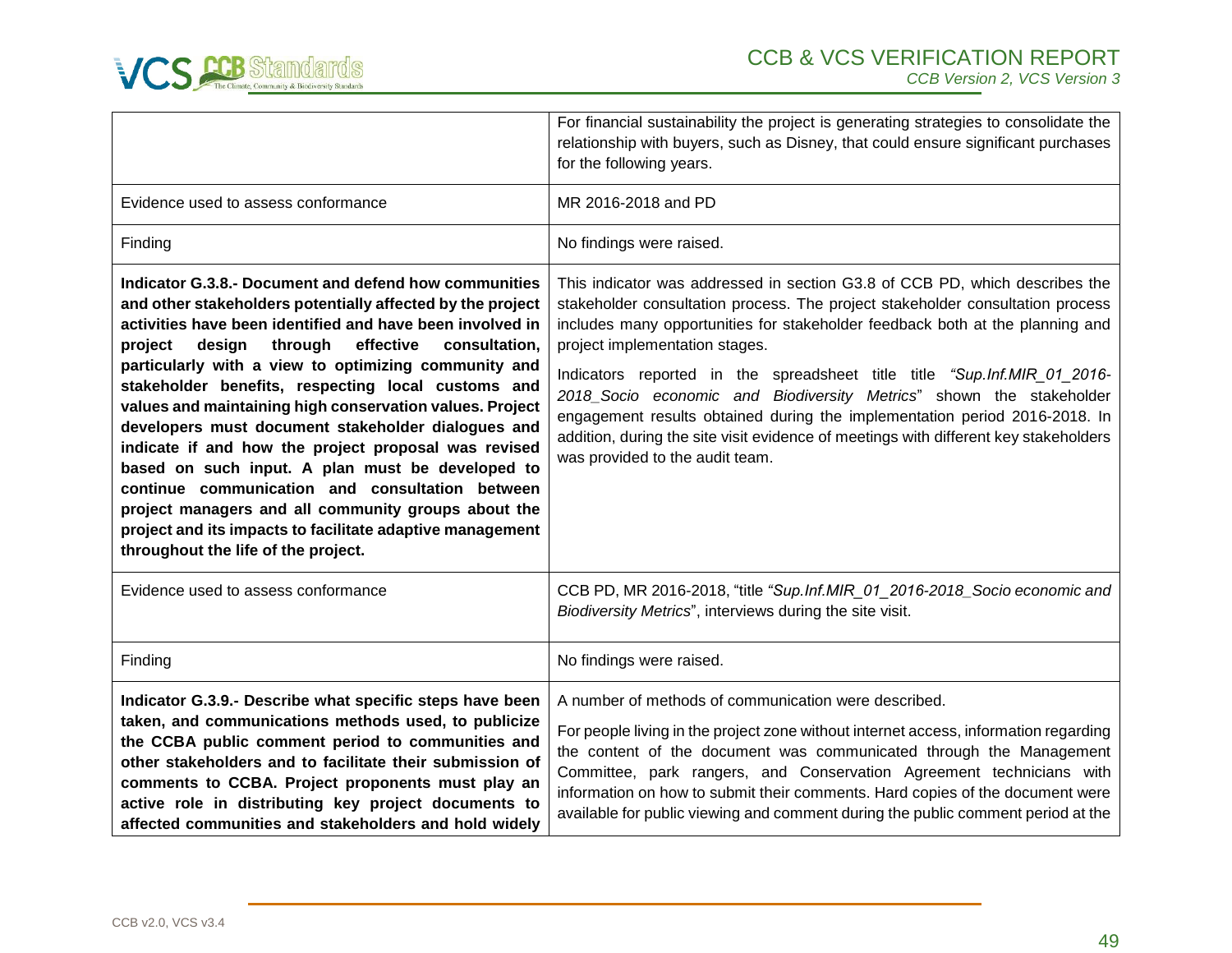



| publicized information meetings in relevant local or<br>regional languages.                                                                                                                                                                                                                                                                                                                                                                                                                                                                                                                                                                                                                                                  | AMPF Head Office as well as at Conservation International's offices in Rioja,<br>allowing local, regional and national stakeholders to provide feedback on the<br>document. Key information in Spanish about the project and the main results was<br>organized in a poster to facilitate the comprehension of local population. Posters<br>advertising result of project implementation period 2016-2018 were seen during<br>the site visit. This indicator has been adequately addressed. |
|------------------------------------------------------------------------------------------------------------------------------------------------------------------------------------------------------------------------------------------------------------------------------------------------------------------------------------------------------------------------------------------------------------------------------------------------------------------------------------------------------------------------------------------------------------------------------------------------------------------------------------------------------------------------------------------------------------------------------|--------------------------------------------------------------------------------------------------------------------------------------------------------------------------------------------------------------------------------------------------------------------------------------------------------------------------------------------------------------------------------------------------------------------------------------------------------------------------------------------|
| Evidence used to assess conformance                                                                                                                                                                                                                                                                                                                                                                                                                                                                                                                                                                                                                                                                                          | MR published in VERRA Platform, posters and interviews during the site visit and<br>interviews during the site visit.                                                                                                                                                                                                                                                                                                                                                                      |
| Finding                                                                                                                                                                                                                                                                                                                                                                                                                                                                                                                                                                                                                                                                                                                      | No findings were raised.                                                                                                                                                                                                                                                                                                                                                                                                                                                                   |
| Indicator G.3.10.- Formalize a clear process for handling<br>unresolved conflicts and grievances that arise during<br>project planning and implementation. The project design<br>must include a process for hearing, responding to and<br>resolving community and other stakeholder grievances<br>within a reasonable time period. This grievance process<br>must be publicized to communities and other<br>stakeholders and must be managed by a third party or<br>mediator to prevent any conflict of interest. Project<br>management must attempt to resolve all reasonable<br>grievances raised, and provide a written response to<br>grievances within 30 days. Grievances and project<br>responses must be documented. | The conflict and grievance resolution mechanism is described in detail in the<br>section G3.10 of the CCB PD. During this monitoring the process it was recorded<br>grievances in the communities: El Triunfo, Miraflores, Nuevo Amazonas, Nuevo<br>Eden and Nuevo Jaen. They are assessed as established in the PD.                                                                                                                                                                       |
| Evidence used to assess conformance                                                                                                                                                                                                                                                                                                                                                                                                                                                                                                                                                                                                                                                                                          | MR 2016-2018, CCB-PD, agreements with communities, SERNANP Reports,<br>interviews during the site visit.                                                                                                                                                                                                                                                                                                                                                                                   |
| Finding                                                                                                                                                                                                                                                                                                                                                                                                                                                                                                                                                                                                                                                                                                                      | No findings were raised.                                                                                                                                                                                                                                                                                                                                                                                                                                                                   |
| Indicator G.3.11.- Demonstrate that financial mechanisms<br>adopted, including projected revenues from emissions<br>reductions and other sources, are likely to provide an<br>adequate flow of funds for project implementation and to                                                                                                                                                                                                                                                                                                                                                                                                                                                                                       | The technical and financial proposal approved extends the Administration<br>Contract for 5 years and requires a minimal investment of S/17 million. Details of<br>project financing are described in the financial analysis of the Non-Permanence<br>Risk Report. Project revenues are predominantly funded by credit purchase                                                                                                                                                             |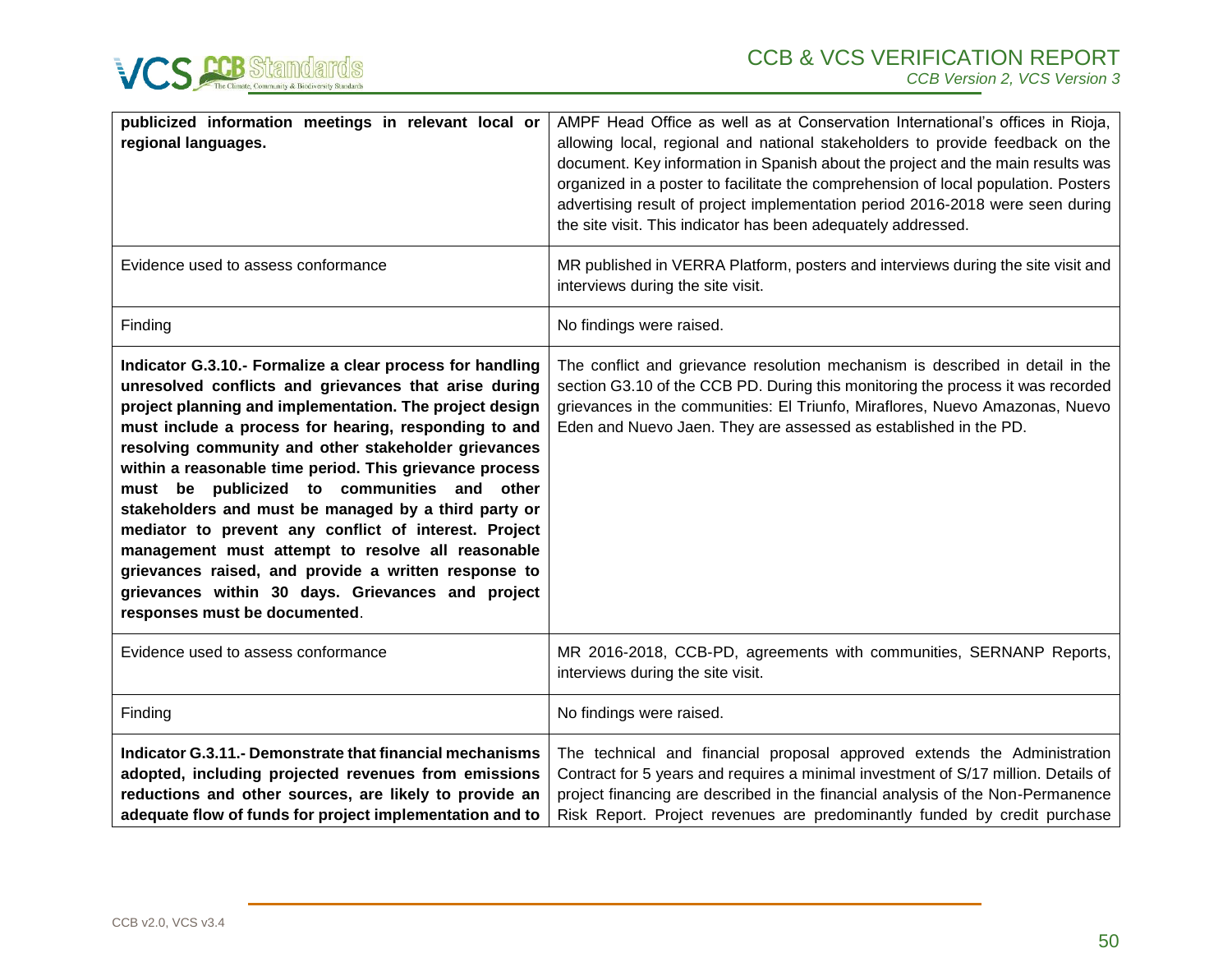



| achieve the anticipated<br>climate, community and<br>biodiversity benefits.                                                                                                                                                                                                                                                                                                                                                                                                                                                                                                               | agreements with Disney, including future agreements until 2020. These analyses<br>suggest that even with fairly conservative assumptions about carbon price and<br>the volumes of emissions reductions the project will have long-term financial<br>sustainability.                                                                                                                                                                                                                         |
|-------------------------------------------------------------------------------------------------------------------------------------------------------------------------------------------------------------------------------------------------------------------------------------------------------------------------------------------------------------------------------------------------------------------------------------------------------------------------------------------------------------------------------------------------------------------------------------------|---------------------------------------------------------------------------------------------------------------------------------------------------------------------------------------------------------------------------------------------------------------------------------------------------------------------------------------------------------------------------------------------------------------------------------------------------------------------------------------------|
| Evidence used to assess conformance                                                                                                                                                                                                                                                                                                                                                                                                                                                                                                                                                       | MIR, Non-permanence risk report and CCB PD.                                                                                                                                                                                                                                                                                                                                                                                                                                                 |
| Finding                                                                                                                                                                                                                                                                                                                                                                                                                                                                                                                                                                                   | No findings were raised.                                                                                                                                                                                                                                                                                                                                                                                                                                                                    |
| G4. Management Capacity and Best Practices.                                                                                                                                                                                                                                                                                                                                                                                                                                                                                                                                               |                                                                                                                                                                                                                                                                                                                                                                                                                                                                                             |
| Indicator G.4.1.- Identify a single project proponent,<br>which is responsible for the project's design and<br>implementation. If multiple organizations or individuals<br>are involved in the project's development and<br>implementation the governance structure, roles and<br>responsibilities of each of the organizations or<br>individuals involved must also be described.                                                                                                                                                                                                        | This indicator has been correctly addressed in the MR. The MR states the project<br>proponent is Conservation International Foundation (CI) through its Peru office,<br>called CI-Peru.                                                                                                                                                                                                                                                                                                     |
|                                                                                                                                                                                                                                                                                                                                                                                                                                                                                                                                                                                           | The AMPF is co-managed by CI-Peru and the local Head Office of the National<br>Service of Natural Protected Areas by the State (SERNANP).                                                                                                                                                                                                                                                                                                                                                   |
|                                                                                                                                                                                                                                                                                                                                                                                                                                                                                                                                                                                           | Several other entities are also involved, and their duties and roles are described<br>in section 1.4. An organizational chart is also provided.                                                                                                                                                                                                                                                                                                                                             |
| Evidence used to assess conformance                                                                                                                                                                                                                                                                                                                                                                                                                                                                                                                                                       | PD, MR 2016-2018, Administration Contract SERNANP-CI, RP. 26-2014-<br>SERNANP and interviews during the site visit                                                                                                                                                                                                                                                                                                                                                                          |
| Finding                                                                                                                                                                                                                                                                                                                                                                                                                                                                                                                                                                                   | No findings were raised.                                                                                                                                                                                                                                                                                                                                                                                                                                                                    |
| Indicator G.4.2.- Document key technical skills that will<br>be required to implement the project successfully,<br>including<br>community<br>engagement,<br>biodiversity<br>assessment and carbon measurement and monitoring<br>skills. Document the management team's expertise and<br>prior experience implementing land management<br>projects at the scale of this project. If relevant experience<br>is lacking, the proponents must either demonstrate how<br>other organizations will be partnered with to support the<br>project or have a recruitment strategy to fill the gaps. | Management skills requirements, for all involved personnel, are detailed in the<br>report "Sup.inf_nprt_01_Technical expertise magmt team.xlsx." The audit team<br>reviewed the report and confirmed that it documents the key technical skills that<br>will be required to implement the project successfully, including community<br>engagement, biodiversity assessment and carbon measurement and monitoring<br>skills. The expertise of the team was contrasted during the site visit. |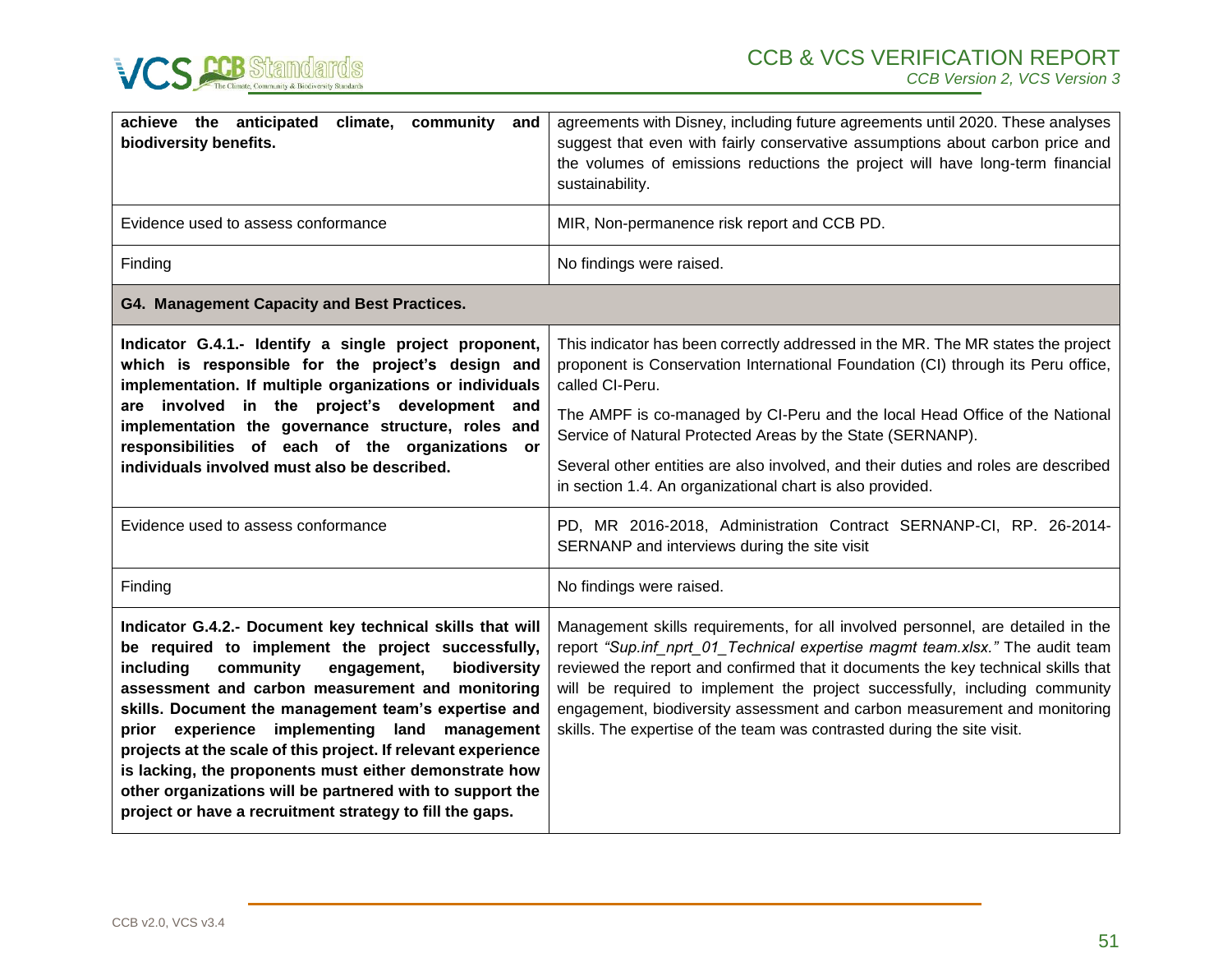

| Evidence used to assess conformance                                                                                                                                                                                                                                                                                                                                                                                                                                                                                                                                   | "Sup.inf_nprt_01_Technical expertise magmt team.xlsx." and interviews during<br>the site visit.                                                                                                                                                                                                                                                                                                                                                                                                                         |
|-----------------------------------------------------------------------------------------------------------------------------------------------------------------------------------------------------------------------------------------------------------------------------------------------------------------------------------------------------------------------------------------------------------------------------------------------------------------------------------------------------------------------------------------------------------------------|-------------------------------------------------------------------------------------------------------------------------------------------------------------------------------------------------------------------------------------------------------------------------------------------------------------------------------------------------------------------------------------------------------------------------------------------------------------------------------------------------------------------------|
| Finding                                                                                                                                                                                                                                                                                                                                                                                                                                                                                                                                                               | No findings were raised.                                                                                                                                                                                                                                                                                                                                                                                                                                                                                                |
| Indicator G.4.3.- Include a plan to provide orientation and<br>training for the project's employees and relevant people from<br>the communities with an objective of building locally useful<br>skills and knowledge to increase local participation in project<br>implementation. These capacity building efforts should target<br>a wide range of people in the communities, including minority<br>and underrepresented groups. Identify how training will be<br>passed on to new workers when there is staff turnover, so that<br>local capacity will not be lost. | In accordance with the MI, all new staff of the AMPF, regardless of the<br>organization that hires them, receives an induction orientation from their<br>supervisor.<br>In addition, specific training plans are described. The training plan is described<br>for the Conservation Agreements Technical Team, monitoring and surveillance<br>team and the AMPF head office staff. Training sessions are held often.<br>Several activities were developed in this period and evidence was provided to the<br>audit team. |
| Evidence used to assess conformance                                                                                                                                                                                                                                                                                                                                                                                                                                                                                                                                   | Training Plan for Project Technical Team, reports and list of attendance of<br>workshops.                                                                                                                                                                                                                                                                                                                                                                                                                               |
| Finding                                                                                                                                                                                                                                                                                                                                                                                                                                                                                                                                                               | No findings were raised.                                                                                                                                                                                                                                                                                                                                                                                                                                                                                                |
| Indicator G.4.4.- Show that people from the communities<br>will be given an equal opportunity to fill all employment<br>positions (including management) if the job requirements<br>are met. Project proponents must explain how employees<br>will be selected for positions and where relevant, must<br>indicate how local community members, including<br>women and other potentially underrepresented groups,<br>will be given a fair chance to fill positions for which they<br>can be trained.                                                                   | PP has provided information regarding opportunities to fill job position by local<br>people. This was also verified through interviews to some workers during the on-<br>site visit.                                                                                                                                                                                                                                                                                                                                    |
| Evidence used to assess conformance                                                                                                                                                                                                                                                                                                                                                                                                                                                                                                                                   | Interviews during the on-site visit.                                                                                                                                                                                                                                                                                                                                                                                                                                                                                    |
| Finding                                                                                                                                                                                                                                                                                                                                                                                                                                                                                                                                                               | No findings were raised.                                                                                                                                                                                                                                                                                                                                                                                                                                                                                                |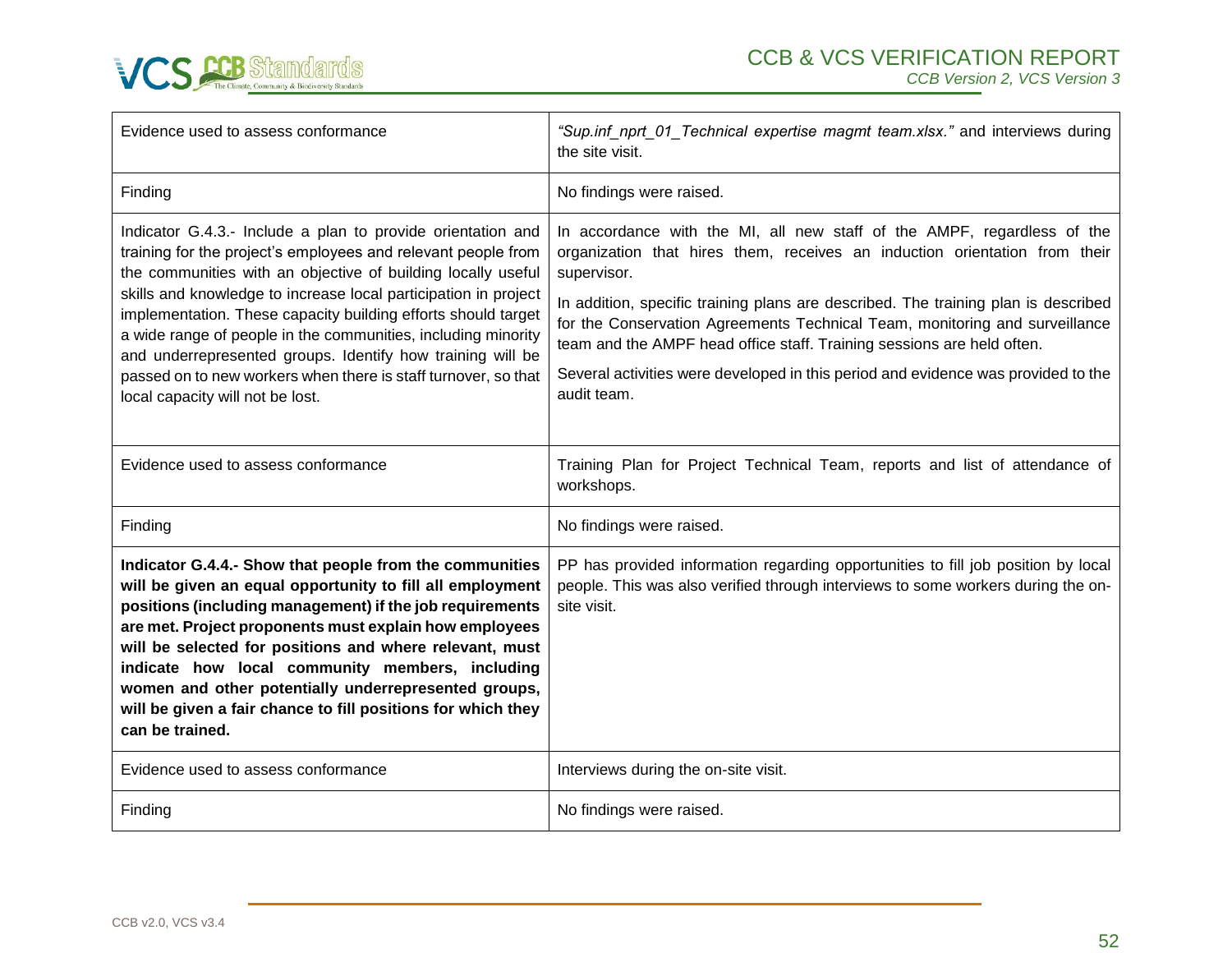

| Indicator G.4.5.- Submit a list of all relevant laws and<br>regulations covering worker's rights in the host country.<br>Describe how the project will inform workers about their<br>rights. Provide assurance that the project meets or<br>exceeds all applicable laws and/or regulations covering<br>worker rights and, where relevant, demonstrate how<br>compliance is achieved. | In accordance with the MR, an extensive analysis of laws, statutes and<br>regulations that are applicable to the project, including worker's rights, was done<br>and is described in detail in the Section 1.11 of the VCS PD and Sections G4.5<br>and G5.1-2 of the CCB PD.<br>It is stated there were no changes in laws listed in the PD, except a new regulation<br>regarding the commercialization rights from conservation projects enacted in<br>2014. There no changes in laws or regulations covering workers' rights.                                                                                                                                                                                           |
|--------------------------------------------------------------------------------------------------------------------------------------------------------------------------------------------------------------------------------------------------------------------------------------------------------------------------------------------------------------------------------------|---------------------------------------------------------------------------------------------------------------------------------------------------------------------------------------------------------------------------------------------------------------------------------------------------------------------------------------------------------------------------------------------------------------------------------------------------------------------------------------------------------------------------------------------------------------------------------------------------------------------------------------------------------------------------------------------------------------------------|
| Evidence used to assess conformance                                                                                                                                                                                                                                                                                                                                                  | PD and interviews during the site visit with SERNANP representative.                                                                                                                                                                                                                                                                                                                                                                                                                                                                                                                                                                                                                                                      |
| Finding                                                                                                                                                                                                                                                                                                                                                                              | No findings were raised.                                                                                                                                                                                                                                                                                                                                                                                                                                                                                                                                                                                                                                                                                                  |
| Indicator G.4.6.- Comprehensively assess situations and<br>occupations that pose a substantial risk to worker safety. A<br>plan must be in place to inform workers of risks and to explain<br>how to minimize such risks. Where worker safety cannot be<br>guaranteed, project proponents must show how the risks will<br>be minimized using best work practices.                    | A safety protocol was developed and implemented. Verification team interviewed<br>project employees as to the requirements of the standards regarding employment.<br>The audit team witnessed a number of individuals performing project tasks and<br>confirmed that practices were in place to minimize risk as much as possible.                                                                                                                                                                                                                                                                                                                                                                                        |
| Evidence used to assess conformance                                                                                                                                                                                                                                                                                                                                                  | PD and interviews during the site visit.                                                                                                                                                                                                                                                                                                                                                                                                                                                                                                                                                                                                                                                                                  |
| Finding                                                                                                                                                                                                                                                                                                                                                                              | No findings were raised.                                                                                                                                                                                                                                                                                                                                                                                                                                                                                                                                                                                                                                                                                                  |
| Indicator G.4.7.- Document the financial health of the<br>implementing organization(s) to demonstrate that<br>financial resources budgeted will be adequate to<br>implement the project.                                                                                                                                                                                             | Regarding the financial heath, PP has provided the evidence called:<br>"Sup.Inf_nprt_08_CI Foundation and affiliates financial report.pdf", which details<br>the result of the financial statements. Moreover, it was provided a financial model<br>called: "Sup.Inf_nprt_07a_Financial models summary Alto Mayo_4", the financial<br>analysis is based on a revision of the model prepared for initial validation of the<br>project. The model shows actual expenses for implementing the project from 2008<br>to 2022; these expenses are reported and approved by SERNANP annually since<br>the start of the Administration Contract. Financial viability, also, is described in of<br>the Non-Permanence Risk Report. |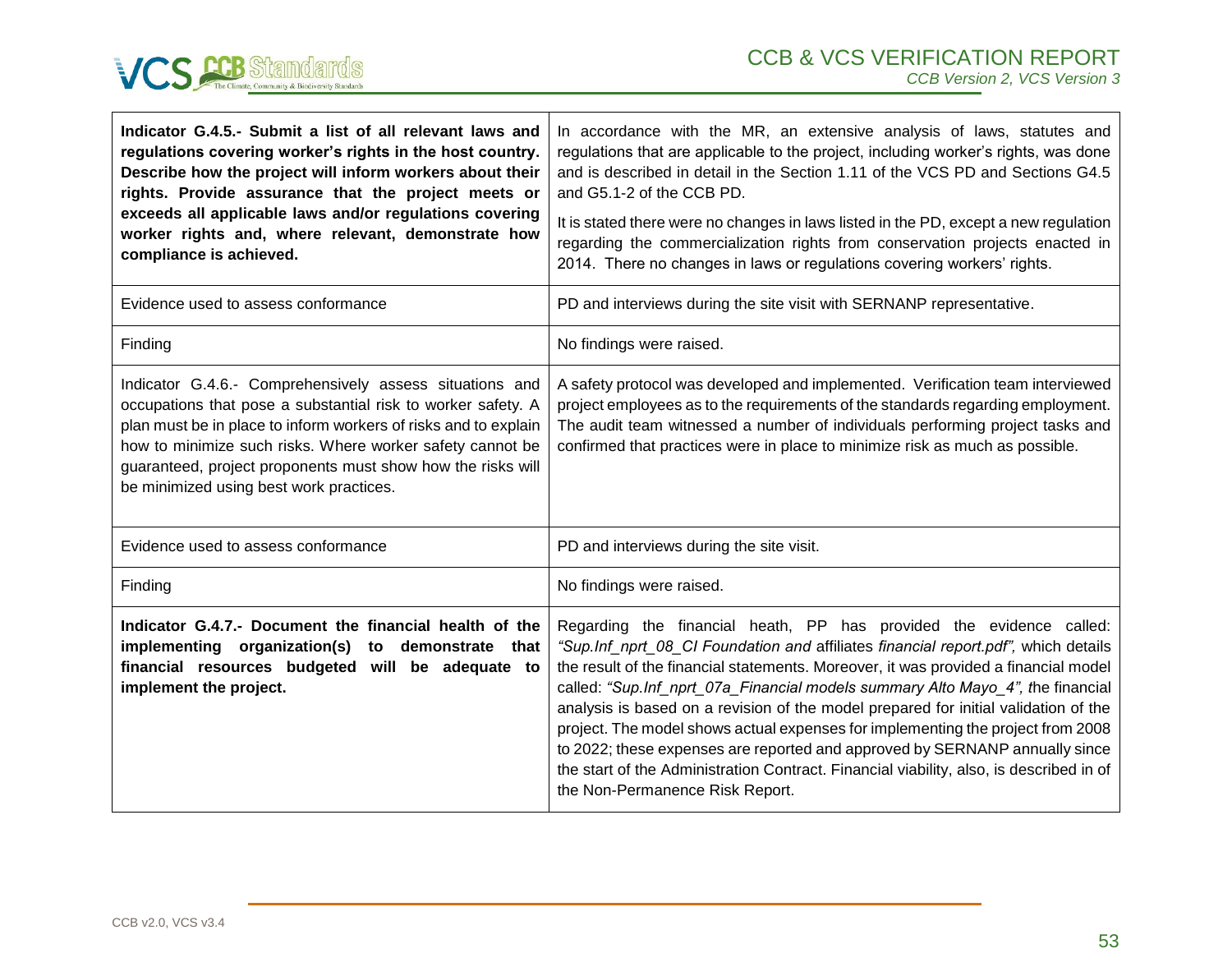

| Non-permanence risk report, document titled<br>and "Sup.Inf_nprt_08_CI<br>Foundation and affiliates financial report.pdf".                                                                                                                                                                                                                                                                                                                                                                                                                                                                                                                                                     |
|--------------------------------------------------------------------------------------------------------------------------------------------------------------------------------------------------------------------------------------------------------------------------------------------------------------------------------------------------------------------------------------------------------------------------------------------------------------------------------------------------------------------------------------------------------------------------------------------------------------------------------------------------------------------------------|
| No findings were raised.                                                                                                                                                                                                                                                                                                                                                                                                                                                                                                                                                                                                                                                       |
|                                                                                                                                                                                                                                                                                                                                                                                                                                                                                                                                                                                                                                                                                |
| The CCB PD states that all local, national and international laws are followed, and<br>to see the VCS PD for details. The VCS PD includes relevant laws, an explanation<br>of those laws and the way in which the project proponents comply with them.<br>In addition, section 2.5 of MR states that an additional regulation was enacted,<br>the regulation (RP. 26-2014-SERNANP), which provides a specific legal<br>framework to obtain the right from SERNANP to commercialize carbon certificates<br>generated within a natural protected area.<br>In accordance with the MIR, since the last monitoring period, there were no<br>changes in the laws and statues listed. |
| MR, interview with SERNANP representatives                                                                                                                                                                                                                                                                                                                                                                                                                                                                                                                                                                                                                                     |
|                                                                                                                                                                                                                                                                                                                                                                                                                                                                                                                                                                                                                                                                                |
| No findings were raised.                                                                                                                                                                                                                                                                                                                                                                                                                                                                                                                                                                                                                                                       |
| The project proponent presents approval from the Peruvian government,<br>represented by SERNANP, by means of a contract titled -Administration<br>Contract SERNANP-CI. The Administration Contract gives CI-Peru co-<br>management authority over the AMPF and vests CI with the right of use over any<br>greenhouse gas emission reductions or removals within the AMPF, in order to<br>support the effective implementation of the PA's Master Plan.<br>In addition, the regulation (RP. 26-2014-SERNANP), provides a specific legal<br>framework to obtain the right from SERNANP to commercialize carbon certificates<br>generated within a natural protected area.        |
|                                                                                                                                                                                                                                                                                                                                                                                                                                                                                                                                                                                                                                                                                |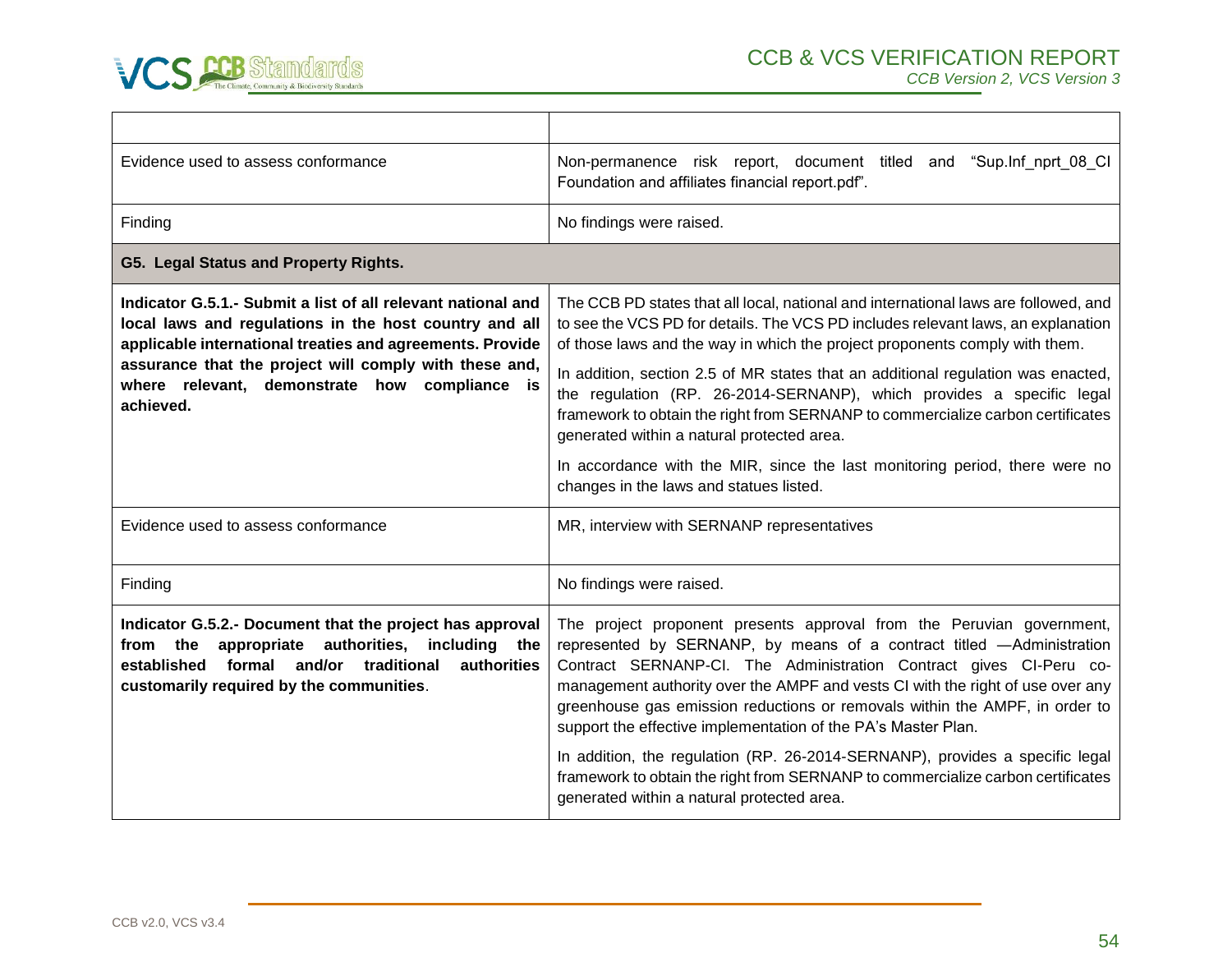

|                                                                                                                                                                                                                                                                                                                                                                                                                                                                                                         | The project proponent, under the Administration Contract, is responsible for<br>developing annual workplans and budgets detailing the set of activities to be<br>implemented. The workplan and budget is then reviewed and approved by<br>SERNANP, which is the national authority of protected areas, and by the<br>management committee. SERNANP approves a yearly work plan and budget for<br>the project, indicating on-going approval.                                                                                                                                                                       |
|---------------------------------------------------------------------------------------------------------------------------------------------------------------------------------------------------------------------------------------------------------------------------------------------------------------------------------------------------------------------------------------------------------------------------------------------------------------------------------------------------------|-------------------------------------------------------------------------------------------------------------------------------------------------------------------------------------------------------------------------------------------------------------------------------------------------------------------------------------------------------------------------------------------------------------------------------------------------------------------------------------------------------------------------------------------------------------------------------------------------------------------|
| Evidence used to assess conformance                                                                                                                                                                                                                                                                                                                                                                                                                                                                     | Administration Contract SERNANP-CI, RP. 26-2014-SERNANP, and interviews<br>during the site visit.                                                                                                                                                                                                                                                                                                                                                                                                                                                                                                                 |
| Finding                                                                                                                                                                                                                                                                                                                                                                                                                                                                                                 | No findings were raised.                                                                                                                                                                                                                                                                                                                                                                                                                                                                                                                                                                                          |
| Indicator<br>$G.5.3 -$<br><b>Demonstrate</b><br>with<br>documented<br>consultations and agreements that the project will not<br>encroach uninvited on private property, community<br>property, or government property and has obtained the<br>free, prior, and informed consent of those whose rights<br>will be affected by the project.                                                                                                                                                               | This indicator was discussed in the PD. The project area and zone remain the<br>same as when it was validated.<br>AMPF is part of the Peruvian Natural Protected Area system. Their management<br>and protection is the responsibility of the Peruvian State, who by SERNANP<br>granted the co-management rights to Conservation International. Within an ANP<br>is prohibited titling of property or any other right on the surface to private.<br>The project utilizes a participatory design, and participation in the project activities<br>is voluntary. There is no encroachment on the property of others. |
| Evidence used to assess conformance                                                                                                                                                                                                                                                                                                                                                                                                                                                                     | PD and on-site visit interviews.                                                                                                                                                                                                                                                                                                                                                                                                                                                                                                                                                                                  |
| Finding                                                                                                                                                                                                                                                                                                                                                                                                                                                                                                 | No findings were raised.                                                                                                                                                                                                                                                                                                                                                                                                                                                                                                                                                                                          |
| Indicator G.5.4.- Demonstrate that the project does not<br>require the involuntary relocation of people or of the<br>activities important for the livelihoods and culture of the<br>communities. If any relocation of habitation or activities<br>is undertaken within the terms of an agreement, the<br>project proponents must demonstrate that the agreement<br>was made with the free, prior, and informed consent of<br>those concerned and includes provisions for just and fair<br>compensation. | The project does not intend to involuntarily reallocate people or the activities<br>important for the livelihoods and culture of the communities. Instead, the project<br>strategies provide incentives for the voluntary adoption of more sustainable<br>practices. As the implementation of infrastructure is not allowed inside the<br>protected area, the project is working with regional government to develop<br>functional hub, where basic services would be provided to the local population.<br>These claims were confirmed during the on-site visit.                                                  |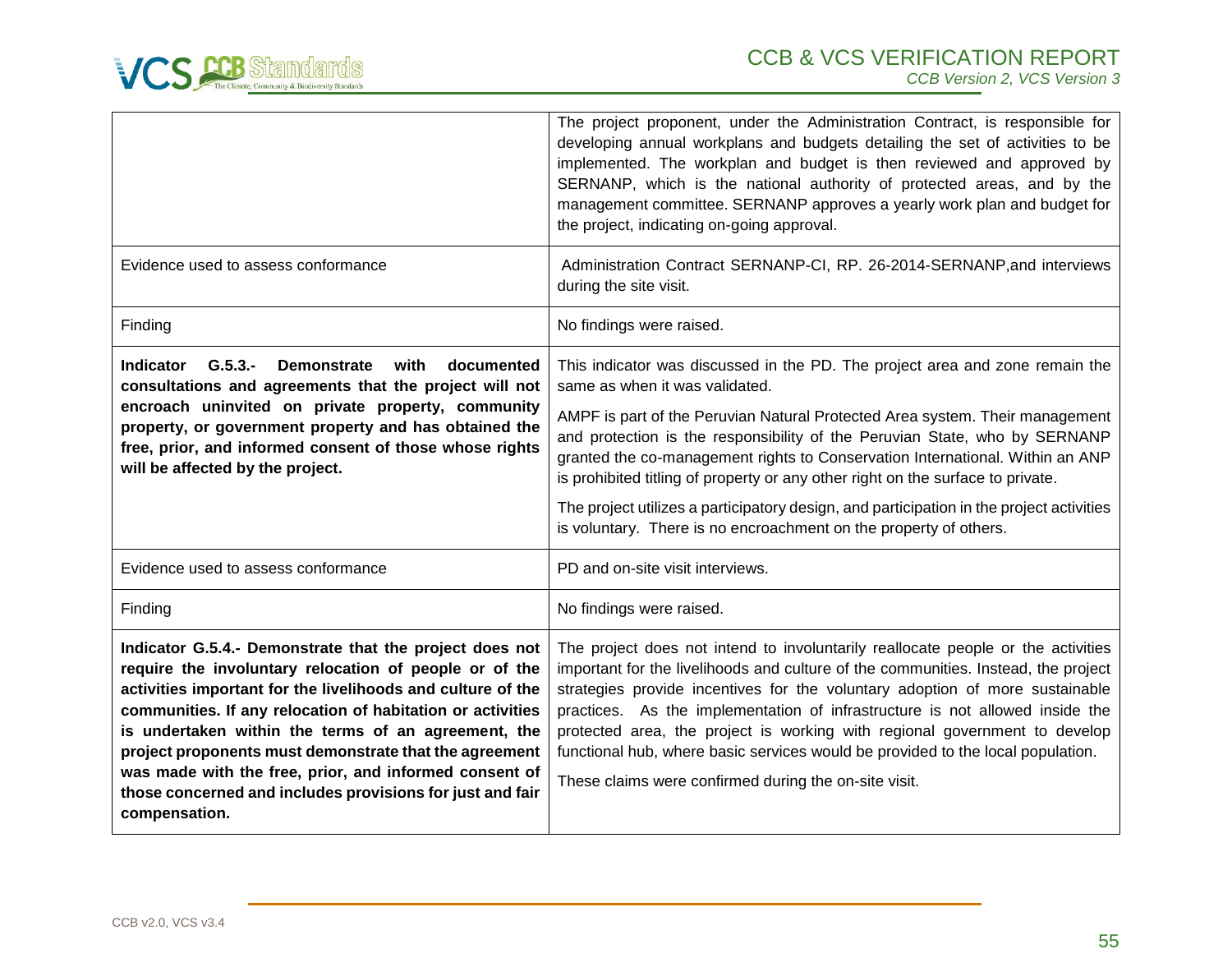

| Evidence used to assess conformance                                                                                                                                                                                                                                                                                                                                                                                                                                                                                                                                                                       | interviews during the on-site visit.                                                                                                                                                                                                                                                                                                                                                                                                                                                                                                                                                                                                                                   |
|-----------------------------------------------------------------------------------------------------------------------------------------------------------------------------------------------------------------------------------------------------------------------------------------------------------------------------------------------------------------------------------------------------------------------------------------------------------------------------------------------------------------------------------------------------------------------------------------------------------|------------------------------------------------------------------------------------------------------------------------------------------------------------------------------------------------------------------------------------------------------------------------------------------------------------------------------------------------------------------------------------------------------------------------------------------------------------------------------------------------------------------------------------------------------------------------------------------------------------------------------------------------------------------------|
| Finding                                                                                                                                                                                                                                                                                                                                                                                                                                                                                                                                                                                                   | No findings were raised.                                                                                                                                                                                                                                                                                                                                                                                                                                                                                                                                                                                                                                               |
| Indicator G.5.5.- Identify any illegal activities that could<br>affect the project's climate, community or biodiversity<br>impacts (e.g., logging) taking place in the project zone<br>and describe how the project will help to reduce these<br>activities so that project benefits are not derived from<br>illegal activities.                                                                                                                                                                                                                                                                          | According to CCB-PD the common illegal activities inside the AMPF are the<br>deforestation due to coffee plantation, poaching, butterfly and orchids extraction<br>and land trafficking. These illegal activities have a direct influence on the project's<br>climate, community, and biodiversity impact. Project benefits are not derived from<br>illegal activities. Site visit observations and interviews with participants further<br>confirm these elements.                                                                                                                                                                                                    |
|                                                                                                                                                                                                                                                                                                                                                                                                                                                                                                                                                                                                           | In addition, according to the MR, between 2016 and April 2018, more than 558<br>ranger patrols have been implemented to prevent and mitigate illegal activities<br>(mainly deforestation and fauna and flora extraction). Then, verification team<br>confirm that this Issue is addressed.                                                                                                                                                                                                                                                                                                                                                                             |
| Evidence used to assess conformance                                                                                                                                                                                                                                                                                                                                                                                                                                                                                                                                                                       | CCB- PD and interviews during the on-site visit.                                                                                                                                                                                                                                                                                                                                                                                                                                                                                                                                                                                                                       |
| Finding                                                                                                                                                                                                                                                                                                                                                                                                                                                                                                                                                                                                   | No findings were raised.                                                                                                                                                                                                                                                                                                                                                                                                                                                                                                                                                                                                                                               |
|                                                                                                                                                                                                                                                                                                                                                                                                                                                                                                                                                                                                           |                                                                                                                                                                                                                                                                                                                                                                                                                                                                                                                                                                                                                                                                        |
| Indicator G.5.6.- Demonstrate that the project proponents<br>have clear, uncontested title to the carbon rights, or<br>provide legal documentation demonstrating that the<br>project is undertaken on behalf of the carbon owners with<br>their full consent. Where local or national conditions<br>preclude clear title to the carbon rights at the time of<br>validation against the Standards, the project proponents<br>must provide evidence that their ownership of carbon<br>rights is likely to be established before they enter into any<br>transactions concerning the project's carbon assets. | The project proponent presents approval from the Peruvian government,<br>represented by SERNANP, by means of a contract titled -Administration<br>Contract SERNANP-CI. The Administration Contract gives CI-Peru co-<br>management authority over the AMPF and vests CI with the right of use over any<br>greenhouse gas emission reductions or removals within the AMPF, in order to<br>support the effective implementation of the PA's Master Plan.<br>In addition, the regulation (RP. 26-2014-SERNANP), provides a specific legal<br>framework to obtain the right from SERNANP to commercialize carbon certificates<br>generated within a natural protected area |
| Evidence used to assess conformance                                                                                                                                                                                                                                                                                                                                                                                                                                                                                                                                                                       | Administration Contract SERNANP-CI, RP. 26-2014-SERNANP and interviews<br>during the site visit.                                                                                                                                                                                                                                                                                                                                                                                                                                                                                                                                                                       |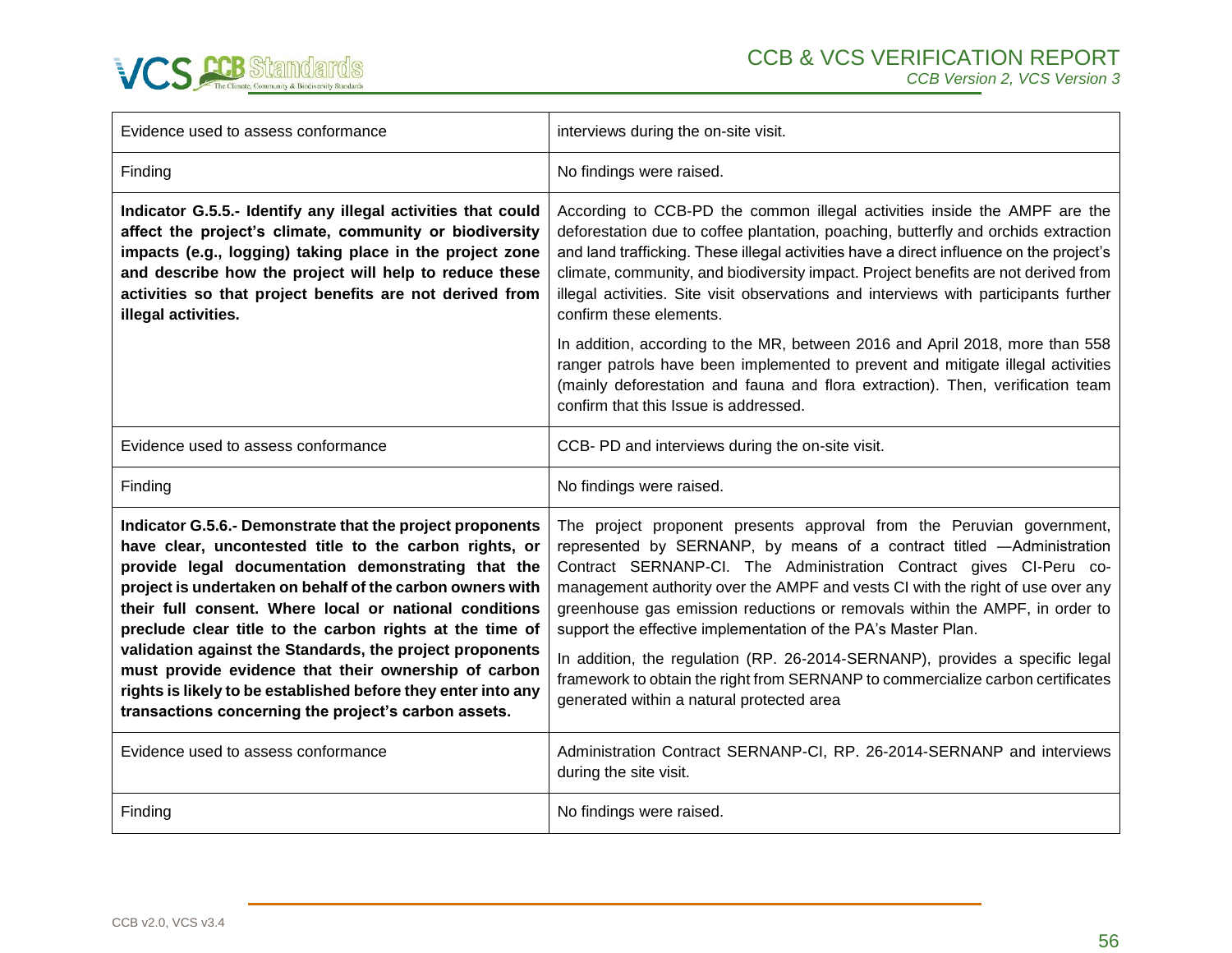

| <b>Climate Section:</b>                                                                                                                                                                                                                                                                                                                                                                                                                                                                                                                                                                                                                               |                                                                                                                                                                                                                                                                                                                                                           |
|-------------------------------------------------------------------------------------------------------------------------------------------------------------------------------------------------------------------------------------------------------------------------------------------------------------------------------------------------------------------------------------------------------------------------------------------------------------------------------------------------------------------------------------------------------------------------------------------------------------------------------------------------------|-----------------------------------------------------------------------------------------------------------------------------------------------------------------------------------------------------------------------------------------------------------------------------------------------------------------------------------------------------------|
| <b>CL1 Net Positive Climate Section</b>                                                                                                                                                                                                                                                                                                                                                                                                                                                                                                                                                                                                               |                                                                                                                                                                                                                                                                                                                                                           |
| Indicator CL.1.1- Estimate the net change in carbon<br>stocks due to the project activities using the methods of<br>calculation, formulae and default values of the IPCC 2006<br>GL for AFOLU or using a more robust and detailed<br>methodology. The net change is equal to carbon stock<br>changes with the project minus carbon stock changes<br>without the project (the latter having been estimated in<br>G2). This estimate must be based on clearly defined and<br>defendable assumptions about how project activities will<br>alter GHG emissions or carbon stocks over the duration<br>of the project or the project GHG accounting period. | the net changes in carbon stocks are in accordance with the VCS methodology<br>VCS Methodology VM0015: "Methodology for Avoided Unplanned Deforestation"<br>v1.0. GHG emissions calculation spreadsheet has been provided.                                                                                                                                |
| Evidence used to assess conformance                                                                                                                                                                                                                                                                                                                                                                                                                                                                                                                                                                                                                   | VCS-PD, MR-2016-2018, VCS Methodology VM0015: "Methodology for Avoided<br>Unplanned Deforestation" v1.0, GHG emission calculation spreadsheet and AMCI<br>Methodology Annex.                                                                                                                                                                              |
| Finding                                                                                                                                                                                                                                                                                                                                                                                                                                                                                                                                                                                                                                               | No findings were raised.                                                                                                                                                                                                                                                                                                                                  |
| Indicator CL.1.2- Estimate the net change in the<br>emissions of non-CO2 GHG emissions such as CH4 and<br>N2O in the with and without project scenarios if those<br>gases are likely to account for more than a 5% increase<br>or decrease (in terms of CO2-equivalent) of the project's<br>overall GHG emissions reductions or removals over each<br>monitoring period.                                                                                                                                                                                                                                                                              | The project estimates changes in emissions of non-CO <sub>2</sub> GHG emissions such as<br>CH4 and N2O in the with and without project scenarios in conformance with the<br>VCS Methodology VM0015: "Methodology for Avoided Unplanned Deforestation"<br>v1.0. These sources and methods for estimation have been successfully verified<br>and validated. |
| Evidence used to assess conformance                                                                                                                                                                                                                                                                                                                                                                                                                                                                                                                                                                                                                   | MR, VCS Methodology VM0015: "Methodology for Avoided<br>Unplanned<br>Deforestation" v1.0, GHG emission calculation spreadsheet and AMCI<br>Methodology Annex.                                                                                                                                                                                             |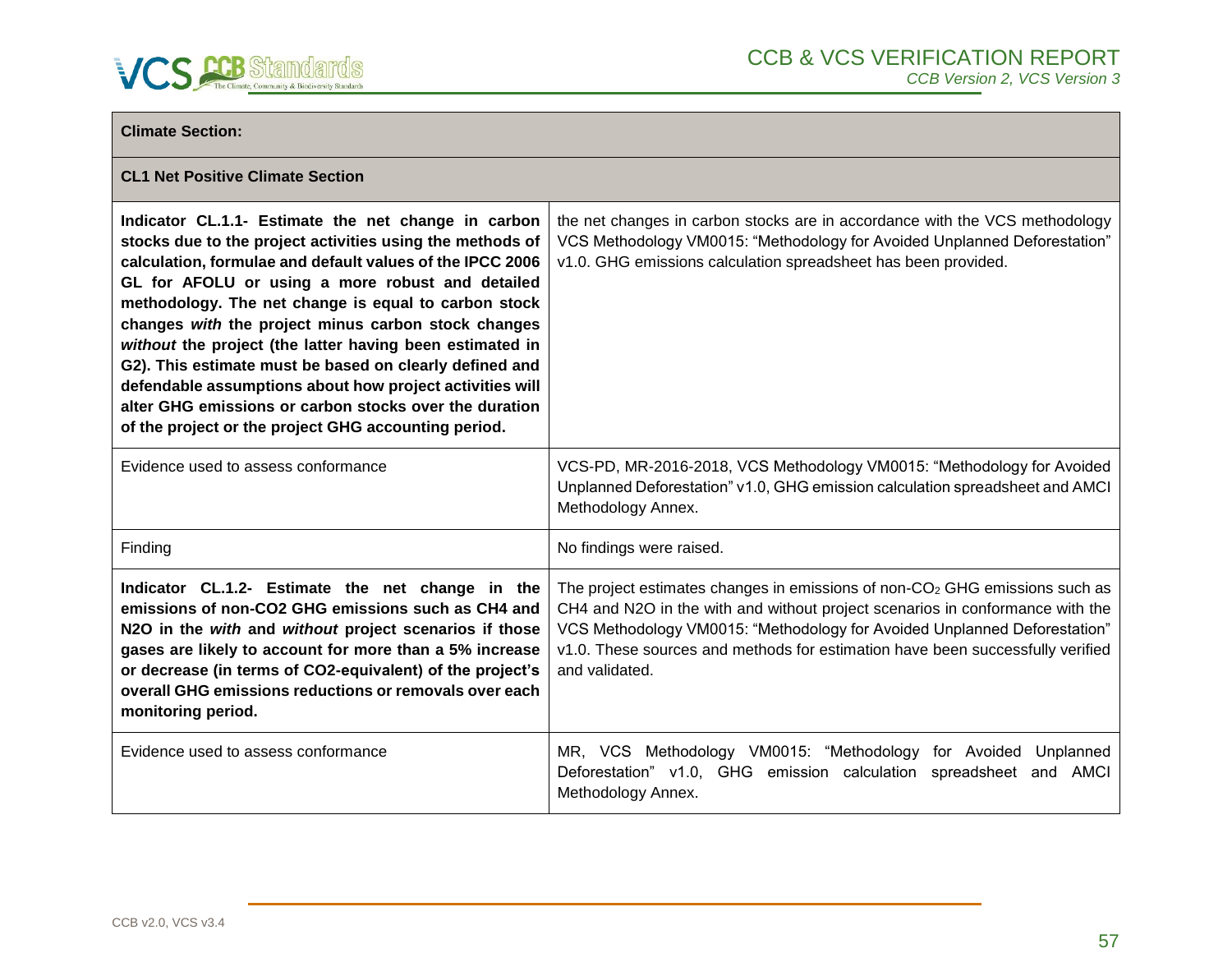

| Finding                                                                                                                                                                                                                                                                                                                                                                                    | No findings were raised.                                                                                                                                                                                                                                                                                                                      |
|--------------------------------------------------------------------------------------------------------------------------------------------------------------------------------------------------------------------------------------------------------------------------------------------------------------------------------------------------------------------------------------------|-----------------------------------------------------------------------------------------------------------------------------------------------------------------------------------------------------------------------------------------------------------------------------------------------------------------------------------------------|
| Indicator CL1.3.- Estimate any other GHG emissions<br>resulting from project activities. Emissions sources<br>include, but are not limited to, emissions from biomass<br>burning during site preparation, emissions from fossil<br>fuel combustion, direct emissions from the use of<br>fertilizers,<br>emissions<br>synthetic<br>and<br>from<br>the<br>decomposition of N-fixing species. | The project estimates changes in emissions of non-CO2 GHG emissions such as<br>CH4 and N2O in the with and without project scenarios in conformance with the<br>VCS Methodology VM0015: "Methodology for Avoided Unplanned Deforestation"<br>v1.0. These sources and methods for estimation have been successfully verified<br>and validated. |
| Evidence used to assess conformance                                                                                                                                                                                                                                                                                                                                                        | MR, VCS Methodology VM0015: "Methodology for Avoided Unplanned<br>Deforestation" v1.0, GHG emission calculation spreadsheet and AMCI<br>Methodology Annex.                                                                                                                                                                                    |
| Finding                                                                                                                                                                                                                                                                                                                                                                                    | No findings were raised.                                                                                                                                                                                                                                                                                                                      |
| Indicator CL1.4.- Demonstrate that the net climate impact of<br>the project is positive. The net climate impact of the project is<br>the net change in carbon stocks plus net change in non-CO2<br>GHGs where appropriate minus any other GHG emissions<br>resulting from project activities minus any likely project-related<br>unmitigated negative offsite climate impacts (see CL2.3). | PP has provided the net climate impact assessment of the project for the complete<br>implementation period. The GHG emissions calculation was provided to the audit<br>team, which is completely traceable and in accordance with the applied<br>methodology.                                                                                 |
| Evidence used to assess conformance                                                                                                                                                                                                                                                                                                                                                        | MR, VCS Methodology VM0015: "Methodology for Avoided Unplanned<br>Deforestation" v1.0, GHG emission calculation spreadsheet and AMCI<br>Methodology Annex.                                                                                                                                                                                    |
| Finding                                                                                                                                                                                                                                                                                                                                                                                    | No findings were raised.                                                                                                                                                                                                                                                                                                                      |
| Indicator CL1.5.- Specify how double counting of GHG<br>emissions reductions or removals will be avoided,<br>particularly for offsets sold on the voluntary market and<br>generated in a country with an emissions cap.                                                                                                                                                                    | The project has not and does not intend to generate any other form of GHG-<br>related environmental credit for GHG emissions reductions or removals claimed<br>under the VCS Program. The only GHG-related environmental credit generated<br>by the project will be under the VCS.                                                            |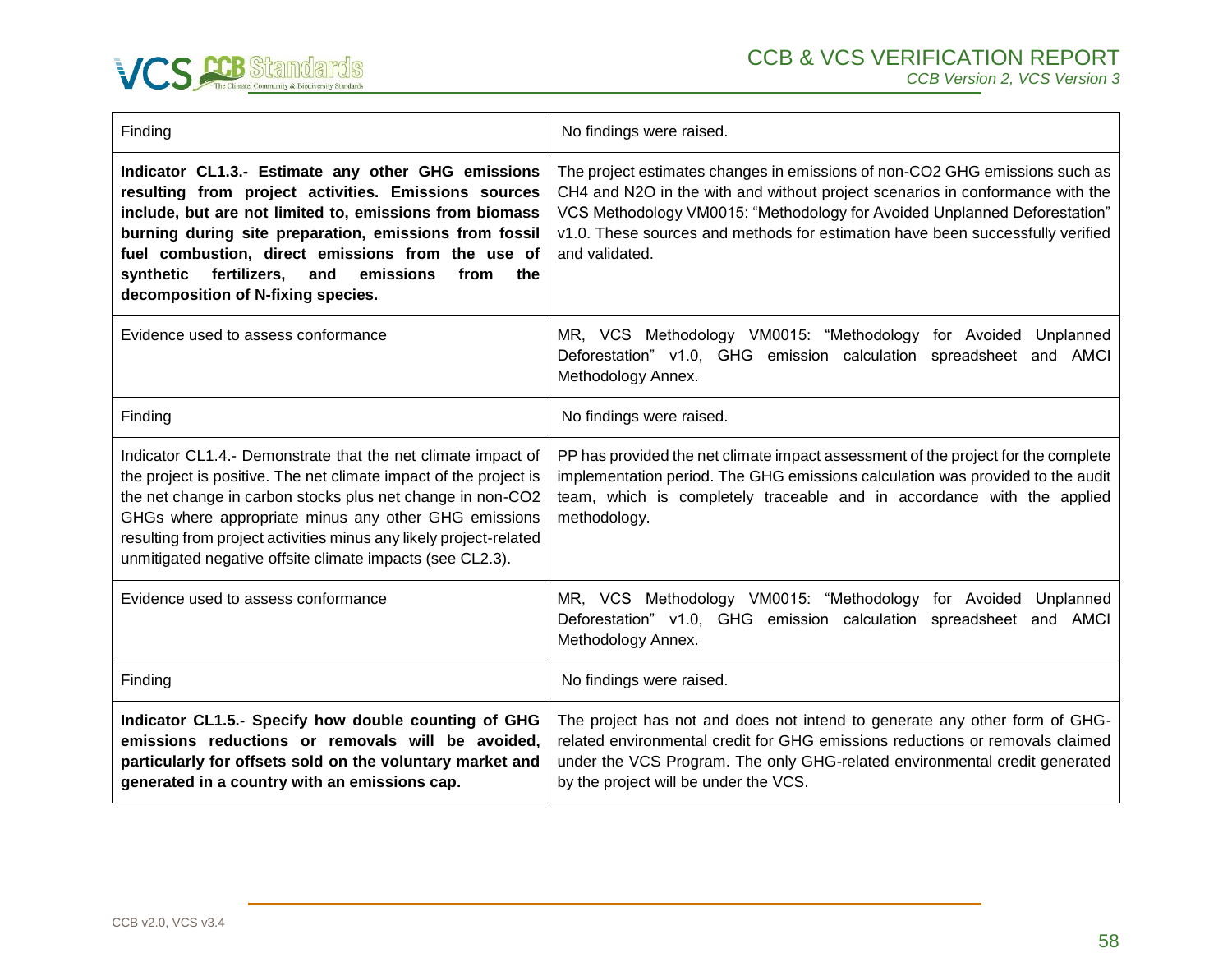

| Evidence used to assess conformance                                                                                                                                                                                                                                                                      | VCS-PD                                                                                                                                                                                                                                                     |
|----------------------------------------------------------------------------------------------------------------------------------------------------------------------------------------------------------------------------------------------------------------------------------------------------------|------------------------------------------------------------------------------------------------------------------------------------------------------------------------------------------------------------------------------------------------------------|
| Finding                                                                                                                                                                                                                                                                                                  | No findings were raised.                                                                                                                                                                                                                                   |
| <b>CL2 Offsite Climate Impacts (Leakage)</b>                                                                                                                                                                                                                                                             |                                                                                                                                                                                                                                                            |
| Indicator CL2.1.- Determine the types of leakage that are<br>expected and estimate potential offsite increases in GHGs<br>(increases in emissions or decreases in sequestration) due to<br>project activities. Where relevant, define and justify where<br>leakage is most likely to take place.         | This indicator was addressed in the PDD and AMCI methodology annex.                                                                                                                                                                                        |
| Evidence used to assess conformance                                                                                                                                                                                                                                                                      | MR 2016-2018, VCS PD, CCB PDD and AMCI methodology annex.                                                                                                                                                                                                  |
| Finding                                                                                                                                                                                                                                                                                                  | No findings were raised.                                                                                                                                                                                                                                   |
| Indicator CL2.2.- Document how any leakage will be<br>mitigated and estimate the extent to which such impacts<br>will be reduced by these mitigation activities.                                                                                                                                         | This issue was addressed during project validation. CCB PDD refers to the<br>Section 1.13 of VCS PD, which described the measures designed to management<br>leakage. MR describes measures implemented.                                                    |
| Evidence used to assess conformance                                                                                                                                                                                                                                                                      | MR 2016-2018, VCS PD, CCB PDD and AMCI methodology annex.                                                                                                                                                                                                  |
| Finding                                                                                                                                                                                                                                                                                                  | No findings were raised.                                                                                                                                                                                                                                   |
| Indicator CL2.3.- Subtract any likely project-related<br>unmitigated negative offsite climate impacts from the<br>climate benefits being claimed by the project and<br>demonstrate that this has been included in the evaluation<br>of net climate impact of the project (as calculated in<br>$CL1.4$ ). | In accordance with the methodological process established, any likely project-<br>related unmitigated negative offsite impact shall be subtracted as a "leakage<br>emission" During this implementation period there are not leakage emission<br>reported. |
| Evidence used to assess conformance                                                                                                                                                                                                                                                                      | VCS-PD, GHG Calculation spreadsheet, maps and GIS package.                                                                                                                                                                                                 |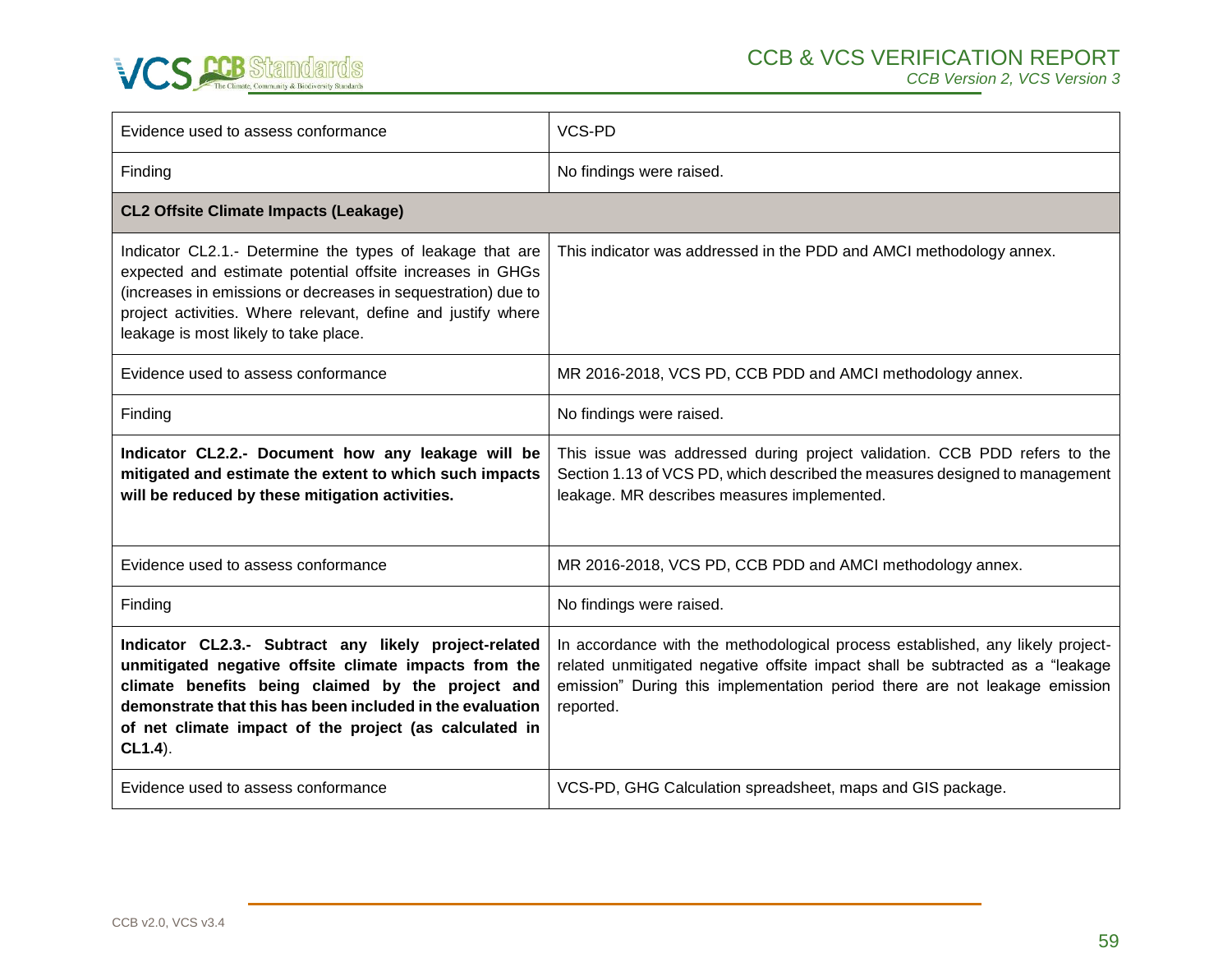

| Finding                                                                                                                                                                                                                                                                                                                                                                                                                                                                                                                                                                                                                                                                                                                                                                                                                                                                                                                                                                                                                                                                                                                                                                                                                         | No findings were raised.                                                                                  |
|---------------------------------------------------------------------------------------------------------------------------------------------------------------------------------------------------------------------------------------------------------------------------------------------------------------------------------------------------------------------------------------------------------------------------------------------------------------------------------------------------------------------------------------------------------------------------------------------------------------------------------------------------------------------------------------------------------------------------------------------------------------------------------------------------------------------------------------------------------------------------------------------------------------------------------------------------------------------------------------------------------------------------------------------------------------------------------------------------------------------------------------------------------------------------------------------------------------------------------|-----------------------------------------------------------------------------------------------------------|
| Indicator CL2.4.- Non-CO2 gases must be included if they are<br>likely to account for more than a 5% increase or decrease (in<br>terms of CO2-equivalent) of the net change calculations<br>(above) of the project's overall off-site GHG emissions<br>reductions or removals over each monitoring period.                                                                                                                                                                                                                                                                                                                                                                                                                                                                                                                                                                                                                                                                                                                                                                                                                                                                                                                      | This issue was addressed during project validation.<br>During this period leakage is reported to be zero. |
| Evidence used to assess conformance                                                                                                                                                                                                                                                                                                                                                                                                                                                                                                                                                                                                                                                                                                                                                                                                                                                                                                                                                                                                                                                                                                                                                                                             | VCS-PD, GHG Calculation spreadsheet, maps and GIS package.                                                |
| Finding                                                                                                                                                                                                                                                                                                                                                                                                                                                                                                                                                                                                                                                                                                                                                                                                                                                                                                                                                                                                                                                                                                                                                                                                                         | No findings were raised.                                                                                  |
| <b>CL3 Climate Impact Monitoring</b>                                                                                                                                                                                                                                                                                                                                                                                                                                                                                                                                                                                                                                                                                                                                                                                                                                                                                                                                                                                                                                                                                                                                                                                            |                                                                                                           |
| Indicator CL.3.1.- Develop an initial plan for selecting<br>carbon pools and non-CO2 GHGs to be monitored, and<br>determine the frequency of monitoring. Potential pools<br>include aboveground biomass, litter, dead wood,<br>belowground biomass, wood products, soil carbon and<br>peat. Pools to monitor must include any pools expected<br>to decrease as a result of project activities, including<br>those in the region outside the project boundaries<br>resulting from all types of leakage identified in CL2. A<br>plan must be in place to continue leakage monitoring for<br>at least five years after all activity displacement or other<br>leakage causing activity has taken place. Individual GHG<br>sources may be considered 'insignificant' and do not<br>have to be accounted for if together such omitted<br>decreases in carbon pools and increases in GHG<br>emissions amount to less than 5% of the total CO2-<br>equivalent benefits generated by the project. Non-CO2<br>gases must be included if they are likely to account for<br>more than 5% (in terms of CO2-equivalent) of the<br>project's overall GHG impact over each monitoring<br>period. Direct field measurements using scientifically | A full monitoring plan was developed.                                                                     |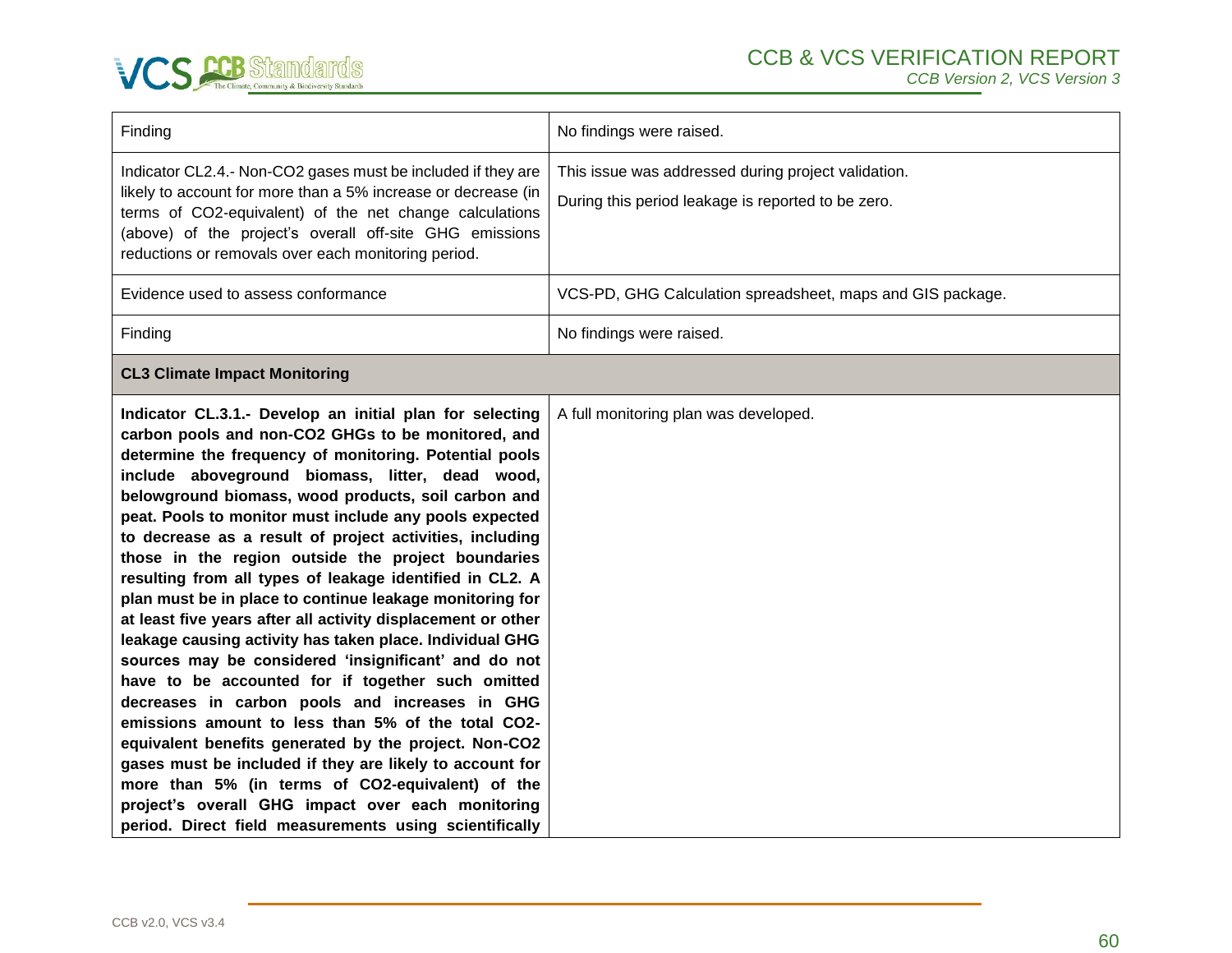

| robust sampling must be used to measure more<br>significant elements of the project's carbon stocks. Other<br>data must be suitable to the project site and specific<br>forest type.                                                                                                                                                                                                                                                                                                                                                                                                                                                                                                      |                                                                                                                                                                                                                                                                                                                                                                                                                                                                                                                                                                                                                                                                                                                                                                                                                                     |
|-------------------------------------------------------------------------------------------------------------------------------------------------------------------------------------------------------------------------------------------------------------------------------------------------------------------------------------------------------------------------------------------------------------------------------------------------------------------------------------------------------------------------------------------------------------------------------------------------------------------------------------------------------------------------------------------|-------------------------------------------------------------------------------------------------------------------------------------------------------------------------------------------------------------------------------------------------------------------------------------------------------------------------------------------------------------------------------------------------------------------------------------------------------------------------------------------------------------------------------------------------------------------------------------------------------------------------------------------------------------------------------------------------------------------------------------------------------------------------------------------------------------------------------------|
| Evidence used to assess conformance                                                                                                                                                                                                                                                                                                                                                                                                                                                                                                                                                                                                                                                       | MR 2016-2018, VCS PD, CCB PD.                                                                                                                                                                                                                                                                                                                                                                                                                                                                                                                                                                                                                                                                                                                                                                                                       |
| Finding                                                                                                                                                                                                                                                                                                                                                                                                                                                                                                                                                                                                                                                                                   | No findings were raised.                                                                                                                                                                                                                                                                                                                                                                                                                                                                                                                                                                                                                                                                                                                                                                                                            |
| Indicator CL.3.2.- Commit to developing a full monitoring plan<br>within six months of the project start date or within twelve<br>months of validation against the Standards and to<br>disseminate this plan and the results of monitoring, ensuring<br>that they are made publicly available on the internet and are<br>communicated to the communities and other stakeholders.                                                                                                                                                                                                                                                                                                          | A full monitoring plan was developed.                                                                                                                                                                                                                                                                                                                                                                                                                                                                                                                                                                                                                                                                                                                                                                                               |
| Evidence used to assess conformance                                                                                                                                                                                                                                                                                                                                                                                                                                                                                                                                                                                                                                                       | MR 2016-2018, VCS PD, CCB PD.                                                                                                                                                                                                                                                                                                                                                                                                                                                                                                                                                                                                                                                                                                                                                                                                       |
| Finding                                                                                                                                                                                                                                                                                                                                                                                                                                                                                                                                                                                                                                                                                   | No findings were raised.                                                                                                                                                                                                                                                                                                                                                                                                                                                                                                                                                                                                                                                                                                                                                                                                            |
| <b>Community Section</b>                                                                                                                                                                                                                                                                                                                                                                                                                                                                                                                                                                                                                                                                  |                                                                                                                                                                                                                                                                                                                                                                                                                                                                                                                                                                                                                                                                                                                                                                                                                                     |
| <b>CM1 Net Positive Community Impacts</b>                                                                                                                                                                                                                                                                                                                                                                                                                                                                                                                                                                                                                                                 |                                                                                                                                                                                                                                                                                                                                                                                                                                                                                                                                                                                                                                                                                                                                                                                                                                     |
| Indicator CM1.1.- Use appropriate methodologies to estimate<br>the impacts on communities, including all constituent socio-<br>economic or cultural groups such as indigenous peoples<br>(defined in G1), resulting from planned project activities. A<br>credible estimate of impacts must include changes in<br>community wellbeing due to project activities and an<br>evaluation of the impacts by the affected groups. This<br>estimate must be based on clearly defined and defendable<br>assumptions about how project activities will alter social and<br>economic wellbeing, including potential impacts of changes in<br>natural resources and ecosystem services identified as | Previous to on-site visit, the audit team reviewed the project monitoring report in<br>order to confirm that it provides a description of the community impacts of the<br>project activities. During the on-site visit, the audit team held interviews with local<br>communities and community groups who confirmed claims in the monitoring<br>report regarding information on the project's community impacts. In addition, the<br>audit team visited communities where project activities are taking place, along<br>with community members who confirmed the activities were implemented by<br>project personnel and are providing positive benefits.<br>The monitoring plans describe specific indicators, which are used to collect and<br>analyze the data required to meet project's impacts. Section 4.1 describes several |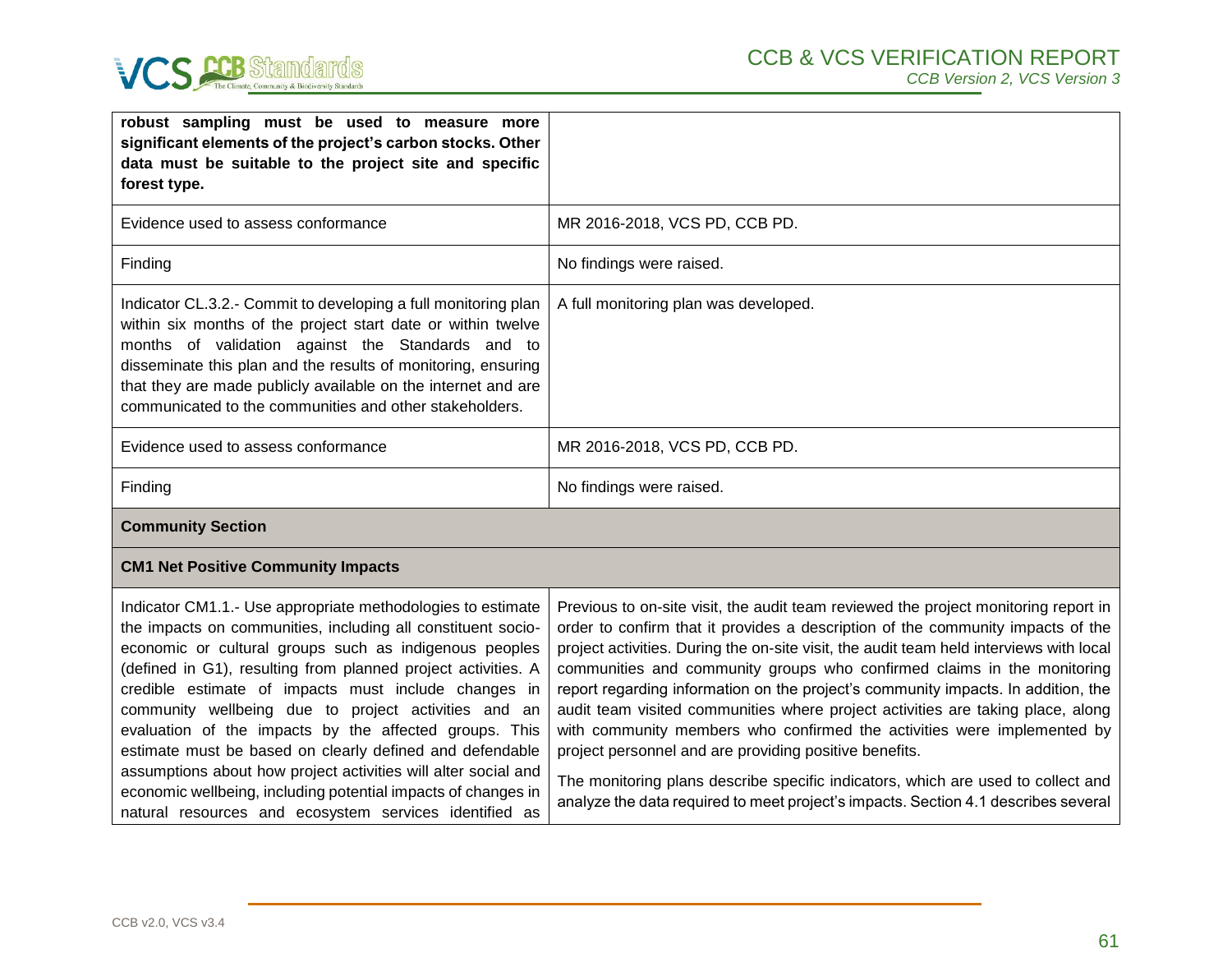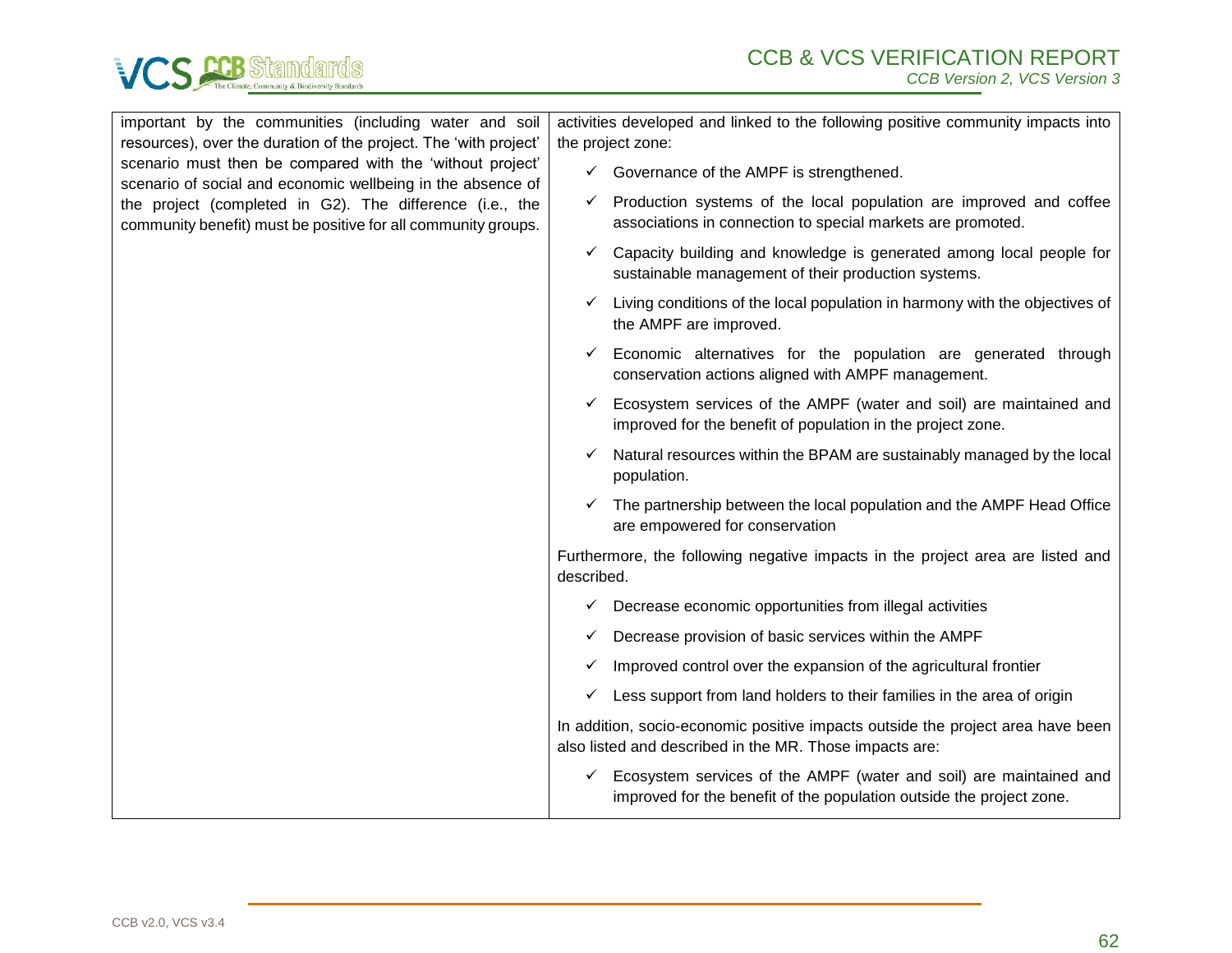

|                                                                                                                                         | $\checkmark$ Technology is transferred to improve coffee production systems outside<br>project zone.                                                                                                                                                                                                                                                                                                                                                                                                                                                                                                                                                                                                                                                                 |
|-----------------------------------------------------------------------------------------------------------------------------------------|----------------------------------------------------------------------------------------------------------------------------------------------------------------------------------------------------------------------------------------------------------------------------------------------------------------------------------------------------------------------------------------------------------------------------------------------------------------------------------------------------------------------------------------------------------------------------------------------------------------------------------------------------------------------------------------------------------------------------------------------------------------------|
|                                                                                                                                         | New projects for sustainable development of the Alto Mayo watershed<br>are leverage                                                                                                                                                                                                                                                                                                                                                                                                                                                                                                                                                                                                                                                                                  |
|                                                                                                                                         | Finally, socio-economic negative impacts outside include:                                                                                                                                                                                                                                                                                                                                                                                                                                                                                                                                                                                                                                                                                                            |
|                                                                                                                                         | Demand for conventional coffee practices are displaced to native<br>$\checkmark$<br>communities increasing unsustainable land use in areas rented by them.                                                                                                                                                                                                                                                                                                                                                                                                                                                                                                                                                                                                           |
|                                                                                                                                         | Customary uses of the native communities are affected by increased<br>✓<br>surveillance and control program of the PNA.                                                                                                                                                                                                                                                                                                                                                                                                                                                                                                                                                                                                                                              |
|                                                                                                                                         | Therefore; after confirming troth interviews, positive and negatives impacts, with<br>local communities, the verification team has a high level of                                                                                                                                                                                                                                                                                                                                                                                                                                                                                                                                                                                                                   |
| Evidence used to assess conformance                                                                                                     | AMCI Socioeconomic Protocol and Biodiversity monitoring protocol of of BPAM                                                                                                                                                                                                                                                                                                                                                                                                                                                                                                                                                                                                                                                                                          |
| Finding                                                                                                                                 | No findings were raised.                                                                                                                                                                                                                                                                                                                                                                                                                                                                                                                                                                                                                                                                                                                                             |
| Indicator CM1.2.- Demonstrate that no High Conservation<br>Values identified in G1.8.4-6 will be negatively affected by<br>the project. | According to the monitoring report all the population groups in the Alto Mayo basin<br>(settlers, native communities, and peasant communities) make small scale use of<br>different areas of the AMPF to meet some of their basic needs, characterizing<br>HCVs. The areas within the AMPF, where resources such as firewood and<br>construction materials are used and the collecting of different forest products is<br>made, are concentrated in areas near the population centers of the main sub-<br>basins where population is settled. Those issues were confirmed during the visit<br>to project area. Then, the verification team concluded that project proponent has<br>provided sufficient information to describe the effects of the project activities |
| Evidence used to assess conformance                                                                                                     | CCB-PD                                                                                                                                                                                                                                                                                                                                                                                                                                                                                                                                                                                                                                                                                                                                                               |
| Finding                                                                                                                                 | No findings were raised.                                                                                                                                                                                                                                                                                                                                                                                                                                                                                                                                                                                                                                                                                                                                             |
| <b>CM2 Offsite Stakeholder Impacts</b>                                                                                                  |                                                                                                                                                                                                                                                                                                                                                                                                                                                                                                                                                                                                                                                                                                                                                                      |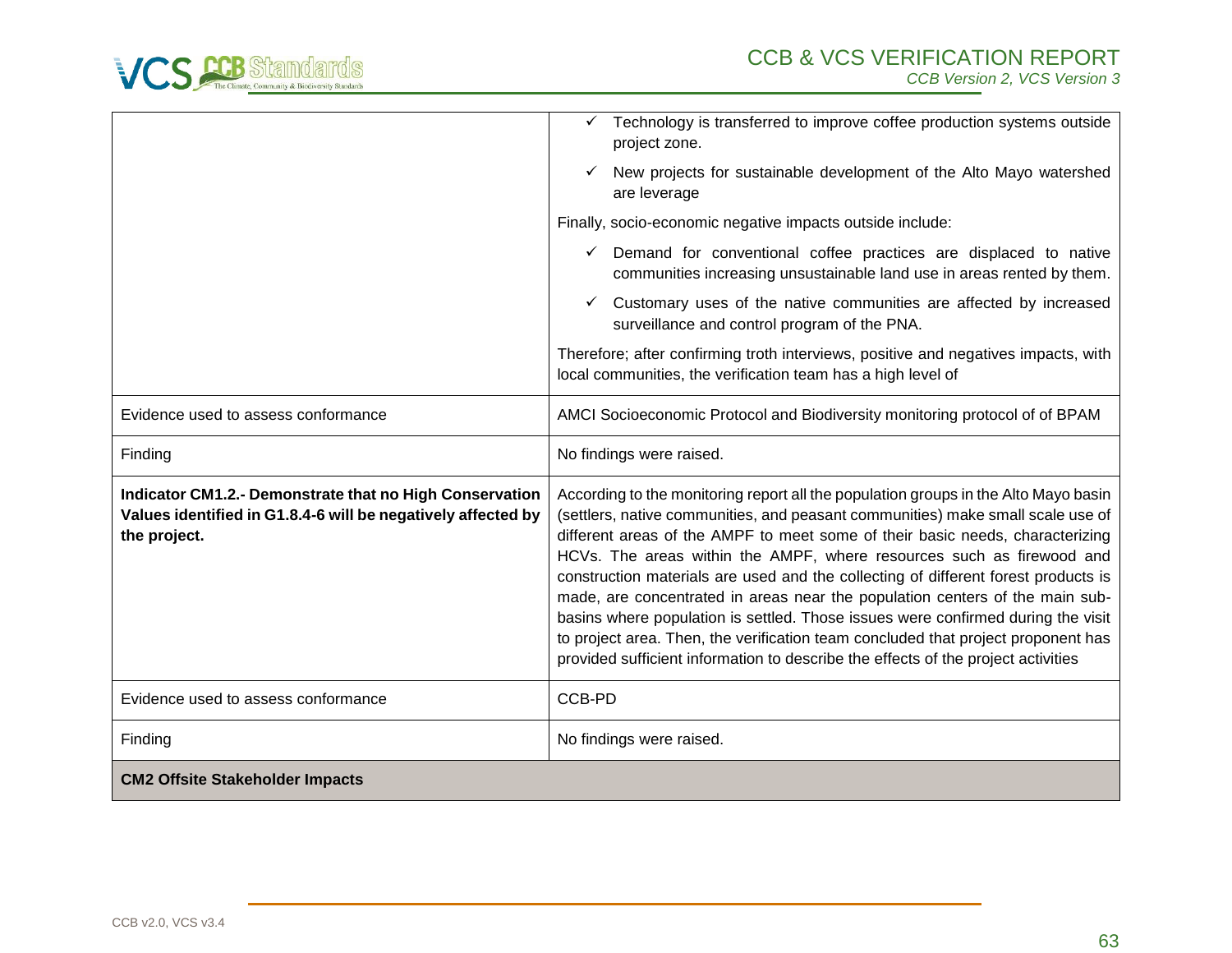

| Indicator CM 2.1.- Identify any potential negative offsite<br>stakeholder impacts that the project activities are likely<br>to cause.                                                                                                 | Potential negative offsite stakeholder impacts that project activities are likely to<br>cause are listed in int MR.                                                                                                                                                            |
|---------------------------------------------------------------------------------------------------------------------------------------------------------------------------------------------------------------------------------------|--------------------------------------------------------------------------------------------------------------------------------------------------------------------------------------------------------------------------------------------------------------------------------|
| Evidence used to assess conformance                                                                                                                                                                                                   | MR 2016-2018.                                                                                                                                                                                                                                                                  |
| Finding                                                                                                                                                                                                                               | No findings were raised.                                                                                                                                                                                                                                                       |
| Indicator CM2.2.- Describe how the project plans to<br>mitigate these negative offsite social and economic<br>impacts.                                                                                                                | Measures to mitigate the potential risk are been implemented. These measures<br>include mainly technology transfer to improve coffee production systems and<br>strengthening governance and capacities in native communities.                                                  |
|                                                                                                                                                                                                                                       | CI Peru has been implementing the project "Strengthening Governance and<br>Capacities of Awajún Indigenous Communities to Develop Partnerships for<br>Sustainable Product Sourcing in the Alto Mayo Basin" in the Awajún community<br>located in the Buffer Zone in Alto Mayo. |
| Evidence used to assess conformance                                                                                                                                                                                                   | MR 2016-2018                                                                                                                                                                                                                                                                   |
| Finding                                                                                                                                                                                                                               | No findings were raised.                                                                                                                                                                                                                                                       |
| Indicator CM2.3.- Demonstrate that the project is not<br>likely to result in net negative impacts on the wellbeing of<br>other stakeholder groups.                                                                                    | Measures to mitigate the potential risk are been implemented. These measures<br>include mainly technology transfer to improve coffee production systems and<br>strengthening governance and capacities in native communities.                                                  |
| Evidence used to assess conformance                                                                                                                                                                                                   | MR 2016-2018 and interviews during the site visit.                                                                                                                                                                                                                             |
| Finding                                                                                                                                                                                                                               | No findings were raised.                                                                                                                                                                                                                                                       |
| <b>CM3 Community Impact Monitoring</b>                                                                                                                                                                                                |                                                                                                                                                                                                                                                                                |
| Indicator CM3.1.- Develop an initial plan for selecting<br>community variables to be monitored and the frequency<br>of monitoring and reporting to ensure that monitoring<br>variables are directly linked to the project's community | This indicator was addresses in the validated PD.                                                                                                                                                                                                                              |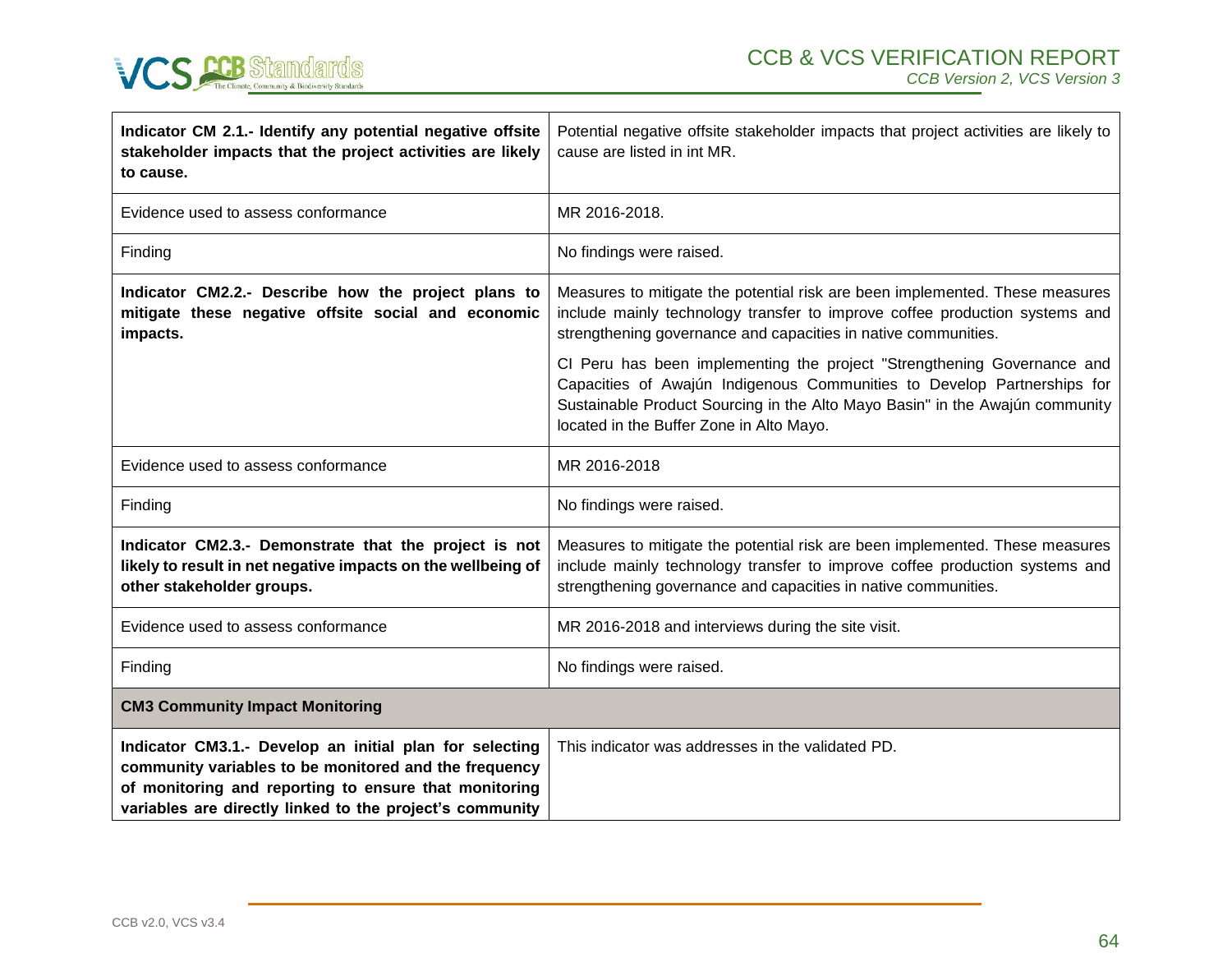

| development objectives and to anticipated impacts<br>(positive and negative).                                                                                                                                                                                                                                                                                                     |                                                                                                                                                                                                                                                  |
|-----------------------------------------------------------------------------------------------------------------------------------------------------------------------------------------------------------------------------------------------------------------------------------------------------------------------------------------------------------------------------------|--------------------------------------------------------------------------------------------------------------------------------------------------------------------------------------------------------------------------------------------------|
| Evidence used to assess conformance                                                                                                                                                                                                                                                                                                                                               | Socio economic protocol                                                                                                                                                                                                                          |
| Finding                                                                                                                                                                                                                                                                                                                                                                           | No findings were raised.                                                                                                                                                                                                                         |
| Indicator CM3.2.- Develop an initial plan for how they will<br>assess the effectiveness of measures used to maintain or<br>enhance High Conservation Values related to community<br>wellbeing (G1.8.4-6) present in the project zone.                                                                                                                                             | This indicator was addresses in the validated PDD.                                                                                                                                                                                               |
| Evidence used to assess conformance                                                                                                                                                                                                                                                                                                                                               | <b>PD</b>                                                                                                                                                                                                                                        |
| Finding                                                                                                                                                                                                                                                                                                                                                                           | No findings were raised.                                                                                                                                                                                                                         |
| Indicator CM3.3.- Commit to developing a full monitoring<br>plan within six months of the project start date or within<br>twelve months of validation against the Standards and to<br>disseminate this plan and the results of monitoring,<br>ensuring that they are made publicly available on the<br>internet and are communicated to the communities and<br>other stakeholders | This indicator was addresses in the validated PD.                                                                                                                                                                                                |
| Evidence used to assess conformance                                                                                                                                                                                                                                                                                                                                               | Socio economic protocol                                                                                                                                                                                                                          |
| Finding                                                                                                                                                                                                                                                                                                                                                                           | No findings were raised.                                                                                                                                                                                                                         |
| <b>Biodiversity Section</b>                                                                                                                                                                                                                                                                                                                                                       |                                                                                                                                                                                                                                                  |
| <b>B.1 Net Positive Biodiversity Impacts</b>                                                                                                                                                                                                                                                                                                                                      |                                                                                                                                                                                                                                                  |
| Indicator B1.1.- Use appropriate methodologies to<br>estimate changes in biodiversity as a result of the project<br>in the project zone and in the project lifetime. This                                                                                                                                                                                                         | As the biodiversity benefits associated with the project are highly correlated with<br>project activities developed in project area, then, the audit team reviewed<br>socioeconomic and metrics report ("Sup.Inf_MIR_01_2016-2018 Socio economic |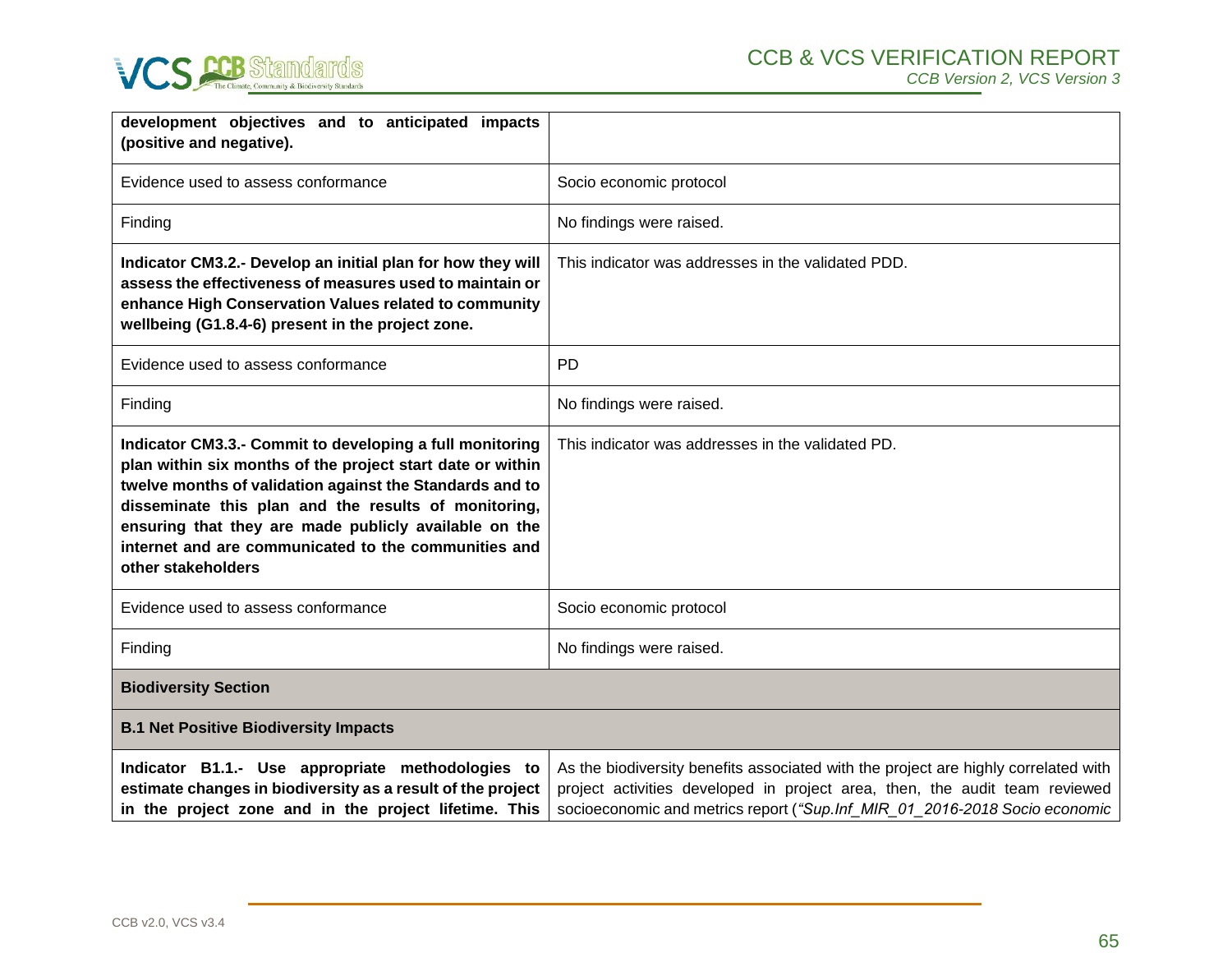

| estimate must be based on clearly defined and<br>defendable assumptions. The 'with project' scenario<br>should then be compared with the baseline 'without<br>project' biodiversity scenario completed in G2. The<br>difference (i.e., the net biodiversity benefit) must be<br>positive. | and biodiversity metrics"), specifically avoided deforestation and degradation and<br>confirmed the information to be sufficient to describe the effects of the project<br>activities. In addition, the audit team reviewed the biodiversity monitoring records<br>and confirmed that the monitoring of biodiversity is taking place as described in<br>the validated PD.                                                                                                                                                                                                                                                                                                                                                                                                                                                                                                |
|-------------------------------------------------------------------------------------------------------------------------------------------------------------------------------------------------------------------------------------------------------------------------------------------|--------------------------------------------------------------------------------------------------------------------------------------------------------------------------------------------------------------------------------------------------------------------------------------------------------------------------------------------------------------------------------------------------------------------------------------------------------------------------------------------------------------------------------------------------------------------------------------------------------------------------------------------------------------------------------------------------------------------------------------------------------------------------------------------------------------------------------------------------------------------------|
| Evidence used to assess conformance                                                                                                                                                                                                                                                       | "Sup.Inf_MIR_01_2016-2018 Socio economic and biodiversity metrics"                                                                                                                                                                                                                                                                                                                                                                                                                                                                                                                                                                                                                                                                                                                                                                                                       |
| Finding                                                                                                                                                                                                                                                                                   | No findings were raised.                                                                                                                                                                                                                                                                                                                                                                                                                                                                                                                                                                                                                                                                                                                                                                                                                                                 |
| B.1.2. Demonstrate that no High Conservation Values<br>identified in G1.8.1-3 will be negatively affected by the<br>project.                                                                                                                                                              | No negative impacts to biodiversity are reported. Reasoning, based on monitoring<br>findings that are used as the basis for claims and the impacts on biodiversity from<br>a project of this nature are almost always net positive. As stated above there are<br>no negative biodiversity related impacts on the area of HCVs.                                                                                                                                                                                                                                                                                                                                                                                                                                                                                                                                           |
| Evidence used to assess conformance                                                                                                                                                                                                                                                       | MR 2016-2018 and interviews during the site visit.                                                                                                                                                                                                                                                                                                                                                                                                                                                                                                                                                                                                                                                                                                                                                                                                                       |
| Finding                                                                                                                                                                                                                                                                                   | No findings were raised.                                                                                                                                                                                                                                                                                                                                                                                                                                                                                                                                                                                                                                                                                                                                                                                                                                                 |
| B.1.3. Identify all species to be used by the project and<br>show that no known invasive species will be introduced<br>into any area affected by the project and that the<br>population of any invasive species will not increase as a<br>result of the project.                          | Only native species have been used in the restoration areas, verification team<br>visited nurseries in the project site and confirmed this fact.<br>On the other hand, the project has used non-native species in the agroforestry<br>system, however those species were already introduced to the AMPF previously<br>to the project (see section 5.1.4 of the MR) and has not resulted to be invasive.<br>The audit team reviewed the activities implemented by the project proponent and<br>confirmed that the activities include protecting existing forest, but does not<br>introduce new species to the existing forest. The few species that have been<br>introduced before project implementation and are used in the agroforestry system.<br>Based on these activities, the audit team confirms that no invasive species have<br>been introduced by the project. |
| Evidence used to assess conformance                                                                                                                                                                                                                                                       | Global invasive species database (http://www.issg.org). Invasive<br>Species<br><b>IUCN</b><br>Compendium<br>Red<br>Threatened<br>Species<br>and<br>the<br>List<br>of                                                                                                                                                                                                                                                                                                                                                                                                                                                                                                                                                                                                                                                                                                     |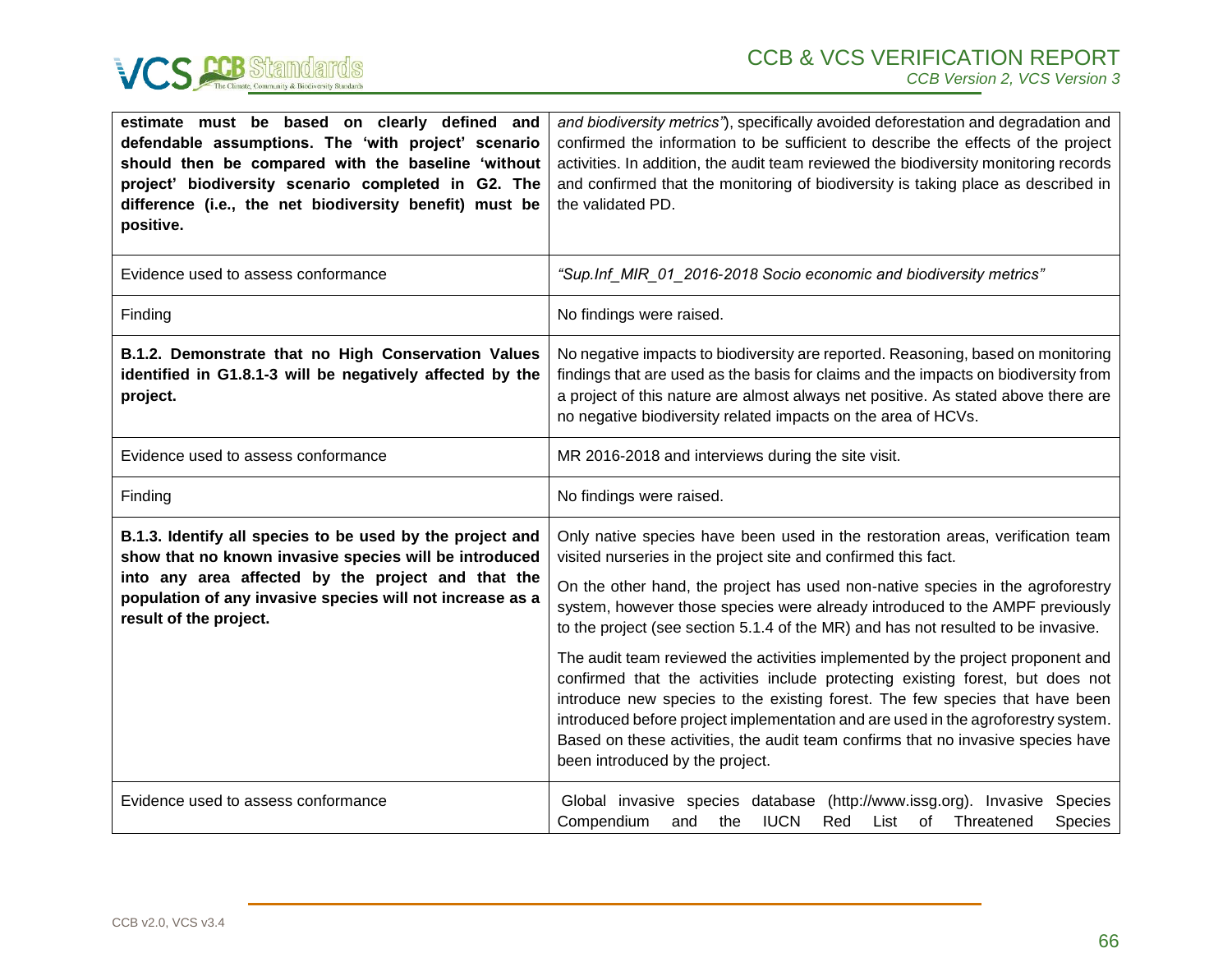

|                                                                                                                                                                                                                                                                                              | (http://www.cabi.org/isc/datasheet/11975<br>and                                                                                                                                                                                                                                                                                                                                                                                                                                  |
|----------------------------------------------------------------------------------------------------------------------------------------------------------------------------------------------------------------------------------------------------------------------------------------------|----------------------------------------------------------------------------------------------------------------------------------------------------------------------------------------------------------------------------------------------------------------------------------------------------------------------------------------------------------------------------------------------------------------------------------------------------------------------------------|
|                                                                                                                                                                                                                                                                                              | http://www.iucnredlist.org/details/32292/0) and on-site visit.                                                                                                                                                                                                                                                                                                                                                                                                                   |
| Finding                                                                                                                                                                                                                                                                                      | No findings were raised.                                                                                                                                                                                                                                                                                                                                                                                                                                                         |
| B.1.4. Describe possible adverse effects of non-native<br>species used by the project on the region's environment,<br>including impacts on native species and disease<br>introduction or facilitation. Project proponents must<br>justify any use of non-native species over native species. | The project has used non-native species in the agroforestry system, however<br>those species were already introduced to the AMPF previously to the project and<br>are used in agroforestry system for food security.                                                                                                                                                                                                                                                             |
| Evidence used to assess conformance                                                                                                                                                                                                                                                          | MR 2016-2018 and interviews during the on-site visit.                                                                                                                                                                                                                                                                                                                                                                                                                            |
| Finding                                                                                                                                                                                                                                                                                      | No findings were raised.                                                                                                                                                                                                                                                                                                                                                                                                                                                         |
| B.1.5. Guarantee that no GMOs will be used to generate<br>GHG emissions reductions or removals.                                                                                                                                                                                              | No genetically modified organisms (GMO) have been used. To confirm this issue<br>the audit team reviewed the activities implemented by the project proponent,<br>which include protecting existing forest, but does not introduce new species to the<br>existing native forests. Based on these activities, the audit team confirms that no<br>GMO's are included in the project and thus the project does not generate any<br>GHG emission reductions through the use of GMO's. |
| Evidence used to assess conformance                                                                                                                                                                                                                                                          | MR 2016-2018 and interviews during the on-site visit.                                                                                                                                                                                                                                                                                                                                                                                                                            |
| Finding                                                                                                                                                                                                                                                                                      | No findings were raised.                                                                                                                                                                                                                                                                                                                                                                                                                                                         |
| <b>B2. Offsite Biodiversity Impacts</b>                                                                                                                                                                                                                                                      |                                                                                                                                                                                                                                                                                                                                                                                                                                                                                  |
| B.2.1. Identify potential negative offsite biodiversity<br>impacts that the project is likely to cause.                                                                                                                                                                                      | Potential negative offsite biodiversity impacts include:<br>Displacement of deforestation outside the project area.<br>✓<br>Displacing illegal extraction of flora and fauna out of the project area.<br>✓<br>Regarding the displacement of deforestation, during the monitoring period<br>leakage was found to be 0.                                                                                                                                                            |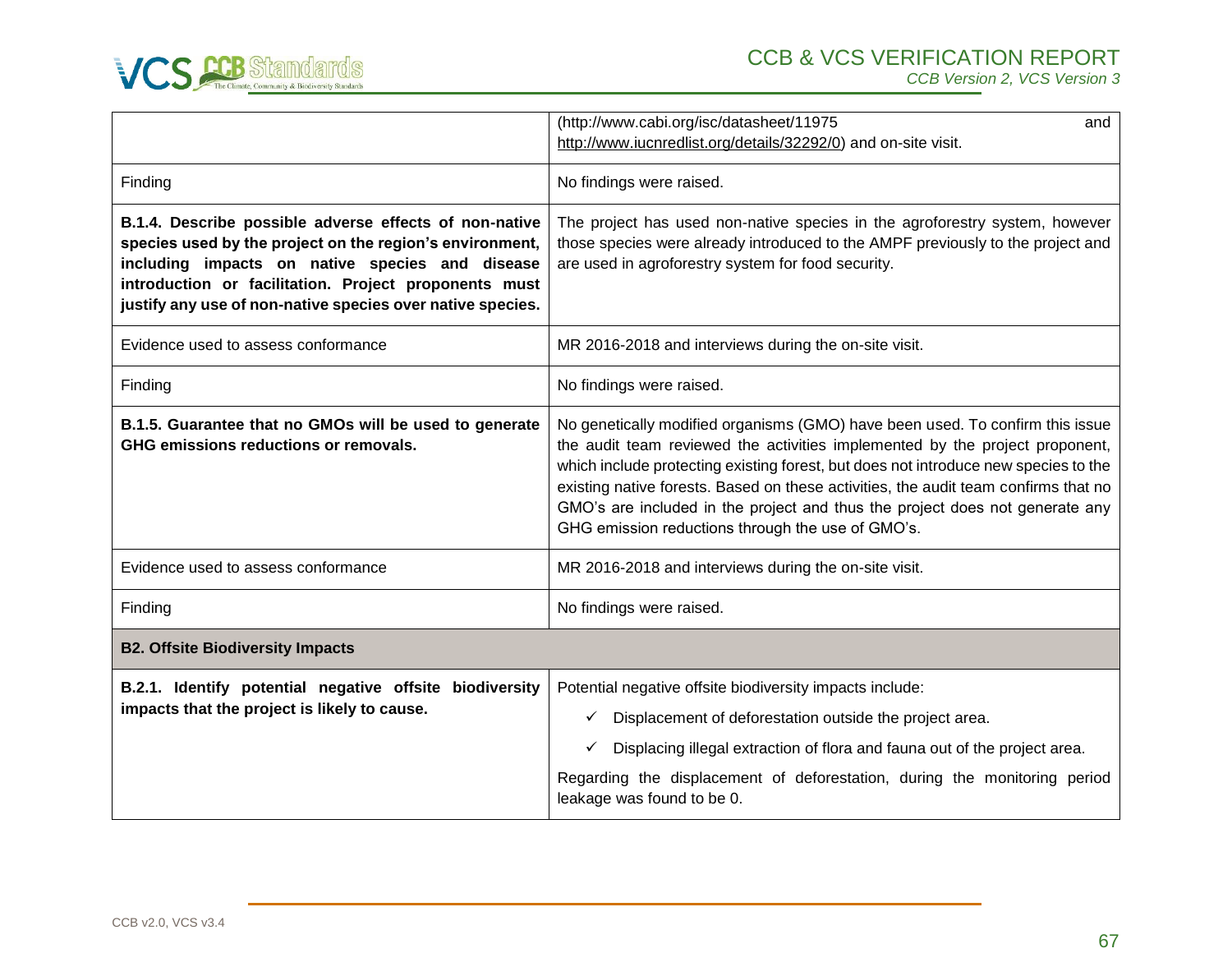

| Evidence used to assess conformance                                                                                                                                                                                                                          | MR 2016-2018 and interviews during the on-site visit.                                                                                                                                                                                                                                                                                                                                                                                                                                                                                                                                                                                                                                     |
|--------------------------------------------------------------------------------------------------------------------------------------------------------------------------------------------------------------------------------------------------------------|-------------------------------------------------------------------------------------------------------------------------------------------------------------------------------------------------------------------------------------------------------------------------------------------------------------------------------------------------------------------------------------------------------------------------------------------------------------------------------------------------------------------------------------------------------------------------------------------------------------------------------------------------------------------------------------------|
| Finding                                                                                                                                                                                                                                                      | No findings were raised.                                                                                                                                                                                                                                                                                                                                                                                                                                                                                                                                                                                                                                                                  |
| B.2.2. Document how the project plans to mitigate these<br>negative offsite biodiversity impacts.                                                                                                                                                            | The PP has identified two negatives impact outside the project area (see section<br>$4.6.1$ :                                                                                                                                                                                                                                                                                                                                                                                                                                                                                                                                                                                             |
|                                                                                                                                                                                                                                                              | Deforestation of the habitat of the species of high importance for<br>✓<br>biodiversity is displaced to in the leakage belt.                                                                                                                                                                                                                                                                                                                                                                                                                                                                                                                                                              |
|                                                                                                                                                                                                                                                              | Illegal extraction of flora and fauna is displaced to out of the project area<br>creating additional pressure on forests in the buffer zone.                                                                                                                                                                                                                                                                                                                                                                                                                                                                                                                                              |
|                                                                                                                                                                                                                                                              | Even those negative aspects, according to the monitoring of socio economic and<br>biodiversity metrics "Sup.Inf_MIR_01_2016-2018 Socio economic and<br>biodiversity metrics", the local communities not only decrease the extraction of<br>flora and fauna inside, but also became conservationists, through the signage of<br>conservation agreements. Consequently, the project has a minimal (if any)<br>negative impact on the flora and fauna outside the project area. Verification team<br>interviewed some local inhabitants, who has signed conservation agreement, to<br>confirm the attitude change towards conservation, all of them were in favor of<br>forest conservation. |
| Evidence used to assess conformance                                                                                                                                                                                                                          | "Sup.Inf_MIR_01_2016-2018 Socio economic and biodiversity metrics" and<br>interview with farmers                                                                                                                                                                                                                                                                                                                                                                                                                                                                                                                                                                                          |
| Finding                                                                                                                                                                                                                                                      | No findings were raised.                                                                                                                                                                                                                                                                                                                                                                                                                                                                                                                                                                                                                                                                  |
| B.2.3. Evaluate likely unmitigated negative offsite<br>biodiversity impacts against the biodiversity benefits of<br>the project within the project boundaries. Justify and<br>demonstrate that the net effect of the project on<br>biodiversity is positive. | Given that no negative impacts on biodiversity inside project zone have occurred<br>and, also, positive aspect has been reported outside of the project are (see<br>section 4.6.1) the net biodiversity benefits are clearly positive.                                                                                                                                                                                                                                                                                                                                                                                                                                                    |
| Evidence used to assess conformance                                                                                                                                                                                                                          | MR 2016-2018 and interviews during the on-site visit.                                                                                                                                                                                                                                                                                                                                                                                                                                                                                                                                                                                                                                     |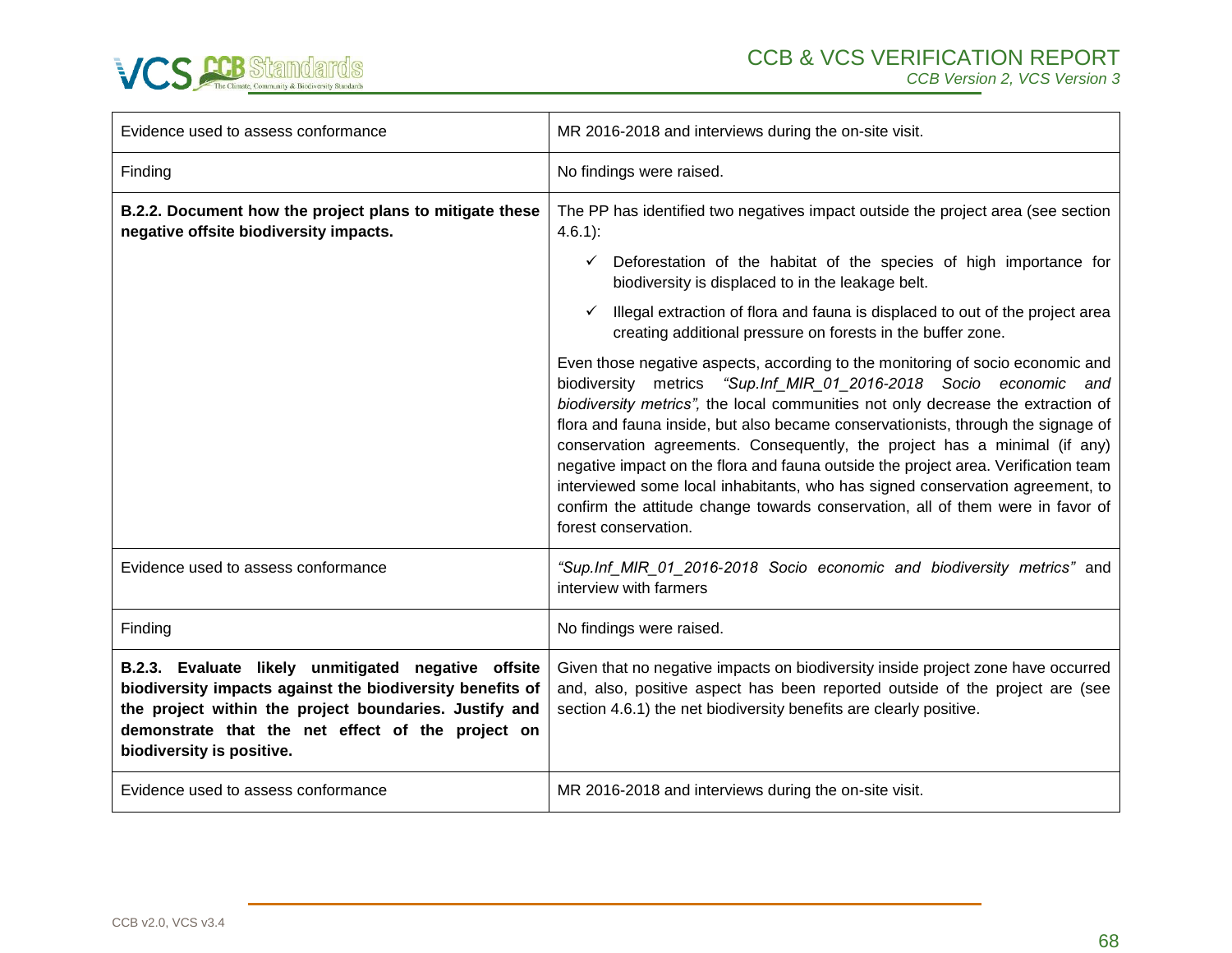

| Finding                                                                                                                                                                                                                                                                                                                                                                 | No findings were raised.                                                                                                                                                                                                                                                                                                                                                                                                                                                                                                                                                                                                                                                            |
|-------------------------------------------------------------------------------------------------------------------------------------------------------------------------------------------------------------------------------------------------------------------------------------------------------------------------------------------------------------------------|-------------------------------------------------------------------------------------------------------------------------------------------------------------------------------------------------------------------------------------------------------------------------------------------------------------------------------------------------------------------------------------------------------------------------------------------------------------------------------------------------------------------------------------------------------------------------------------------------------------------------------------------------------------------------------------|
| <b>B3. Biodiversity Impact Monitoring</b>                                                                                                                                                                                                                                                                                                                               |                                                                                                                                                                                                                                                                                                                                                                                                                                                                                                                                                                                                                                                                                     |
| B.3.1. Develop an initial plan for selecting biodiversity<br>variables to be monitored and the frequency of<br>monitoring and reporting to ensure that monitoring<br>variables are directly linked to the project's biodiversity<br>objectives and to anticipated impacts (positive and<br>negative).                                                                   | This indicator was addresses in the validated PD.                                                                                                                                                                                                                                                                                                                                                                                                                                                                                                                                                                                                                                   |
| Evidence used to assess conformance                                                                                                                                                                                                                                                                                                                                     | PD and biodiversity protocol monitoring                                                                                                                                                                                                                                                                                                                                                                                                                                                                                                                                                                                                                                             |
| Finding                                                                                                                                                                                                                                                                                                                                                                 | No findings were raised.                                                                                                                                                                                                                                                                                                                                                                                                                                                                                                                                                                                                                                                            |
| B.3.2. Develop an initial plan for assessing the effectiveness<br>of measures used to maintain or enhance High Conservation<br>Values related to globally, regionally or nationally significant<br>biodiversity (G1.8.1-3) present in the project zone.                                                                                                                 | This indicator was addresses in the validated PD.                                                                                                                                                                                                                                                                                                                                                                                                                                                                                                                                                                                                                                   |
| Evidence used to assess conformance                                                                                                                                                                                                                                                                                                                                     | PD and biodiversity protocol monitoring                                                                                                                                                                                                                                                                                                                                                                                                                                                                                                                                                                                                                                             |
| Finding                                                                                                                                                                                                                                                                                                                                                                 | No findings were raised.                                                                                                                                                                                                                                                                                                                                                                                                                                                                                                                                                                                                                                                            |
| B.3.3. Commit to developing a full monitoring plan within<br>six months of the project start date or within twelve<br>months of validation against the Standards and to<br>disseminate this plan and the results of monitoring,<br>ensuring that they are made publicly available on the<br>internet and are communicated to the communities and<br>other stakeholders. | The audit team reviewed the project monitoring report and confirmed it provides<br>a description of the project activities utilized to disseminate the monitoring plan<br>and results to project stakeholder. Also, during the on-site visit, the audit team<br>held interviews with local communities and community groups who confirmed that<br>the monitoring plan is in place and is described in the document "Protocolo de<br>monitoreo de biodiversidad del Bosque de Protección Alto Mayo". Then, the<br>verification team has a high level of confidence that the dissemination of the<br>project monitoring plan results took place in conformance with the validated PD. |
| Evidence used to assess conformance                                                                                                                                                                                                                                                                                                                                     | PD and biodiversity protocol monitoring                                                                                                                                                                                                                                                                                                                                                                                                                                                                                                                                                                                                                                             |